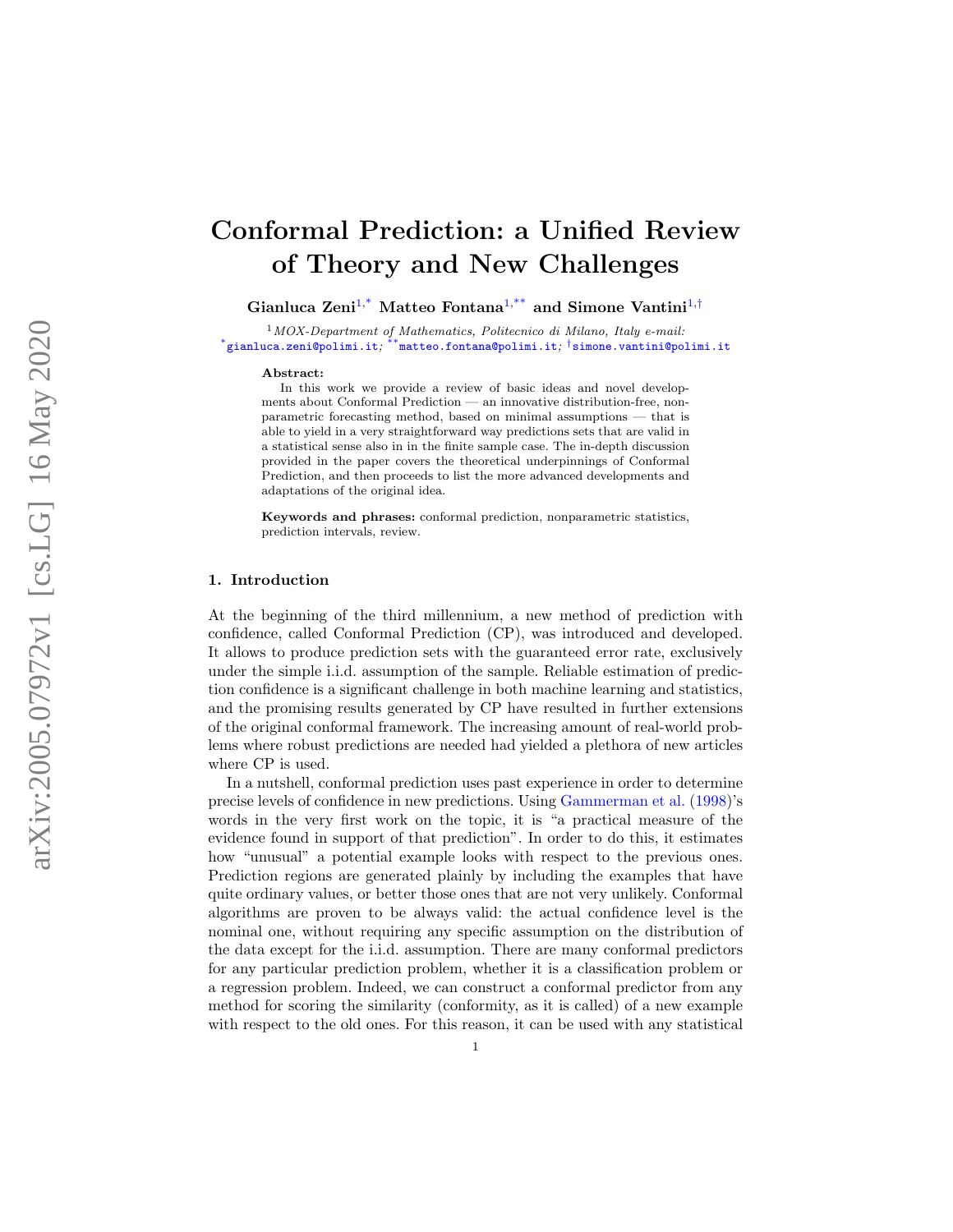and machine learning algorithm. Efficient performances let to understand the growing interest on the topic over the last few years.

The milestone in the related literature is the book entitled Algorithmic learning in a random world, written by [Vovk et al.](#page-34-0) [\(2005\)](#page-34-0). It explains thoroughly all the theoretical fundamentals, and it was published in 2005. There is only another work that gives an overview on the topic, a more recent one actually, namely the book Conformal prediction for reliable machine learning, by [Balasubrama](#page-31-0)[nian et al.](#page-31-0) [\(2014\)](#page-31-0). The mentioned book addresses primarily applied researchers, showing them the practical results that can be achieved and allowing them to embrace the possibilities CP is able to give. Therefore, its focus is almost totally on adaptations of conformal methods and the connected real-world applications.

In the latest years, an extensive research effort has been pursued with the aim of extending the framework, and several novel findings have been made. We have no knowledge of in-depth publications that aim to capture these developments, and to give a picture of recent theoretical breakthroughs. Moreover, there is a great deal of inconsistencies in the extensive literature that has been developed regarding notation. The need for such an up-to-date review is then evident, and the aim of this work is to address this need of comprehensiveness and homogeneity.

As in recent papers, our discussion is focused on CP in the batch mode. Nonetheless, properties and results concerning the online setting, where it was initially proposed, are not omitted.

The paper is divided into two parts: Part [2](#page-2-0) gives an introduction to CP for non-specialists, explaining the main algorithms, describing their scope and also their limitations, while Part [3](#page-14-0) discusses more advanced methods and developments. Section [2.1](#page-2-1) introduces comprehensively the original version of conformal algorithm, and let the reader familiarize with the topic and the notation. In Section [2.2,](#page-6-0) a simple generalization is introduced: each example is provided with a vector of covariates, like in classification or regression problems, which are tackled in the two related subsections. Section [2.3](#page-10-0) shows a comparison between CP and alternative ways of producing confidence predictions, namely the Bayesian framework and the statistical learning theory, and how CP is able to overcome their weak points. Moreover, we refer to an important result concerning the optimality of conformal predictors among valid predictors. Section [2.4](#page-12-0) deals with the online framework, where examples arrive one by one and so predictions are based on an accumulating data set.

In Part [3,](#page-14-0) we focus on three important methodological themes. The first one is the concept of statistical validity: Section [3.1](#page-14-1) is entirely devoted to this subject and introduces a class of conformal methods, namely Mondrian conformal predictors, suitable to gain partially object conditional validity. Secondly, computational problems, and a different approach to conformal prediction the inductive inference — to overcome the transductive nature of the basic algorithm (Section [3.2\)](#page-17-0). Even in the inductive formulation, the application of conformal prediction in the case of regression is still complicated, but there are ways to face this problem (Section [3.3\)](#page-21-0). Lastly, the randomness assumption: conformal prediction is valid if examples are sampled independently from a fixed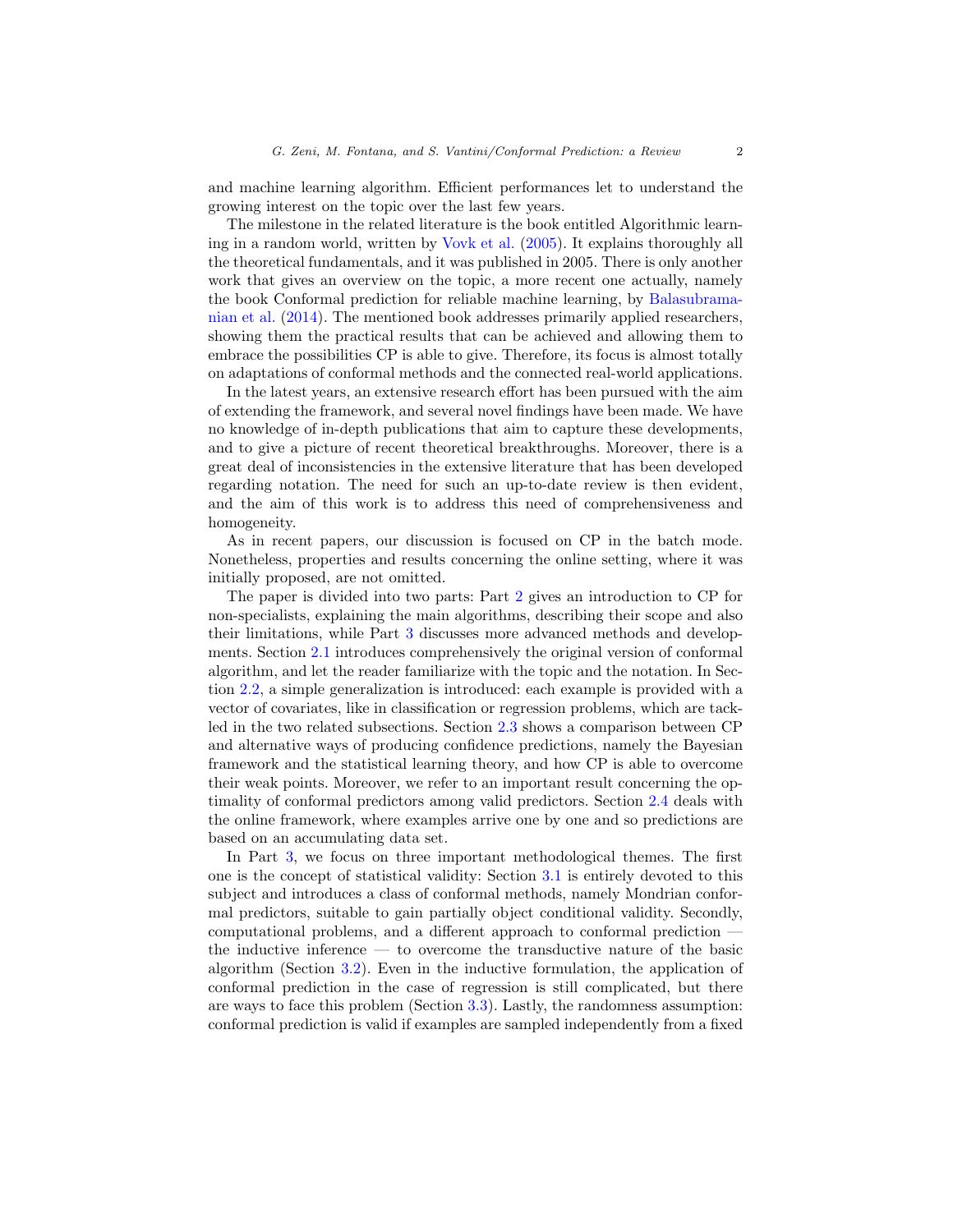but unknown probability distribution. It actually works also under the slightly weaker assumption that examples are probabilistically exchangeable, and under other online compression models, as the widely used Gaussian linear model (Section [3.4\)](#page-22-0).

The last section (Section [3.5\)](#page-25-0) addresses interesting directions of further development and research. We describe extensions of the framework that improve the interpretability and applicability of conformal inference. CP has been applied to a variety of applied tasks and problems. For this reason it is not possible here to refer to all of them: the interested reader can find an exhaustive selection in [Balasubramanian et al.](#page-31-0) [\(2014\)](#page-31-0).

# <span id="page-2-0"></span>2. Foundations of Conformal Prediction

# <span id="page-2-1"></span>2.1. Conformal Predictors

We will now show how the basic version of CP works. In the basic setting, successive values  $z_1, z_2, z_3, \dots \in \mathbb{Z}$ , called *examples*, are observed.  $\mathbb{Z}$  is a measurable space, called the examples space. We also assume that **Z** contains more than one element, and that each singleton is measurable. Before the  $(n + 1)$ th value  $z_{n+1}$  $z_{n+1}$  $z_{n+1}$  is announced, the training set<sup>1</sup> consists of  $(z_1, \ldots, z_n)$  and our goal is to predict the new example.

To be precise, we are concerned with a prediction algorithm that outputs a set of elements of **Z**, implicitly meant to contain  $z_{n+1}$ . Formally, a prediction set is a measurable function  $\gamma$  that maps a sequence  $(z_1, \ldots, z_n) \in \mathbb{Z}^n$  to a set  $\gamma(z_1, \ldots, z_n) \subseteq \mathbf{Z}$ , where the measurability condition reads as follow: the set  $\{(z_1,\ldots,z_{n+1}): z_{n+1} \in \gamma(z_1,\ldots,z_n)\}$  is measurable in  $\mathbb{Z}^{n+1}$ . A trade-off between reliability and informativeness has to be faced by the algorithm while giving as output the prediction sets. Indeed giving as a prediction set the whole examples space Z is not appealing nor useful: it is absolutely reliable but not informative.

Rather than a single set predictor, we are going to deal with nested families of set predictors depending on a parameter  $\alpha \in [0,1]$ , the *significance level* or miscoverage level, reflecting the required reliability of the prediction. The smaller  $\alpha$  is, the bigger the reliability in our guess. So, the quantity  $1 - \alpha$  is usually called the confidence level. As a consequence, we define a confidence predictor to be a nested family of set predictors  $(\gamma^{\alpha})$ , such that, given  $\alpha_1$ ,  $\alpha_2$ and  $0 \leq \alpha_1 \leq \alpha_1 \leq 1$ ,

$$
\gamma^{\alpha_1}(z_1,\ldots,z_n) \supseteq \gamma^{\alpha_2}(z_1,\ldots,z_n). \tag{2.1}
$$

Confidence predictors from old examples alone, without knowing anything else about them, may seem relatively uninteresting. But the simplicity of the setting makes it advantageous to explain and understand the rationale of the conformal algorithm, and, as we will see, it is then straightforward to take into account also features related to the examples.

<span id="page-2-2"></span><sup>1</sup>From a mathematical point of view it is a sequence, not a set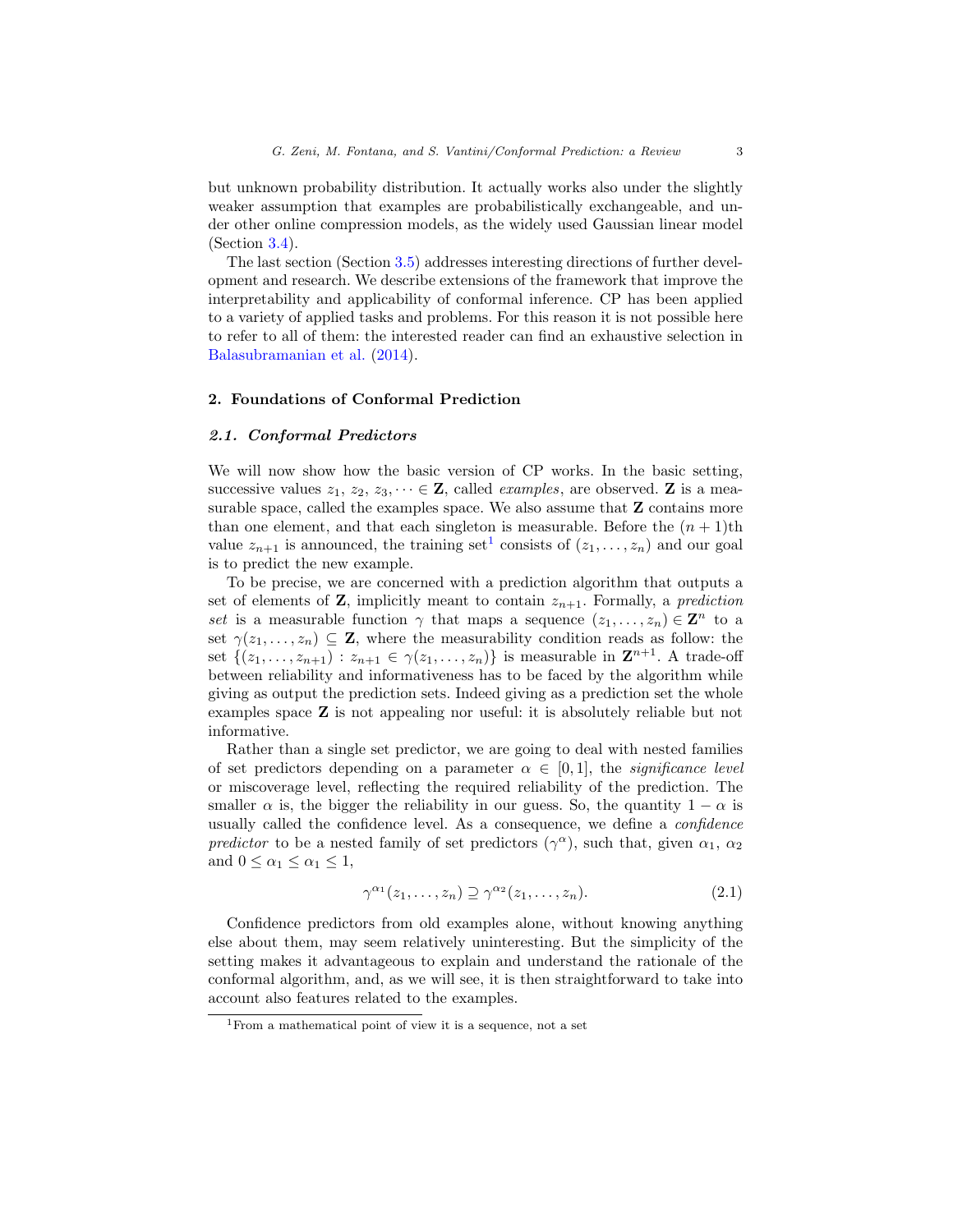In the greatest part of the literature concerning conformal prediction, from the beginning and the very first works of [Vovk et al.](#page-34-0) (1998), the symbol  $\varepsilon$  stands for the significance level. Nonetheless, we prefer to adopt the symbol  $\alpha$ , as in [Lei](#page-33-0) [et al.](#page-33-0) [\(2013\)](#page-33-0), to be faithful to the statistical tradition and its classical notation. For the same reason, we want to predict the  $(n+1)$ th example, relying on the previous experience given by  $(z_1, \ldots, z_n)$ , still like [Lei et al.](#page-32-1) and conversely to [Vovk et al..](#page-34-0) The latter is interested in the *n*th value given the previous  $(n - 1)$ ones.

#### 2.1.1. The Randomness Assumption

We will make two main kinds of assumptions about the way examples are generated. The standard assumption is the randomness one (to be clear, the usual i.i.d. assumption commonly employed in the statistical setting): the examples we observe are sampled independently from some unknown probability distribution P on **Z**. Equivalently, the infinite sequence  $z_1, z_2, \ldots$  is drawn from the power probability distribution  $P^{\infty}$  in  $\mathbf{Z}^{\infty}$ .

Under the exchangeability assumption, instead, the sequence  $(z_1, \ldots, z_n)$  is generated from a probability distribution that is exchangeable: for any permutation  $\pi$  of the set  $\{1, \ldots, n\}$ , the joint probability distribution of the permuted sequence  $(z_{\pi(1)},...,z_{\pi(n)})$  is the same as the distribution of the original sequence. In an identical way, the  $n!$  different orderings are equally likely. It is possible to extend the definition of exchangeability to the case of an infinite sequence of variables:  $z_1, z_2, \ldots$  are exchangeable if  $z_1, \ldots, z_N$  are exchangeable for every  $N$ .

Exchangeability implies that variables have the same distribution. On the other hand, exchangeable variables need not to be independent. It is immediately evident how the exchangeability assumption is much weaker than the randomness one. As we will see in Section [2.4,](#page-12-0) in the online setting the difference between the two assumptions almost disappears. For further discussion about exchangeability, including various definitions, a game-theoretic approach and a law of large numbers, refer to Section 3 of [Shafer and Vovk](#page-34-1) [\(2008\)](#page-34-1).

The randomness assumption is a standard assumption in machine learning. Conformal prediction, however, usually requires only the sequence  $(z_1, \ldots, z_n)$  to be exchangeable. In addition, other models which do not require exchangeability can also use conformal prediction (Section [3.4\)](#page-22-0).

#### 2.1.2. Bags and Nonconformity Measures

First, the concept of a nonconformity (or strangeness) measure has to be introduced. In few words, it estimates how unusual an example looks with respect to the previous ones. The order in which old examples  $(z_1, \ldots, z_n)$  appear should not make any difference. To underline this point, we will use the term bag (in short, B) and the notation  $\{z_1, \ldots, z_n\}$ . A bag is defined exactly as a multiset.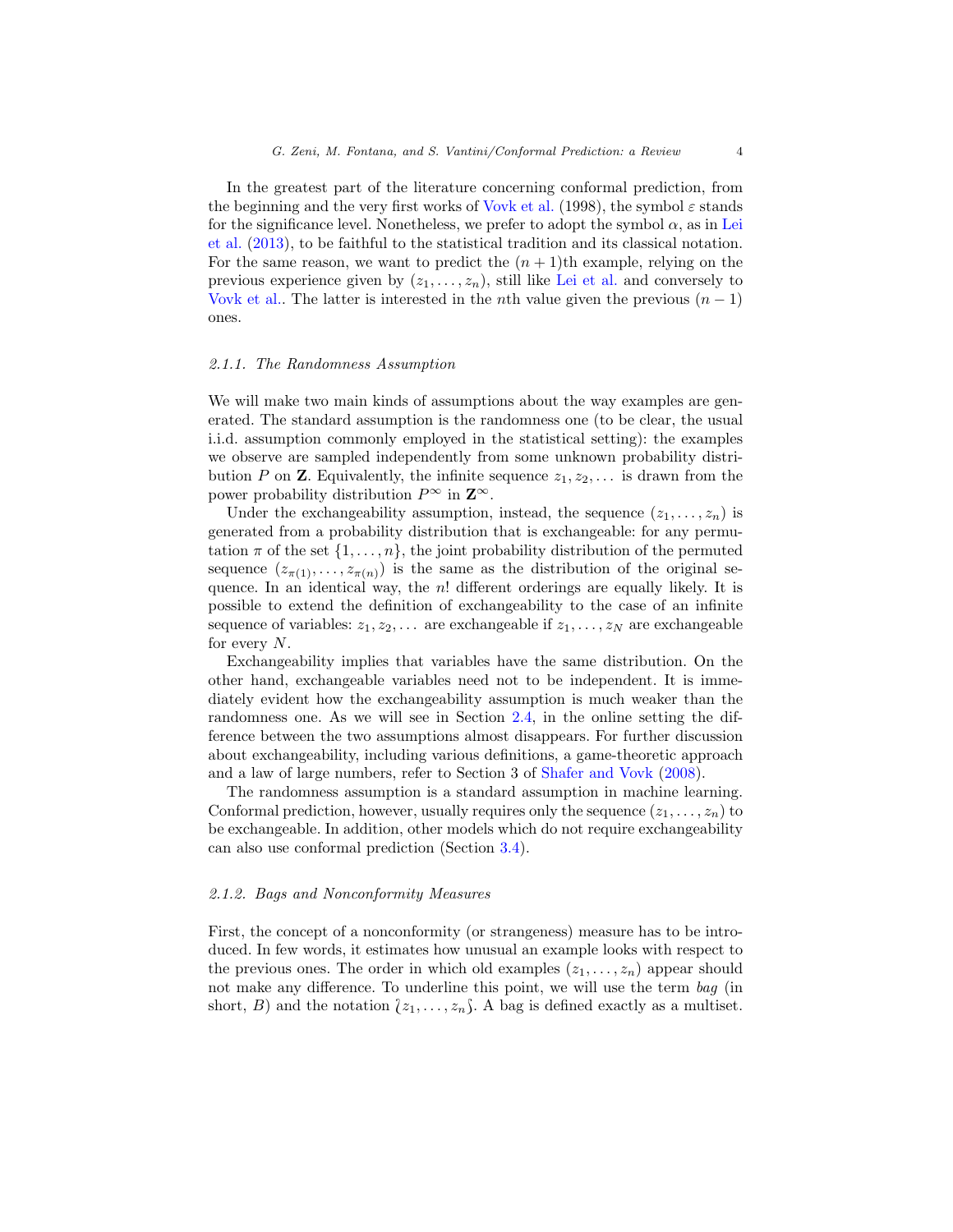Therefore,  $(z_1, \ldots, z_n)$  is the bag we get from  $(z_1, \ldots, z_n)$  when we ignore which value comes first, which second, and so on.

As mentioned, a *nonconformity measure*  $A(B, z)$ :  $\mathbf{Z}^n \times \mathbf{Z} \to \mathbb{R}$  is a way of scoring how different an example  $z$  is from a bag  $B$ . There is not just one nonconformity measure. For instance, once the sequence of old examples  $(z_1, \ldots, z_n)$ is at hand, a natural choice is to take the average as the simple predictor of the new example, and then compute the nonconformity score as the absolute value of the difference from the average. In more general terms, the distance from the central tendency of the bag might be considered. As pointed out in [Vovk](#page-34-0) [et al.](#page-34-0)  $(2005)$ , whether a particular function A is an appropriate way of measuring nonconformity will always be open to discussion, as it greatly depends on contextual factors.

We have previously remarked that  $\alpha$  represents our miscoverage level. Now, for a given nonconformity measure A, we set  $R = A(B, z)$  to stand for the nonconformity score — where R is related in a certain way to the word "residual". On the contrary, most of the literature uses  $\varepsilon$  and  $\alpha = A(B, z)$ , respectively. We still prefer [Lei et al.'](#page-32-1)s notation.

Instead of a nonconformity measure, a conformity one might be chosen. The line of reasoning does not change at all: we could compute the scores and resume to the first framework just by changing the sign, or computing the inverse. However, conformity measures are not a common choice.

#### 2.1.3. Conformal Prediction

The idea behind conformal methods is extremely simple. Consider  $n$  i.i.d. (or even exchangeable) observations of a scalar random variable, let's say  $u_1, \ldots, u_n$ . The rank of another i.i.d. observation  $u_{n+1}$  among  $u_1, \ldots, u_{n+1}$  is uniformly distributed over the set  $\{1, \ldots, n+1\}$ , due to exchangeability.

Back to the nonconformity framework, under the assumption that the  $z_i$  are exchangeable, we define, for a given  $z \in \mathbf{Z}$ :

<span id="page-4-0"></span>
$$
p_z := \frac{|\{i = 1, \dots, n + 1 : R_i \ge R_{n+1}\}|}{n+1}
$$
\n(2.2)

where

<span id="page-4-1"></span>
$$
R_i := A\left(\{z_1, \ldots, z_{i-1}, z_{i+1}, \ldots, z_n, z\}, z_i\right)
$$
  
 :=  $A\left(\{z_1, \ldots, z_n, z\}\setminus\{z_i\}, z_i\right) \qquad \forall \, i = 1, \ldots, n$  (2.3)

and

$$
R_{n+1} := A\left(\{z_1, \ldots, z_n\}, z\right). \tag{2.4}
$$

It is straightforward that  $p<sub>z</sub>$  stands for the fraction of examples that are more different from the all the others than  $z$  actually is. This fraction, which lies between  $\frac{1}{n+1}$  and 1, is defined as the *p-value* for z. If  $p_z$  is small, then z is very nonconforming with respect to the past experience, represented by  $(z_1, \ldots, z_n)$ . On the contrary, if large, then  $z$  is very conforming and likely to appear as the next observation. Hence, it is reasonable to include it in the prediction set.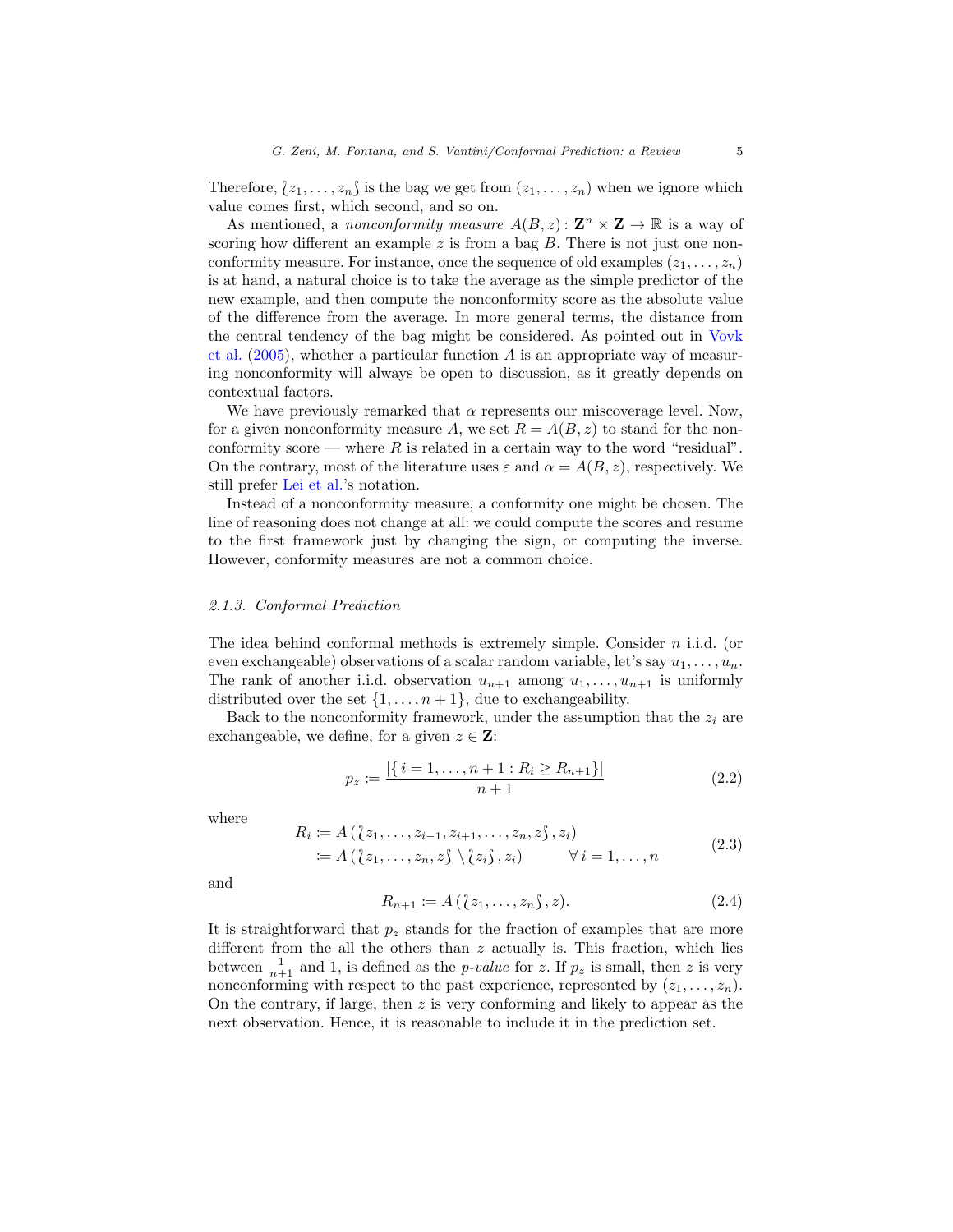As a result, we define the prediction set  $\gamma^{\alpha}(z_1,\ldots,z_n)$  by including all the zs that conform with the previous examples. In a formula,  $\gamma^{\alpha}(z_1,\ldots,z_n) \coloneqq \{z \in$  $\mathbf{Z} : p_z > \alpha$ . To summarize, the algorithm tells us to form a prediction region consisting of all the zs that are not among the fraction  $\alpha$  most out of place with respect to the bag of old examples. [Shafer and Vovk](#page-34-1) [\(2008\)](#page-34-1) give also a clear interpretation of  $\gamma^{\alpha}(z_1,\ldots,z_n)$  as an application of the Neyman-Pearson theory for hypothesis testing and confidence intervals.

# 2.1.4. Validity and Efficiency

The two main indicators of how good confidence predictors behave are validity and efficiency, respectively an index of reliability and informativeness. A set predictor  $\gamma$  is exactly valid at a significance level  $\alpha \in [0,1]$ , if the probability of making an error — namely the event  $z_{n+1} \notin \gamma^{\alpha}$  — is  $\alpha$ , under any probability distribution on  $\mathbf{Z}^{n+1}$ . If the probability does not exceed  $\alpha$ , under the same conditions, a set predictor is defined as conservatively valid. If the properties hold at each of the significance level  $\alpha$ , the confidence predictor  $(\gamma^{\alpha} : \alpha \in [0,1])$ is respectively valid and conservatively valid. The following result, concerning conformal prediction, holds [\(Vovk et al.,](#page-34-0) [2005\)](#page-34-0):

Proposition 2.1. Under the exchangeability assumption, the probability of error,  $z_{n+1} \notin \gamma^{\alpha}(z_1, \ldots, z_n)$ , will not exceed  $\alpha$ , for any  $\alpha$  and any conformal predictor  $\gamma$ .

In an intuitive way, due to exchangeability, the distribution of  $(z_1, \ldots, z_{n+1})$ and so the distribution of the nonconformity scores  $(R_1, \ldots, R_{n+1})$  are invariant under permutations; in particular, all permutations are equiprobable. This simple concept is the bulk of the proof and the key of conformal methods.

From a practical point of view, the conservativeness of the validity is often not ideal, especially when  $n$  is large, and so we get long-run frequency of errors very close to  $\alpha$ . From a theoretical prospective, [Lei et al.](#page-32-1) [\(2018\)](#page-32-1) indeed prove, under minimal assumptions on the residuals, that conformal prediction intervals are accurate, meaning that they do not substantially over-cover. Therefore, the coverage of conformal intervals is highly concentrated around  $1 - \alpha$ .

A conformal predictor is always conservatively valid. Is it possible to achieve exact validity, in some way? Adding a bit of randomization into the algorithm, actually, it is. The smoothed conformal predictor is defined in the same way as before, except that the p-values  $(2.2)$  are replaced by the smoothed p-values:

$$
p_z := \frac{|\{i: R_i > R_{n+1}\}| + \tau |\{i: R_i = R_{n+1}\}|}{n+1},\tag{2.5}
$$

where the *tie-breaking* random variable  $\tau$  is uniformly distributed on [0, 1] ( $\tau$ can be the same for all zs). For a smoothed conformal predictor, as wished, the probability of a prediction error is exactly  $\alpha$  [\(Vovk et al.](#page-34-0) [\(2005\)](#page-34-0), Proposition 2.4).

Alongside validity, prediction algorithms should be efficient too, that is to say, the uncertainty related to predictions should be as small as possible. Validity is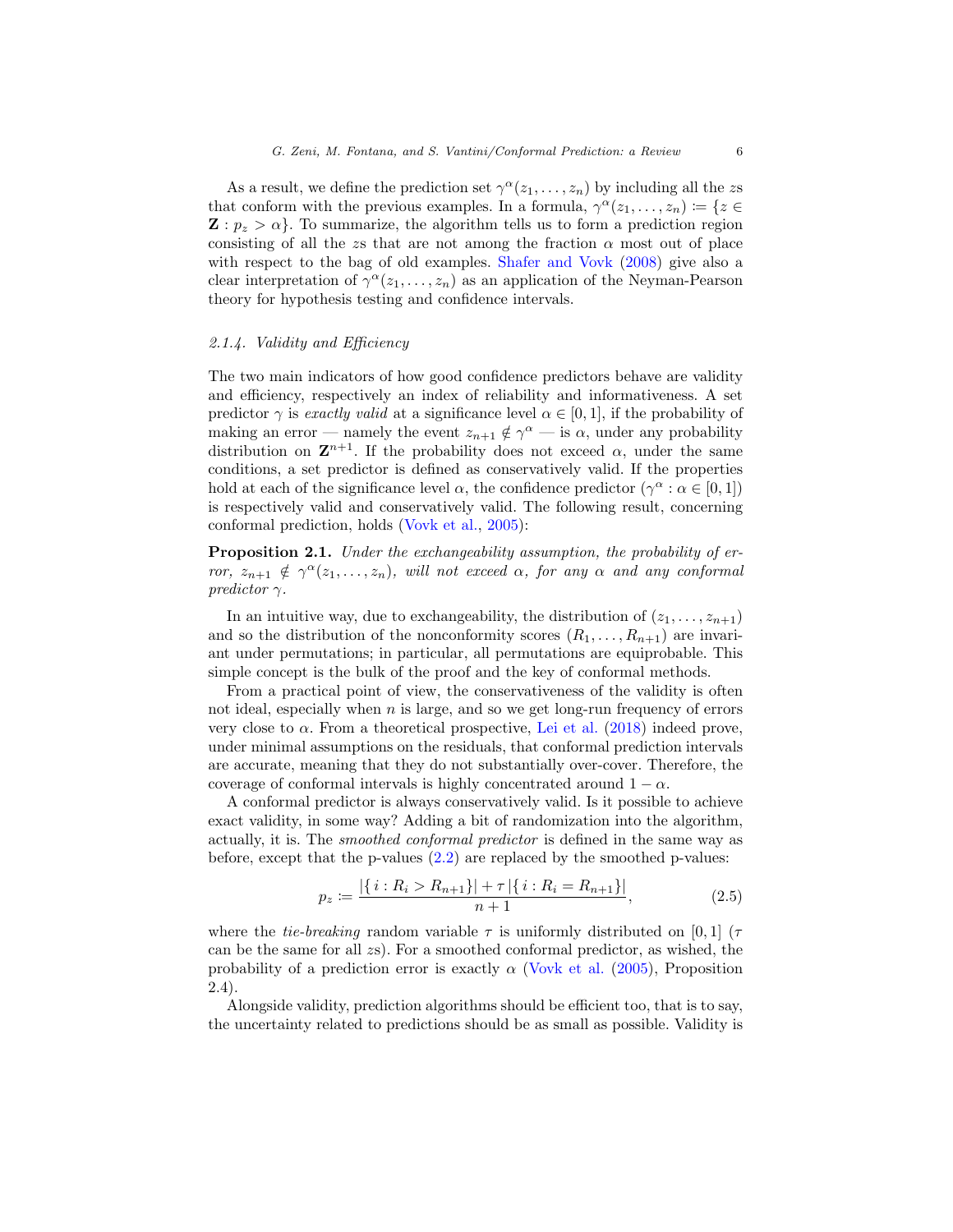the priority: without it, the meaning of predictive regions is lost, and it becomes easy to achieve the best possible performance. Without restrictions, indeed, the trivial  $\gamma^{\alpha}(z_1,\ldots,z_{n-1}) \coloneqq \emptyset$  is the most efficient one. Efficiency may appear as a vague notion, but in any case it can be meaningful only if we impose some restrictions on the predictors that we consider.

Among the main problems solved by Machine Learning and Statistics we can find two types of problems: classification, when predictions deal with a small finite set (often binary), and regression, when instead the real line is considered. In classification problems, two criteria for efficiency have been used most often in literature. One criterion takes account of whether the prediction is a singleton (the ideal case), multiple (an inefficient prediction), or empty (a superefficient prediction) at a given significance level  $\alpha$ . Alternatively, the confidence and  $\text{creditity}$  of the prediction — which do not depend on the choice of a significance level  $\alpha$  — are considered. The former is the greatest  $1 - \alpha$  for which  $\gamma^{\alpha}$  is a single label, while the latter, helpful to avoid overconfidence when the object  $x$ is unusual, is the largest  $\alpha$  for which the prediction set is empty. [Vovk et al.](#page-34-2) [\(2016\)](#page-34-2) show several other criteria, giving a detailed depiction of the framework. In regression problems instead, the prediction set is often an interval of values, and a natural measure of efficiency of such a prediction is simply the length of the interval. The smaller it is, the better its performance.

We will be looking for the most efficient confidence predictors in the class of valid, or in an equivalent term well-calibrated, confidence predictors; different notions of validity (including conditional validity, examined in Section [3.1\)](#page-14-1) and different formalizations of the notion of efficiency will lead to different solutions to the problem.

# <span id="page-6-0"></span>2.2. Objects and Labels

In this section, we introduce a generalization of the basic CP setting. A sequence of successive examples  $z_1, z_2, z_3, \ldots$  is still observed, but each example consists of an *object*  $x_i$  and its *label*  $y_i$ , i.e  $z_i = (x_i, y_i)$ . The objects are elements of a measurable space  $X$  called the object space, and the labels of a measurable space  $\bf{Y}$  called the label space (both in the classification and the regression contexts). As before, we take for granted that  $|Y| > 1$ . In a more compact way, let  $z_i$  stand for  $(x_i, y_i)$ , and  $\mathbf{Z} := \mathbf{X} \times \mathbf{Y}$  be the example space.

At the  $(n + 1)$ th trial, the object  $x_{n+1}$  is given, and we are interested in predicting its label  $y_{n+1}$ . The general scheme of reasoning is unchanged. Under the randomness assumption, examples, i.e.  $(x_i, y_i)$  couples, are assumed to be i.i.d. First, we need to choose a nonconformity measure in order to compute nonconformity scores. Then, p-values are computed, too. Last, the prediction set  $\Gamma^{\alpha}$  turns out to be defined as follow:

<span id="page-6-1"></span>
$$
\Gamma^{\alpha}(z_1, \dots, z_n, x_{n+1}) \coloneqq \{ y : (x_{n+1}, y) \in \Gamma^{\alpha}(z_1, \dots, z_n) \}
$$
  
 := { $y \in \mathbf{Y} : p^{(x_{n+1}, y)} > \alpha \}$  (2.6)

In most cases, the way to proceed, when defining how much a new example is conform with the bag  $B$  of old examples, is relying on a simple predictor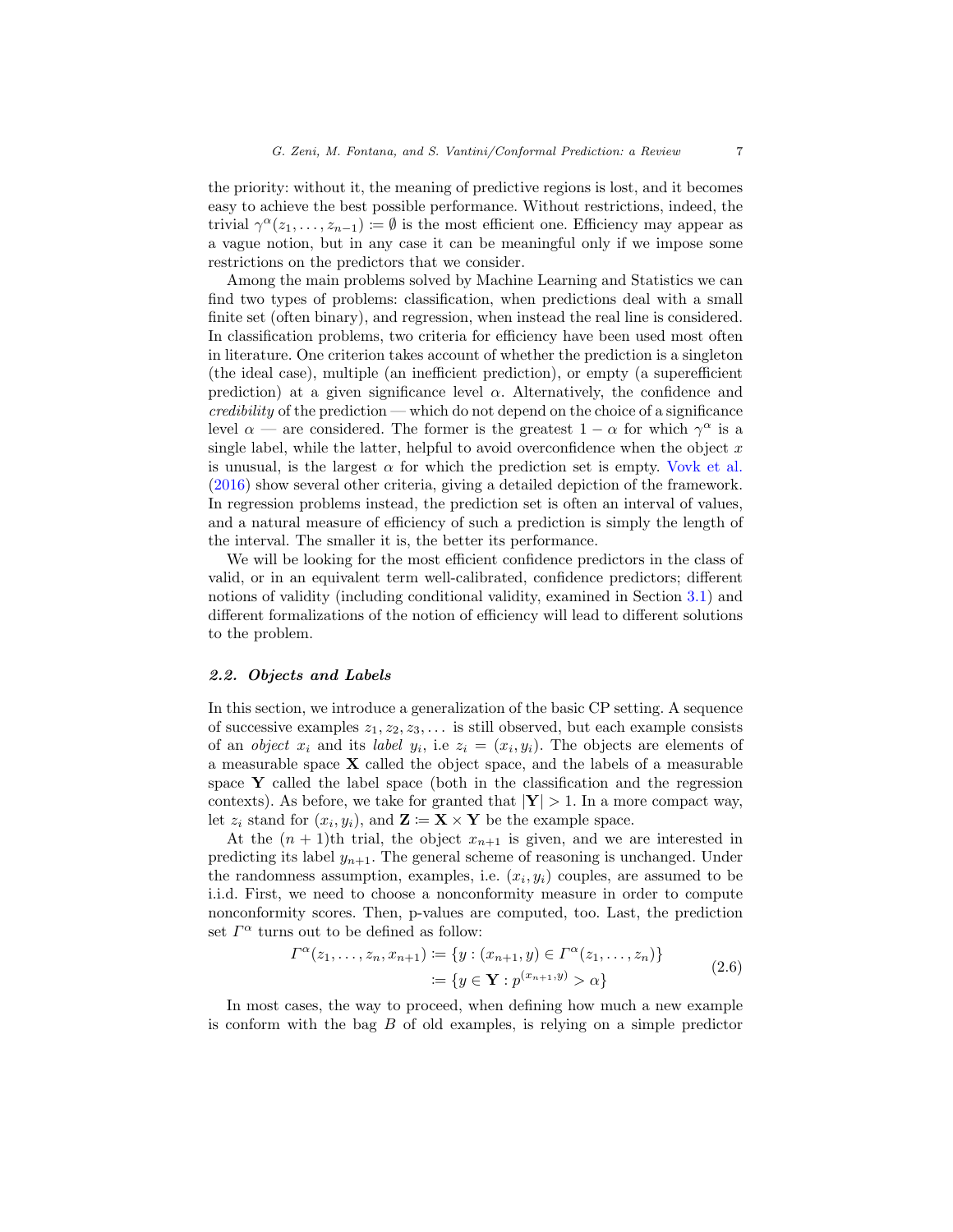f. The only condition to hold is that f must be invariant to permutations in its arguments — equivalently, the output does not depend on the order in which they are presented. The method  $f$  defines a prediction rule. It is natural then to measure the nonconformity of  $z$  by looking at the deviation of the predicted label  $\hat{y}_i = f_{(z_1,...,z_n)}(x_i)$  from the true one. For instance, in regression problems, we can just take the absolute value of the difference between  $\hat{y}_i$  and  $y_i$ . That's exactly what we have suggested in the previous (unstructured) case (Section [2.1\)](#page-2-1), when we proposed to take the mean or the median as the simple predictor for the next observation.

Following these steps any simple predictor, combined with a suitable measure of deviation of  $\hat{y}_i$  from  $y_i$ , leads to a nonconformity measure and, therefore, to a conformal predictor. The algorithm will always produce valid nested prediction regions. But the prediction regions will be efficient (i.e. small) only if  $A(B, z)$ measures well how different  $z$  is from the examples in  $B$ . And consequently only if the underlying algorithm is appropriate. Conformal prediction ends up to be a powerful meta-algorithm, created on top of any point predictor — very powerful but yet extremely simple in its rationale.

A useful remark in [Shafer and Vovk](#page-34-1) [\(2008\)](#page-34-1) points out that the prediction regions produced by the conformal algorithm do not change when the nonconformity measure  $A$  is transformed monotonically. For instance, if  $A$  is positive, choosing A or its square  $A^2$  will make no difference. While comparing the scores to compute  $p_z$ , indeed, the interest is on the relative values and their reciprocal position — whether one is bigger than another or not, but not on the single absolute values. As a result, the choice of the deviation measure is relatively unimportant. The really crucial step in determining the nonconformity measure, again, is choosing the point predictor  $f$ .

#### 2.2.1. Classification

In the broader literature, CP has been proposed and implemented with different nonconformity measures for classification — i.e, when  $|Y| < \infty$ . As an illustration, given the sequence of old examples  $(x_1, y_1), \ldots, (x_n, y_n)$  representing past experience, nonconformity scores  $R_i$  can be computed as follow:

<span id="page-7-0"></span>
$$
R_i := \frac{\min_{j=1,\dots,n} \,:\, j \neq i \, \& \, y_j = y_i \, \Delta(x_i, x_j)}{\min_{j=1,\dots,n} \,:\, j \neq i \, \Delta(x_i, x_j)} \tag{2.7}
$$

where  $\Delta$  is a metric on **X**, usually the Euclidean distance in an Euclidean setting. The rationale behind the scores  $(2.7)$  — in the spirit of the 1-nearest neighbor  $a$ lgorithm  $-$  is that an example is considered nonconforming to the sequence if it is close to examples labeled in a different way and far from the ones with the same label. In a different way, we could use a nonconformity measure that takes account of the average values for the different labels, and the score  $R_i$  is simply the distance to the average of its label.

As an alternative, nonconformity scores can be extracted from the support vector machines trained on  $(z_1, \ldots, z_n)$ . We consider in particular the case of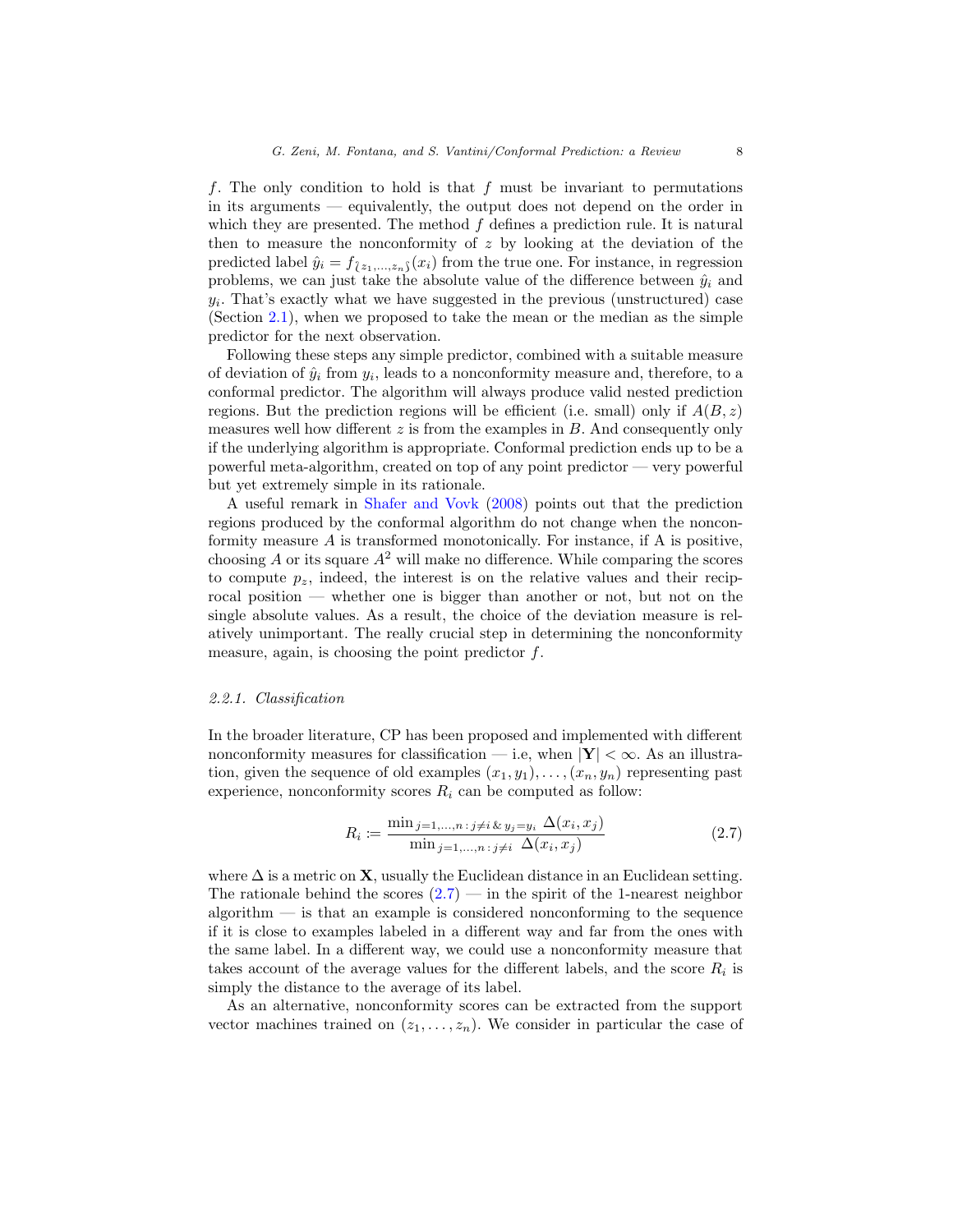binary classification, as the first works actually did to face this problem [\(Gam](#page-32-0)[merman et al.,](#page-32-0) [1998;](#page-32-0) [Saunders et al.,](#page-34-3) [1999\)](#page-34-3), but there are also ways to adapt it to solve multi-label classification problems [\(Balasubramanian et al.,](#page-31-0) [2014\)](#page-31-0). A plain approach is defining nonconformity scores as the values of the Lagrange multipliers, that stand somehow for the margins of the probability estimating model. If an example's true class is not clearly separable from other classes, then its score  $R_i$  is higher and, as desired, we tend to classify it as strange.

Another example of nonconformity measure for classification problems is [De](#page-32-2)[vetyarov and Nouretdinov](#page-32-2) [\(2010\)](#page-32-2), who rely on random forests. For instance, a random forest is constructed from the data sequence, and the conformity score of an example  $z_i$  is just equal to the percentage of correct predictions for its features  $x_i$  given by decision trees.

#### <span id="page-8-2"></span>2.2.2. Regression

In regression problems, a very natural nonconformity measure is:

<span id="page-8-1"></span>
$$
R_i \coloneqq \Delta(y_i, f(x_i)) \tag{2.8}
$$

where  $\Delta$  is a measure of difference between two labels (usually a metric) and f is a prediction rule (for predicting the label given the object) trained on the set  $(z_1,\ldots,z_n).$ 

It is evident how there is a fundamental problem in implementing conformal prediction for regression tasks: to form the prediction set  $(2.6)$ , examining each potential label  $\gamma$  is needed. Nonetheless, there is often a feasible way to compute [\(2.6\)](#page-6-1) which does not require to examine infinitely many cases; in particular, this happens when the underlying simple predictor is ridge regression or nearest neighbors regression. We are going to provide a sketch of how it works, to give an idea of the way used to circumvent the unfeasible brute-force, testing-all approach. Besides, a slightly different approach to conformal prediction has been developed and carried on to overcome this difficulty (Section [3.2,](#page-17-0) Section [3.3\)](#page-21-0).

In the case where  $\Delta(y_i, \hat{y}_i) = |y_i - \hat{y}_i|$  and f is the ridge regression procedure, the conformal predictor is called the ridge regression confidence machine (RRCM). The initial attempts to apply conformal prediction in the case of regression involve exactly ridge regression [\(Melluish et al.](#page-33-1) [\(1999\)](#page-33-1), and soon after, in a much better version, [Nouretdinov et al.](#page-33-2) [\(2001a\)](#page-33-2)). Suppose that objects are vectors consisting of d attributes in a Euclidean space, say  $\mathbf{X} \subseteq \mathbb{R}^d$ , and let  $\lambda$ be the non-negative constant called the ridge parameter — least squares is the special case corresponding to  $\lambda = 0$ . The explicit representation, in matrix form, of this nonconformity measure is:

<span id="page-8-0"></span>
$$
R_i := |y_i - x_i'(X'X + \lambda I)^{-1}X'Y|,
$$
\n(2.9)

where X is the  $n \times d$  object matrix whose rows are  $x'_1, x'_2, \ldots, x'_n$ , Y is the label vector  $(y_1, \ldots, y_n)'$ , I is the unit  $d \times d$  matrix. Hence, the vector of nonconformity scores  $(R_1, \ldots, R_n)'$  can be written as  $|Y - HY| = |(I - H)Y|$ , where H is the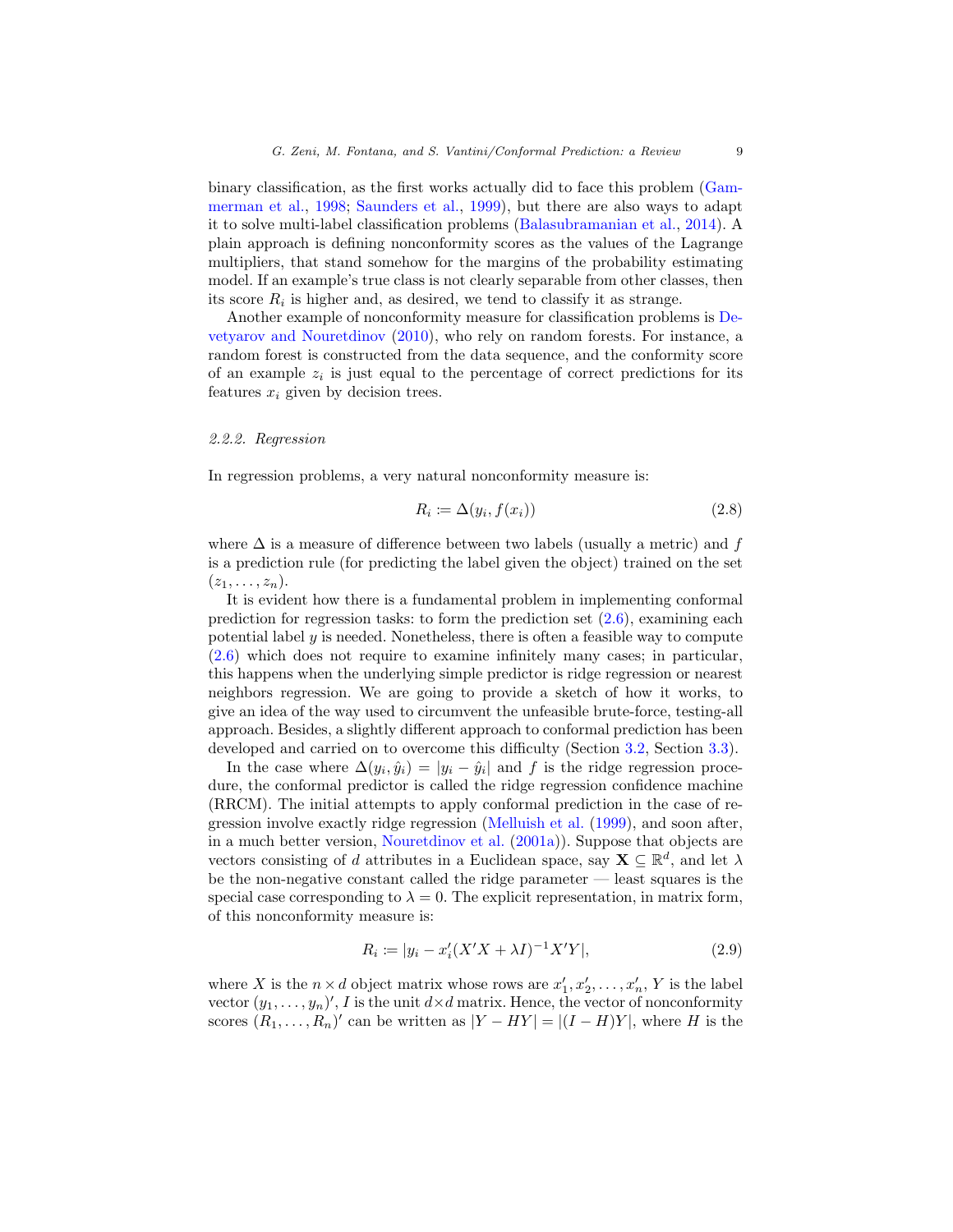hat matrix.

Let y be a possible label for  $x_{n+1}$ , and  $(z_1, \ldots, z_n,(x_{n+1}, y))$  the augmented data set. Now,  $Y := (y_1, \ldots, y_n, y)'$ . Note that  $Y = (y_1, \ldots, y_n, 0)' + (0, \ldots, 0, y)'$ and so the vector of nonconformity scores can be represented as  $|A + By|$ , where:  $A = (I - H)(y_1, \ldots, y_n, 0)$ ' and  $B = (I - H)(0, \ldots, 0, y)'$ . Therefore, each  $R_i = R_i(y)$  has a linear dependence on y. As a consequence, since the p-value  $p_z(y)$  simply counts how many scores  $R_i$  are greater than  $R_{n+1}$ , it can only change at points where  $R_i(y) - R_{n+1}(y)$  changes sign for some  $i = 1, \ldots, n$ . This means that we can calculate the set of points  $y$  on the real line whose corresponding p-value  $p_z(y)$  exceeds  $\alpha$  rather than trying all possible y, leading to a feasible prediction. Precise computations can be found in [Vovk et al.](#page-34-0) [\(2005\)](#page-34-0), chap 2.

Before going on in the discussion, a clarification is required. The point is whether to include the new example in the bag with which we are comparing it or not — a delicate question, that [Shafer and Vovk](#page-34-1) [\(2008\)](#page-34-1) do not overlook in their precise work. In the statement of the conformal algorithm, we define the nonconformity score for the *i*th example by:  $R_i := A\left(\{z_1, \ldots, z_{i-1}, z_{i+1}, \ldots, z_n, z\}, z_i\right)$  $(2.3)$ , apparently specifying that we do not want to include  $z<sub>i</sub>$  in the bag to which it is compared. But then, in the RRCM, we use the nonconformity scores  $(2.9)$ , as if:  $R_i := A\left(\langle z_1, \ldots, z_n, z \rangle, z_i\right)$ . First of all, it is noteworthy to assert that both of them are valid. That's the most important thing. Moreover, the that both of them are valid. That's the most important thing. Moreover, the two ways of defining nonconformity scores are equivalent, to the extent that whatever we can get with one of them we can get from the other by changing the nonconformity measure. For example, if  $R_i$  is the absolute value of the difference between  $z_i$  and the mean value of the bag B, including or not  $z_i$  in the bag is absolute equivalent. Simple computations show that the two scores are the same, except for a scale factor  $\frac{n}{n+1}$ . But we know that conformal prediction makes no difference for a monotone transformation of the scores. It does not indeed change the prediction regions. Analogous result holds, in regression problems, when the distance from the least square line or some other regression line is chosen.

There are cases where [\(2.3\)](#page-4-1) might be more convenient, and cases where not. We have introduced conformal prediction with the formula [\(2.3\)](#page-4-1), as the reference book of [Vovk et al.](#page-34-0) [\(2005\)](#page-34-0) and the first works did. Moreover, in this form conformal prediction generalizes to online compression models (Section [3.4\)](#page-22-0). In general, however, the inclusion of the ith example simplifies the implementation or at least the explanation of the conformal algorithm. From now on, we rely on this approach when using conformal prediction, and define instead the methods relying on [\(2.3\)](#page-4-1) as jackknife procedures.

Conformal predictors can be implemented in a feasible and at the same time particularly simple way for nonconformity measures based on the nearest neighbors algorithm, too. Recently, an efficient method to compute in an exact way conformal prediction with the Lasso, i.e. considering the quadratic loss function and the  $l_1$  norm penalty, has been provided by [Lei](#page-32-3) [\(2017\)](#page-32-3). A straight extension to the elastic net — which considers both a  $l_1$  and  $l_2$  penalty, is also given.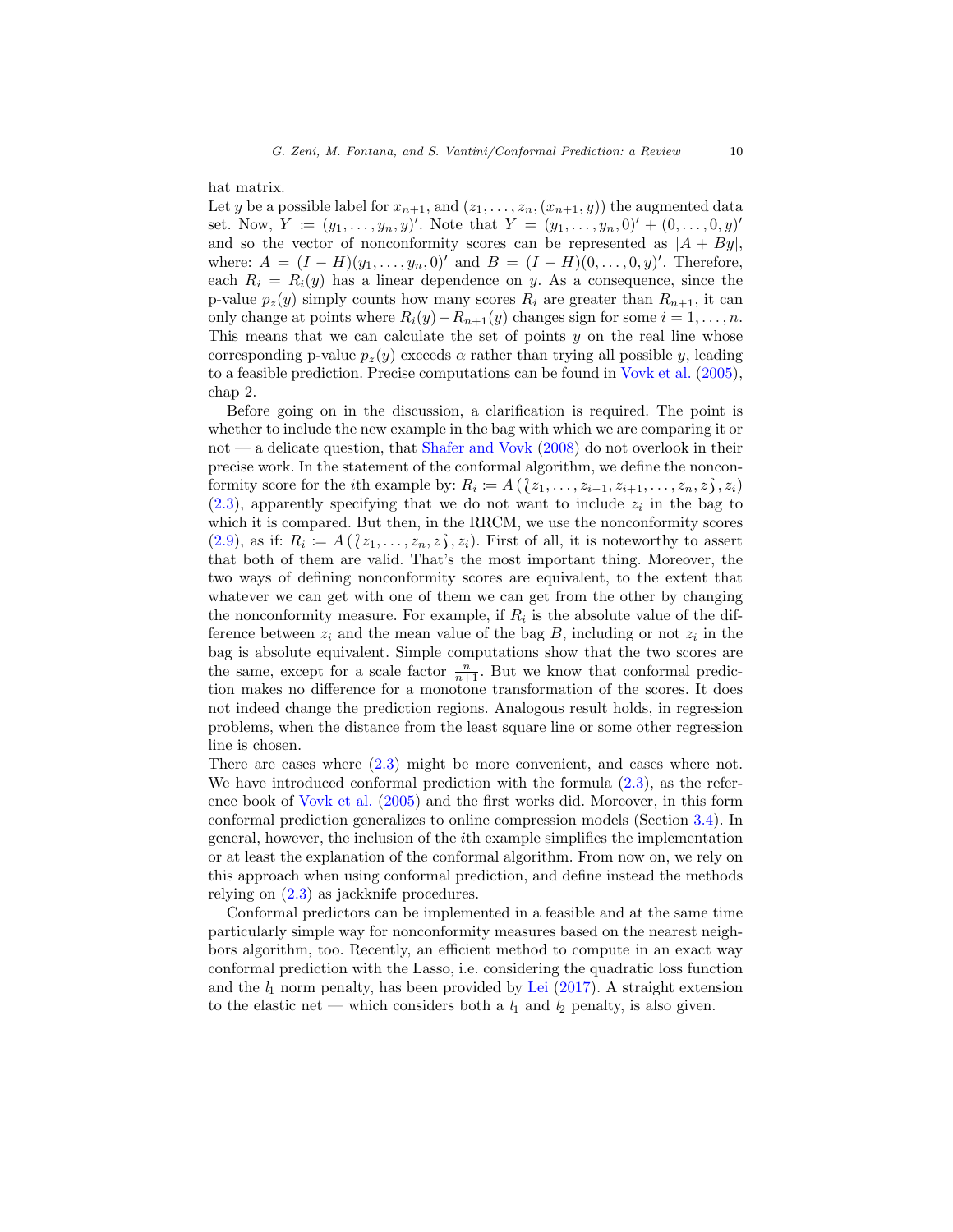

<span id="page-10-1"></span>FIGURE 1. A comparison between conformal prediction bands, on the left, and quantile regression bands, on the right, for a selected confidence level  $1 - \alpha = 0.9$ . There are clear gaps in the data, indicating that the high density regions of the conditional density of Y given  $X$ are not connected. The quantile regression approach obscures these features. Source: [Lei and](#page-33-3) [Wasserman](#page-33-3) [\(2014\)](#page-33-3).

# <span id="page-10-0"></span>2.3. Novelty of Conformal Prediction

The problem of prediction sets is well studied in the context of linear regression, where they are usually constructed under linear and Gaussian assumptions. The Gaussian assumption can be relaxed by using, for example, quantile regression. These linear-model-based methods usually have reasonable finite sample performance. However, the coverage is valid only when the regression model is correctly specified. In contrast, non-parametric methods have the potential to work for any smooth distribution, but only asymptotic results are available and the finite sample behaviour remains unclear. To sum up, none of these methods yields prediction bands with distribution-free, finite sample validity. Furthermore, the output is a prediction set in the form of an interval, which may not be optimal to catch the structure of the data (figure [1\)](#page-10-1). Conformal prediction instead is a general approach to construct valid and distribution-free prediction sets (and sequentially, in the online setting).

There are two other areas in statistics and machine learning that produce some kind of confidence information — a guarantee of the prediction error: the Bayesian framework and the theory of Probably Approximately Correct learning — PAC theory, in short [\(Valiant,](#page-34-4) [1984\)](#page-34-4). Specifically, the Bayesian framework is able to complement individual predictions with probabilistic measures of their quality. These measures are, however, based on some a priori assumption about the underlying distribution. [Burnaev and Vovk](#page-31-1) [\(2014\)](#page-31-1) show that when the (artificial) data set satisfies the prior, the intervals produced are valid, and slightly tighter than the corresponding intervals produced by conformal algorithms. The problem is that for real-world data, the required knowledge is typically not available and as a result, one is forced to assume the existence of some arbitrarily chosen prior. In this case, since the assumed prior is most probably violated, the outputs of Bayesian methods may become quite misleading, due to the loss of validity [\(Melluish et al.,](#page-33-4) [2001\)](#page-33-4).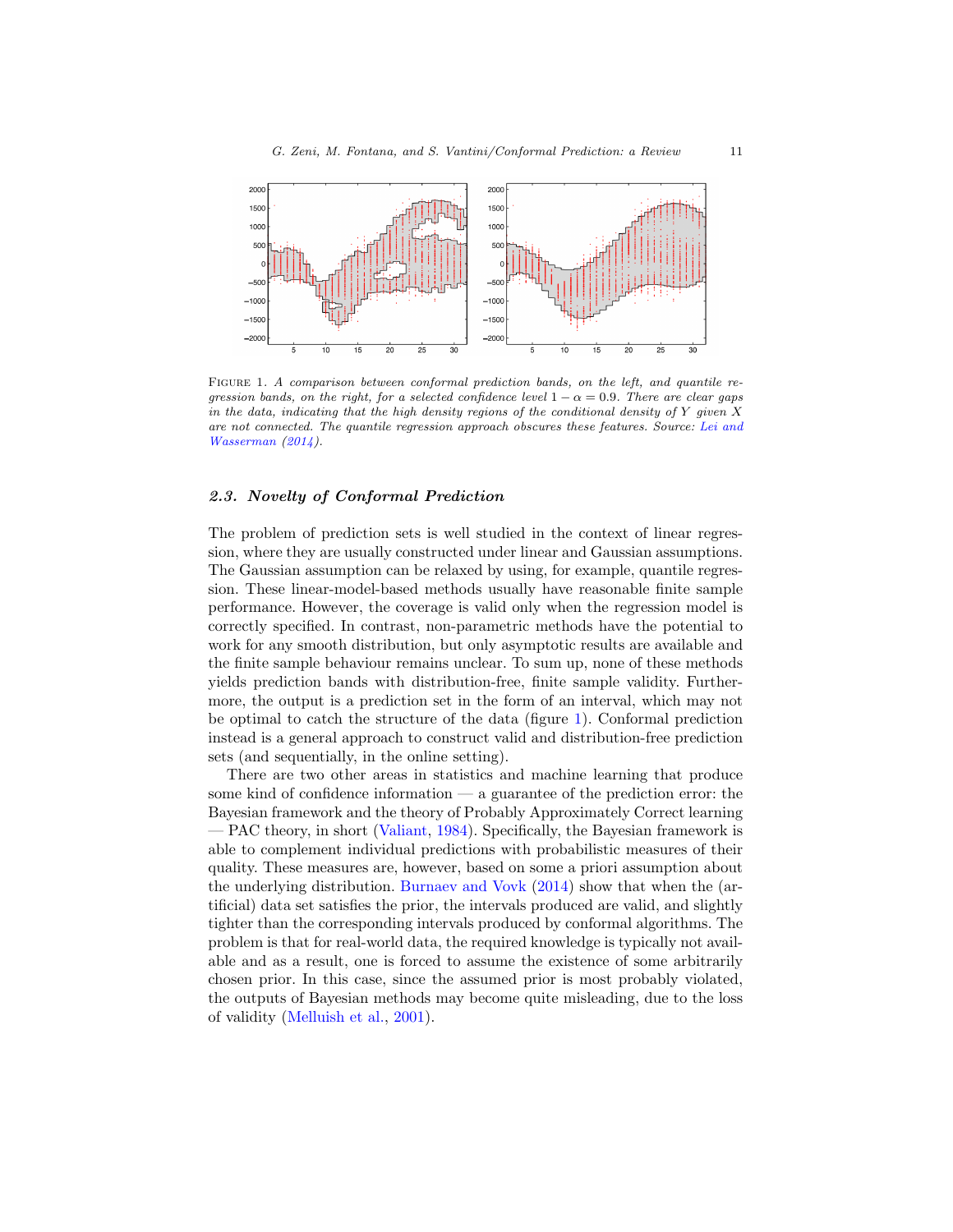If we measure the efficiency of a prediction interval by its length, we can see that there is a certain dualism between Bayes and conformal prediction intervals: as the Bayesian assumption becomes less and less satisfied, the Bayes prediction intervals lose their validity while maintaining their efficiency, and, on the contrary, the conformal ones lose their efficiency while maintaining their validity. However, validity is more important than efficiency. Hence, if we believe the examples to be generated by a certain model, then we may want to use a nonconformity measure based on a method of prediction that is optimal for that model. This will be efficient if the proposed model is right, but valid in any case. Conformal prediction only assumes exchangeability. In the extreme case, paradoxically, even a function that returns a random nonconformity score (like  $\text{rand}(0, 1)$ ) for all examples will be valid, but the prediction regions will be very wide. The dependence of the validity of prediction intervals on the Bayesian assumption is particularly serious in nonparametric statistics [\(Diaconis](#page-32-4) [and Freedman,](#page-32-4) [1986\)](#page-32-4).

On the other hand, PAC-learning can be applied to an algorithm in order to produce upper bounds on the probability of its error with respect to some confidence level. It only assumes that examples are generated independently by some unknown distribution, but for the resulting bounds to be interesting in practice, the data set must be particularly clean. As this is rarely the case, the bounds are typically very loose and therefore not particularly useful for real-world applications [\(Nouretdinov et al.,](#page-33-5) [2001b\)](#page-33-5). In addition, PAC theory has two more drawbacks: the majority of relevant results either involve large explicit constants or do not specify the relevant constants at all; the obtained bounds are for the overall error and not for individual predictions. Nevertheless, there are less theoretical and more effective ways of estimating the confidence in predictions, like the hold-out estimates. They are attained by randomly dividing examples in two separate partitions, one that is used for obtaining the prediction model and the other for testing it. The observed rate of errors on the test set then allows to assess the confidence to have in the prediction rule when new examples are considered. Conformal methods turn out to be a different way of producing hedged predictions.

Aside from the elegance of conformal prediction methods, at least in comparison with the procedure that relies on a hold-out sample, other features constitute important advantages [\(Vovk et al.,](#page-34-0) [2005\)](#page-34-0). First, there is no rigid separation between learning and prediction, which is the feature of the traditional approaches that makes hedged prediction feasible. Moreover, the hedged predictions produced by conformal algorithms are more accurate, without involving variable transformations or specifying a model. In addition, the confidence with which the label of a new object is predicted is always tailored not only to the previously seen examples but also to that object. Hence, rather than just providing a bound on the prediction error for the entire distribution, it allows to get different bounds for different instances, something which may be very valuable in many practical applications. For instance, in the medical domain, it is clearly more important to be able to evaluate the confidence in predictions related to individual patients instead of groups of patients.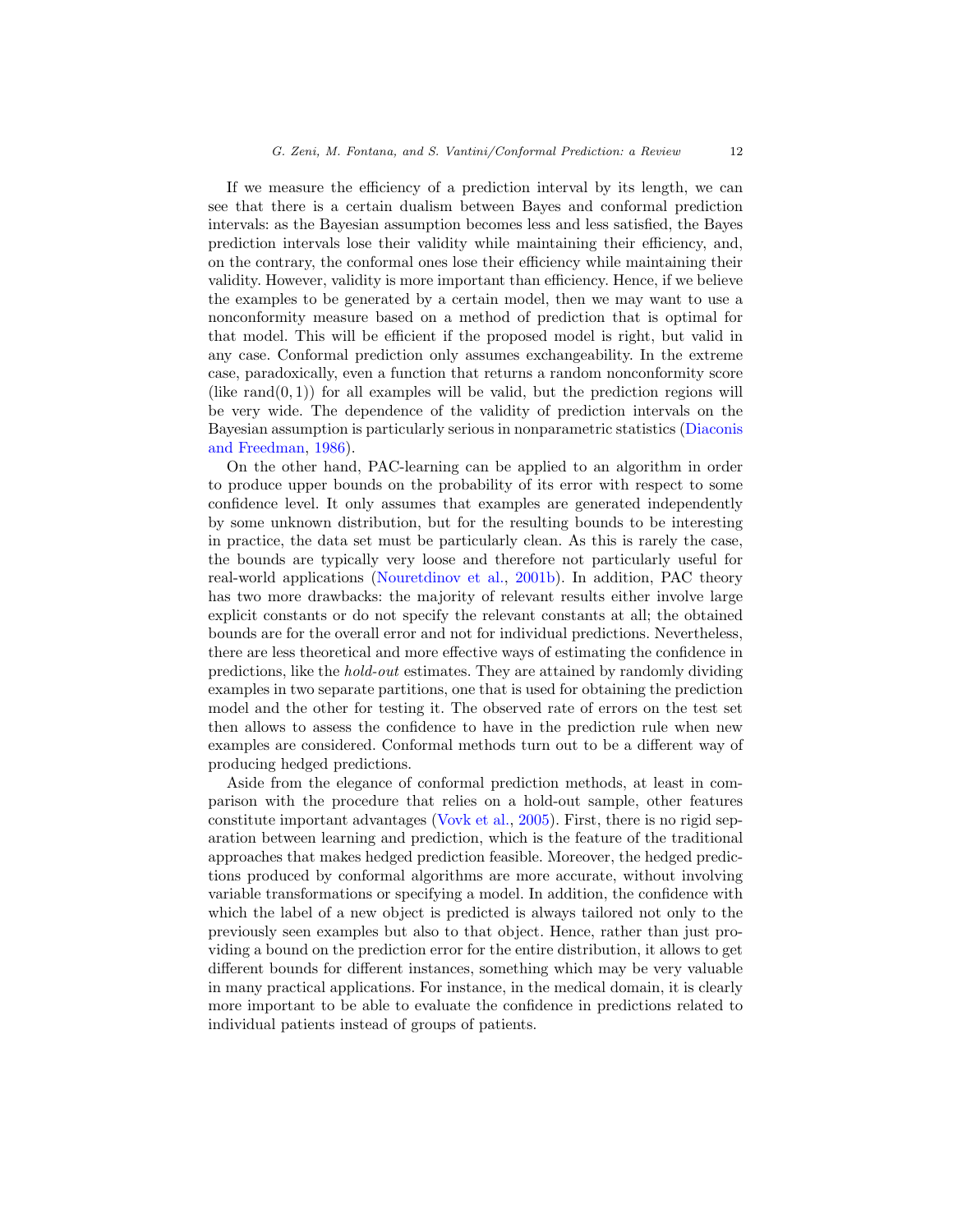To sum up, in contrast to Bayesian techniques, CP produces well-calibrated outputs as they are only based on the general randomness assumption, and no assumptions a priori about the distribution generating the data is needed. Moreover, unlike the PAC theory, they produce confidence measures that are useful in practice and are associated with individual predictions.

# 2.3.1. Optimality

The current literature highlights that conformal predictors are essentially the best confidence predictors (in the sense we are going to specify), when not the only ones, in a very natural class that satisfy the strong non-asymptotic property of validity. A couple of definitions are required. A confidence predictor  $\gamma^{\alpha}$  is *invariant* if  $\gamma^{\alpha}(z_1,\ldots,z_n) = \gamma^{\alpha}(z_{\pi(1)},\ldots,z_{\pi(n)})$ , for any permutation  $\pi$  of the indices  $1, \ldots, n$ , i.e. it does not depend on the order in which  $z_1, \ldots, z_n$  are listed. Under the exchangeability assumption, this is a very natural class of confidence predictors. Later, however, we will also study confidence predictors that are not invariant, such as Mondrian and inductive conformal predictors, respectively in Section [3.1.1](#page-15-0) and [3.2.](#page-17-0) In second place, given a couple of confidence predictors  $\gamma_1$  and  $\gamma_2$ , we say that  $\gamma_2$  is at least as good as  $\gamma_1$  if, for any significance level  $\alpha, \gamma_2^{\alpha}(z_1,\ldots,z_n) \subseteq \gamma_1^{\alpha}(z_1,\ldots,z_n)$  holds for almost all  $(z_1,\ldots,z_n)$  generated by any exchangeable distribution on  $\mathbf{Z}^n$ .

It turns out that any valid invariant confidence predictor is a conformal predictor or can be improved to become a conformal predictor [\(Shafer and Vovk,](#page-34-1) [2008\)](#page-34-1).

**Proposition 2.2.** Assume **Z** is a Borel space. Let  $\gamma_1$  be an invariant confidence predictor that is conservatively valid under exchangeability. Then there is a conformal predictor  $\gamma_2$  that is at least as good as  $\gamma_1$ .

### <span id="page-12-0"></span>2.4. The Online Framework

Conformal algorithms were originally introduced in the online framework, where examples arrive one by one and so predictions are based on an accumulating data set. The predictions these algorithms make are hedged: they incorporate a valid indication of their own accuracy and reliability. [Vovk et al.](#page-34-0) [\(2005\)](#page-34-0) claim that most existing algorithms for hedged prediction first learn from a training data set and then predict without ever learning again. The few algorithms that do learn and predict simultaneously, instead, do not provide confidence information.

Moreover, the property of validity of conformal predictors can be stated in an especially strong form in the online framework. Classically, a method for finding  $(1 - \alpha)$  prediction regions is considered valid if it has a  $(1 - \alpha)$  probability of containing the label predicted, because by the law of large numbers it would then be correct  $(1 - \alpha)$ % of the times when repeatedly applied to independent data sets. However in the online picture, we repeatedly apply a method not to independent data sets, but to an accumulating data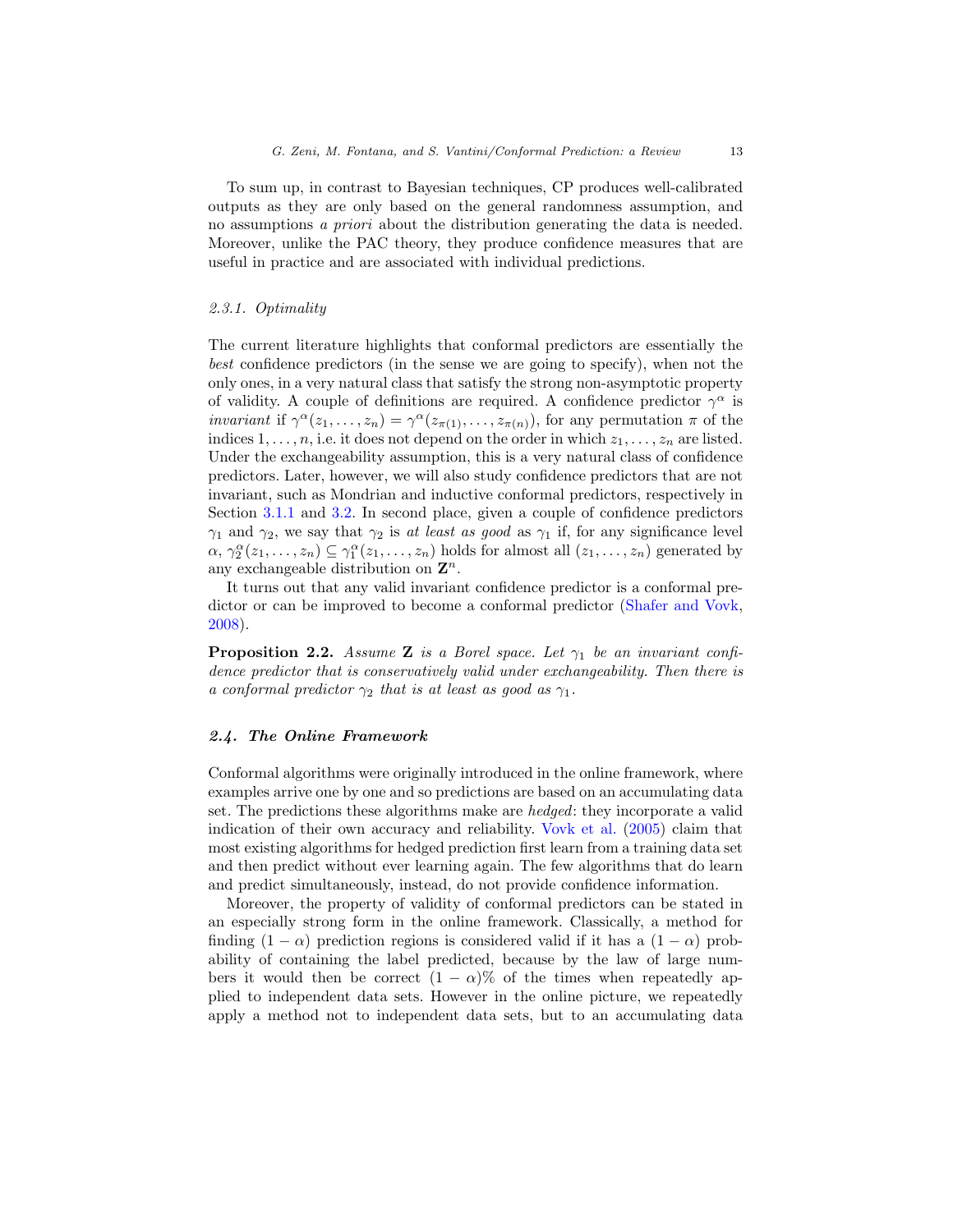set. After using  $(x_1, y_1), (x_2, y_2), \ldots, (x_n, y_n)$  and  $x_{n+1}$  to predict  $y_{n+1}$ , we use  $(x_1, y_1), \ldots, (x_{n+1}, y_{n+1})$  and  $x_{n+2}$  to predict  $y_{n+2}$ , and so on. For a  $(1 - \alpha)$ online method to be valid,  $(1-\alpha)$ % of these predictions must be correct. Under minimal assumptions, conformal prediction is valid in this new and powerful sense.

The intermediate step behind this result is that successive errors are probabilistically independent. In the spirit of comparison, consider i.i.d. random variables  $z_1, z_2, \ldots$ , drawn from a gaussian distribution. In a classical framework, Fisher's well known prediction interval reads as:

<span id="page-13-0"></span>
$$
\bar{z}_n \pm t_{n-1}^{1-\alpha/2} s_n \sqrt{\frac{n+1}{n}},\tag{2.10}
$$

where

$$
s_n = \frac{1}{n-1} \sum_{i=1}^{n} (z_i - \bar{z}_n)^2.
$$
 (2.11)

The formula defined in  $(2.10)$  is assumed to be used several times, but in entirely separate problems. The online story may seem more complicated, because the experiment involved in predicting  $z_{101}$  from  $z_1, \ldots, z_{100}$  is not entirely independent of the experiment involved in predicting, say,  $z_{105}$  from  $z_1, \ldots, z_{104}$ . but this overlap does not actually matter. As shown for the first time in [Shafer and](#page-34-1) [Vovk](#page-34-1) [\(2008\)](#page-34-1), the following holds:

<span id="page-13-1"></span>Proposition 2.3. Under the exchangeability assumption, in the online mode, predictors make errors at different steps independently.

Going back to conformal predictors, we already know that the probability of error is below the miscoverage level  $\alpha$ . In addition to that, events for successive n are probabilistically independent notwithstanding the overlap. Hence,  $(1 - \alpha)\%$ of consecutive predictions must be correct. In other words, the random variables  $\mathbb{1}_{z_{n+1}\notin\gamma^{\alpha}(z_1,...,z_n)}$  are independent Bernoulli variables with parameter  $\alpha$ . [Vovk](#page-35-0) [et al.](#page-35-0) [\(2009\)](#page-35-0) focuses on the prediction of consecutive responses, especially when the number of observations does not exceed the number of parameters.

It should be noted that the assumption of exchangeability rather than randomness makes Proposition [2.3](#page-13-1) stronger: it is very easy to give examples of exchangeable distributions on  $\mathbf{Z}^{N}$  that are not of the form  $P^{N}$  — where it is worth recalling that  $P$  is the unknown distribution of examples. Nonetheless, in the infinite-horizon case (which is the standard setting for the online mode of prediction) the difference between the exchangeability and randomness assumptions essentially disappears: according to a well-known theorem by de Finetti, each exchangeable probability distribution on  $\mathbb{Z}^{\infty}$  is a mixture of power probability distributions  $P^{\infty}$ , provided **Z** is a Borel space [\(Hewitt,](#page-32-5) [1955\)](#page-32-5). In particular, using the assumption of randomness rather than exchangeability in the case of the infinite sequence hardly weakens it: the two forms are equivalent when **Z** is a Borel space.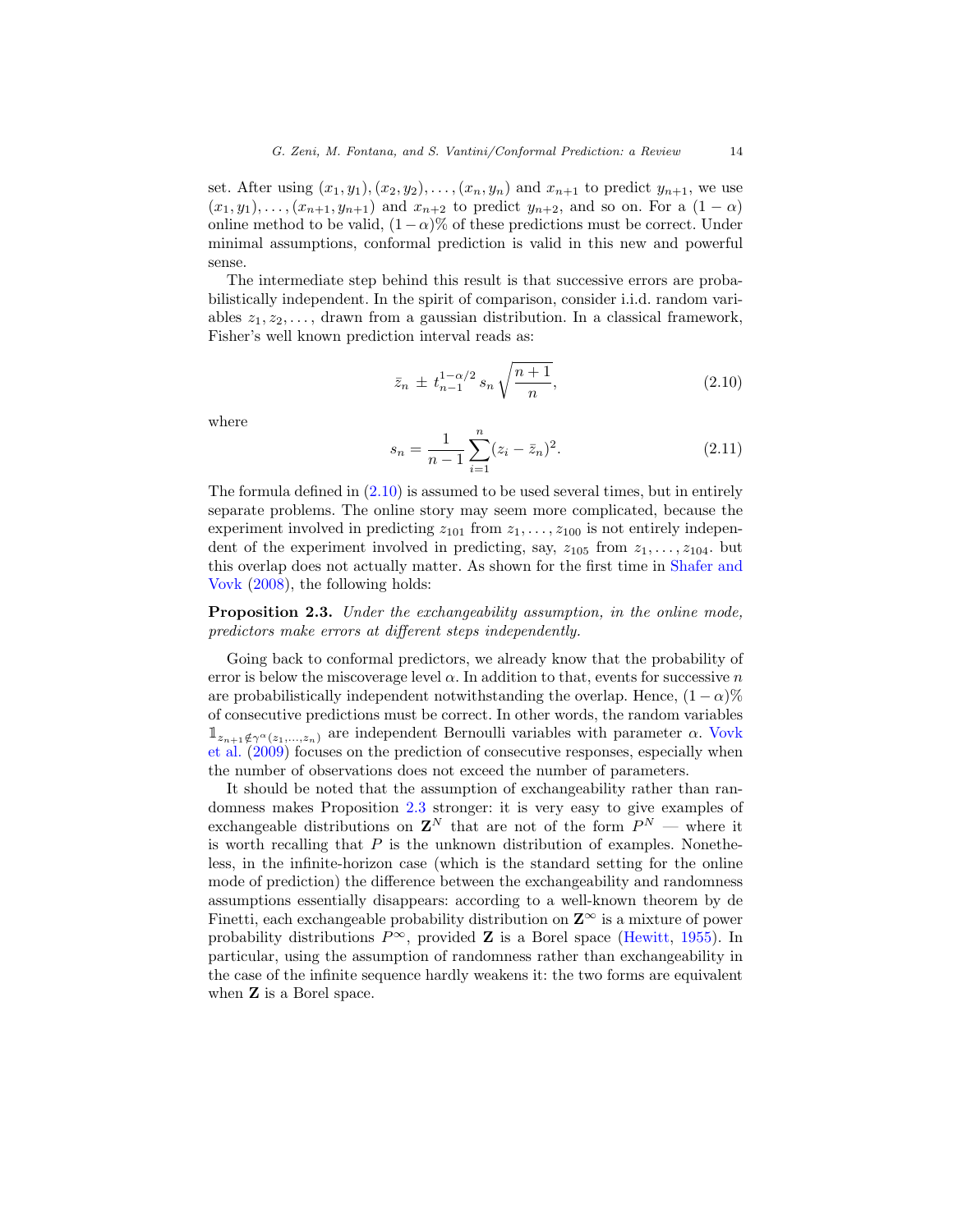### <span id="page-14-0"></span>3. Recent Advances in Conformal Prediction

## <span id="page-14-1"></span>3.1. Different Notions of Validity

An appealing property of conformal predictors is their automatic validity under the exchangeability assumption:

<span id="page-14-2"></span>
$$
\mathbb{P}(Y_{n+1} \in \Gamma^{\alpha}(Z_1, \dots, Z_n, X_{n+1})) \ge 1 - \alpha \quad \text{for all } P, \tag{3.1}
$$

where  $\mathbb{P} = P^{n+1}$  is the joint measure of  $(X_1, Y_1), \ldots, (X_{n+1}, Y_{n+1})$ . A major focus of this section will be on conditional versions of the notion of validity.

The idea of conditional inference in statistics is about the wish to make conclusions that are as much conditional on the available information as possible. Although finite sample coverage defined in  $(3.1)$  is a desirable property, this might not be enough to guarantee good prediction bands, even in very simple cases. We refer to  $(3.1)$  as *marginal* coverage, which is different from (in fact, weaker than) the *conditional* coverage as usually sought in prediction problems. As a result, a good estimator must satisfy something more than marginal coverage. A natural criterion would be conditional coverage.

However, distribution-free conditional coverage, that is:

$$
\mathbb{P}(Y_{n+1} \in \Gamma^{\alpha}(x) \mid X_{n+1} = x) \ge 1 - \alpha \quad \text{for all } P \text{ and a.a } x,\tag{3.2}
$$

with  $\Gamma^{\alpha}(x) \equiv \Gamma^{\alpha}(Z_1,\ldots,Z_n,x)$  is impossible to achieve with a finite sample for rich object spaces, such as  $X = \mathbb{R}$  [\(Lei and Wasserman](#page-33-3) [\(2014\)](#page-33-3), Lemma 1). Indeed, the requirement of precise object conditional validity cannot be satisfied in a nontrivial way, unless we know the true probability distribution generating the data (or we are willing to use a subjective or postulated probability distribution, as in Bayesian theory), or unless the test object is an atom of the data-generating distribution. If we impose that requirement, the prediction interval is expected to have infinite length [\(Vovk](#page-34-5) [\(2012\)](#page-34-5) and for general background related to distribution-free inference [Bahadur and Savage](#page-31-2) [\(1956\)](#page-31-2), [Donoho](#page-32-6) [\(1988\)](#page-32-6)).

As a remark, it has been said that the distribution-free coverage offered by conformal intervals is marginal. The conditional coverage may be larger than  $1 - \alpha$  at some values  $X_{n+1} = x$  and smaller than  $1 - \alpha$  at other values. This should not be considered as a disadvantage of conformal inference, because the statistical accuracy of conformal prediction bands crucially depends on the base estimator. In a sense, conformal inference broadens the scope and the value of any point estimator with nearly no costs: if the estimator is accurate (which usually requires an approximately correctly specified model, and a proper choice of tuning parameters), then the conformal prediction band is near-optimal; if the estimator is bad, then we still have valid marginal coverage. As a result, it makes sense to use a conformal prediction band as a diagnostic and comparison tool for regression function estimators.

The negative result — that conditional coverage cannot be achieved by finitelength prediction intervals without regularity and consistency assumptions on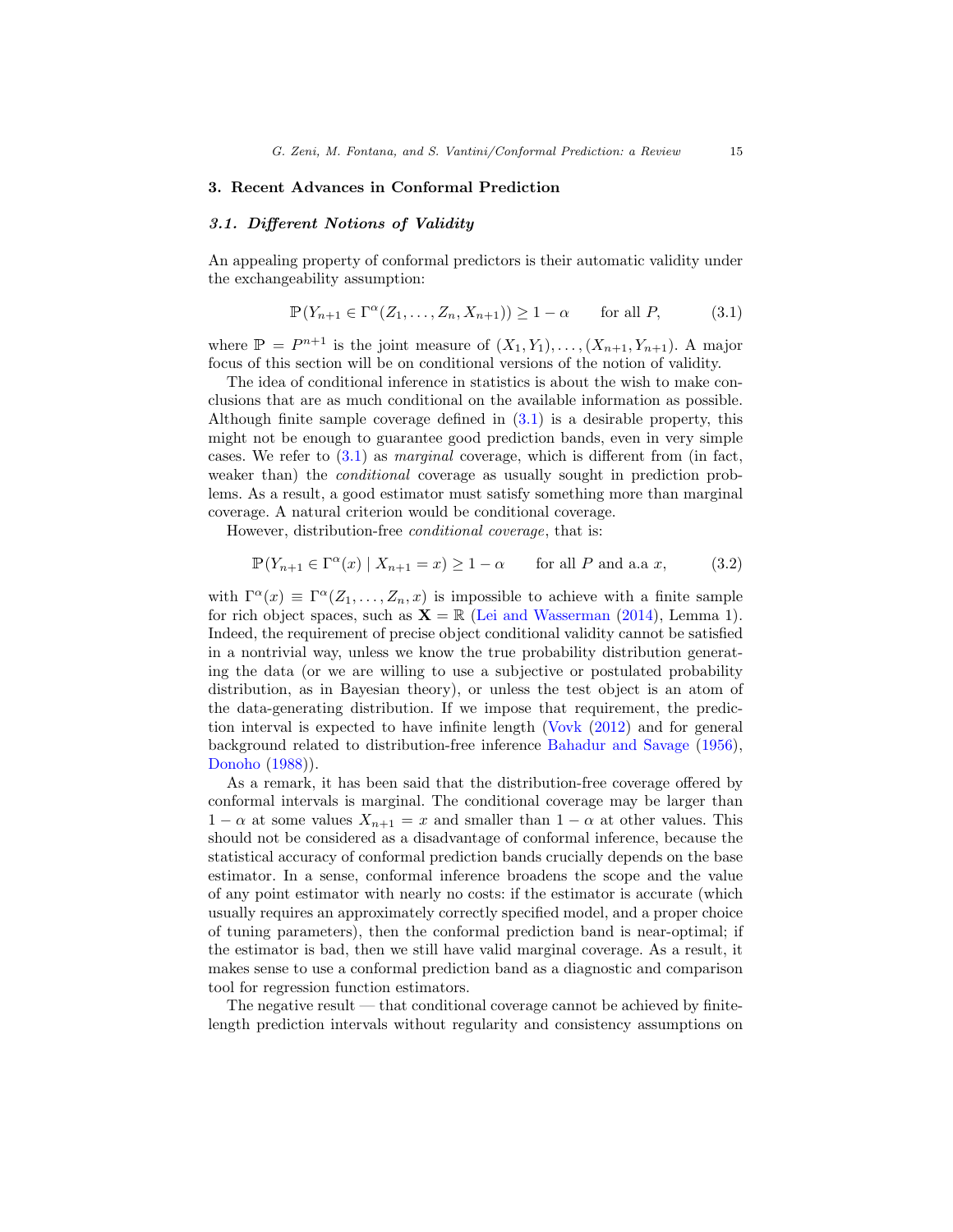the model and the estimator  $f$  — does not prevent set predictors to be (object) conditionally valid in a partial and asymptotic sense, and simultaneously asymptotically efficient.

Therefore, as an alternative solution, [Lei and Wasserman](#page-33-3) [\(2014\)](#page-33-3) develop a new notion, called local validity, that naturally interpolates between marginal and conditional validity, and is achievable in the finite sample case. Formally, given a partition  $\mathcal{A} = \{A_j : j \geq 1\}$  of supp $(P_X)$ , a prediction band  $\Gamma^{\alpha}$  is locally valid with respect to  $A$  if:

$$
\mathbb{P}(Y_{n+1} \in \Gamma^{\alpha}(X_{n+1}) \mid X_{n+1} \in A_j) \ge 1 - \alpha \quad \text{for all } j \text{ and all } P. \tag{3.3}
$$

Then, their work is focused on defining a method that shows both finite sample (marginal and local) coverage and asymptotic conditional coverage (i.e., when the sample size goes to  $\infty$ , the prediction band give arbitrarily accurate conditional coverage). At the same time, they prove it to be asymptotic efficient. The finite sample marginal and local validity is distribution free: no assumptions on P are required. Then, under mild regularity conditions, local validity implies asymptotically conditionally validity.

The way [Lei and Wasserman](#page-33-3) [\(2014\)](#page-33-3) built the prediction bands to achieve local validity can be seen as a particular case of a bigger class of predictors, which now we introduce and explain, the so called Mondrian conformal predictors. Still on validity, recently [Barber et al.](#page-31-3) [\(2019\)](#page-31-3) reflect again on the idea of a proper intermediate definition.

# <span id="page-15-0"></span>3.1.1. Mondrian Conformal Predictors

We start from an example. In handwritten digit recognition problems, some digits (such as "5") are more difficult to recognize correctly than other digits (such as "0"), and it is natural to expect that at the confidence level 95% the error rate will be significantly greater than 5% for the difficult digits; our usual, unconditional, notion of validity only ensures that the average error rate over all digits will be close to 5%.

We might not be satisfied by the way the conformal predictors work. If our set predictor is valid at the significance level 5% but makes an error with probability 10% for men and 0% for women, both men and women can be unhappy with calling 5% the probability of error. It is clear that whenever the size of the training set is sufficient for making conditional claims, we should aim for this. The requirement of object conditional validity is a little bit more than what we can ask a predictor to be, but it can be considered as a special case: for somehow important events  $E$  we do not want the conditional probability of error given  $E$ to be very different from the given significance level  $\alpha$ .

We are going to deal with a natural division of examples into several *cate*gories: e.g., different categories can correspond to different labels, or kinds of objects, or just be determined by the ordinal number of the example. As pointed out in the examples above, conformal predictors — as we have seen so far do not guarantee validity within categories: the fraction of errors can be much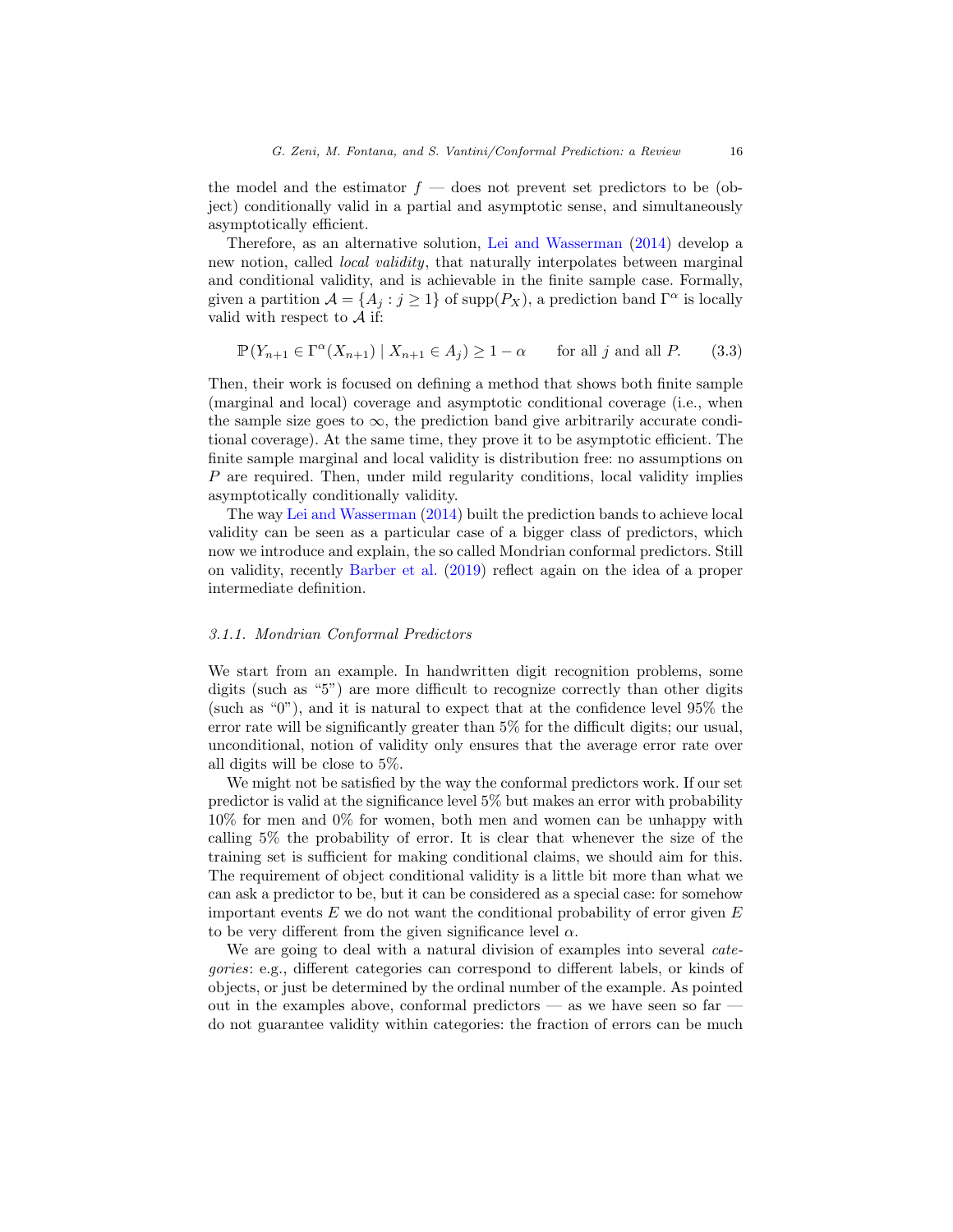larger than the nominal significance level for some categories, if this is compensated by a smaller fraction of errors for other categories. A stronger kind of validity, validity within categories, which is especially relevant in the situation of asymmetric classification, is the main property of Mondrian conformal predictors (MCPs), first introduced in [Vovk et al.](#page-35-1) [\(2003\)](#page-35-1). The exchangeable framework is the assumption under which MCPs are proved to be valid; in Section [\(3.4\)](#page-22-0), again, we will have a more general setting, relaxing the hypothesis.

When the term categories comes into play, we are referring to a given division of the example space **Z**: a measurable function  $\kappa$  maps each z to its category k, belonging to the (usually finite) measurable space  $K$  of all categories. In many instances, it is a kind of classification of  $z_i$ . The category  $\kappa_i = \kappa(z_i)$  might depend on the other examples in the data sequence  $(z_1, \ldots, z_n)$ , but disregarding their order. Such a function  $\kappa$  is called a Mondrian taxonomy, as a tribute to the Dutch painter Piet Mondrian. Indeed, the taxonomy that  $\kappa$  defines in the space Z recalls the grid-based paintings and the style for which the artist is renowned.

To underline the dependence of  $\kappa(z_i)$  on the bag of the entire dataset, [Bal](#page-31-0)[asubramanian et al.](#page-31-0) [\(2014\)](#page-31-0) introduce the *n*-taxonomy  $K : \mathbb{Z}^n \Rightarrow \mathbb{K}^n$ , which maps a vector of examples to the vector of corresponding categories. Using this notation, it is required that the *n*-taxonomy  $K$  is equivariant with respect to permutations, that is:

$$
(\kappa_1,\ldots,\kappa_n)=K(z_1,\ldots,z_n)\Rightarrow (\kappa_{\pi(1)},\ldots,\kappa_{\pi(n)})=K(z_{\pi(1)},\ldots,z_{\pi(n)}).
$$

We prefer however to let the dependence implicit and remain stuck to the simpler notation of [Vovk et al.](#page-34-0) [\(2005\)](#page-34-0).

Given a Mondrian taxonomy  $\kappa$ , to use conformal prediction we have to modify slightly some of the definitions seen in the previous chapter. To be precise, a Mondrian nonconformity measure might take into account also the categories  $\kappa, \ldots, \kappa_n$ , while the p-values  $(2.2)$  should be computed as:

$$
p_z := \frac{|\{i = 1, \dots, n+1 : \kappa_i = \kappa_{n+1} \& R_i \ge R_{n+1}\}|}{|\{i : \kappa_i = \kappa_{n+1}\}|},\tag{3.4}
$$

where  $\kappa_{n+1} = \kappa(z)$ . As a remark, we would like to point out and stress what we are exactly doing in the formula just defined. Although one can choose any conformity measure, in order to have local validity the ranking must be based on a local subset of the sample. Hence, the algorithm selects only the examples among the past experience that have the same category of the new one, and makes its decision based on them.

At this point, the reader is able to write by himself the smoothed version of the MCP, which satisfies the required level of reliability in an exact way. Indeed,

**Proposition 3.1.** If examples  $z_1, \ldots, z_{n+1}$  are generated from an exchangeable probability distribution on  $\mathbf{Z}^{n+1}$ , any smoothed MCP based on a Mondrian taxonomy  $\kappa$  is category-wise exact with respect to  $\kappa$ .

Moreover, we might want to have different significance levels  $\alpha_k$  for different categories k. In some contexts, certain kinds of errors are more costly than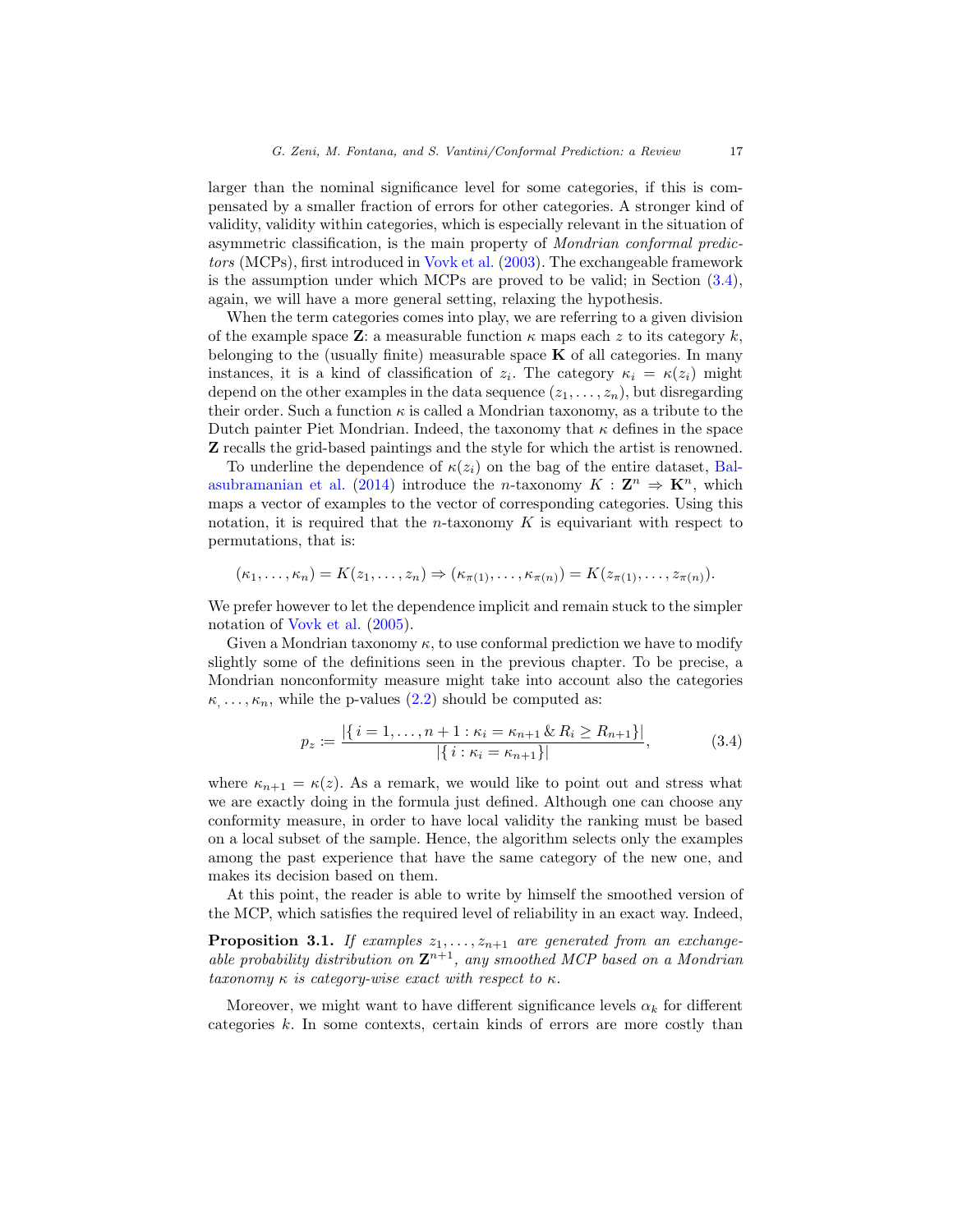others. For example, it may be more costly to classify a high-risk credit applicant as low risk (one kind of error) than it is to classify a low-risk applicant as high risk (a different kind of error). In an analogous way, we could be required to distinguish between useful messages and spam in the problem of mail filtering: classifying a useful message as spam is a more serious error than vice versa. We do not have misclassification costs to take into account, but setting in a proper way the miscoverage levels allow us to specify the relative importance of different kinds of prediction errors. And MCPs still do the job [\(Vovk et al.,](#page-34-0) [2005\)](#page-34-0).

Last, a brief discussion of an important question: how to select a good taxonomy? While choosing the partitions that determine a Mondrian taxonomy  $\kappa$ , it comes out indeed a dilemma that is often called the "problem of the reference class". We want the categories into which we divide the examples to be large, in order to have a reasonable sample size for estimating the probabilities. But we also want them to be small and homogeneous, to make the inferences as specific as possible. [Balasubramanian et al.](#page-31-0) [\(2014\)](#page-31-0) points out a possible strategy for conditional conformal predictors in the problem of classification in the online setting. The idea is to adapt the method as the process goes on. At first, the conformal predictor should not be conditional at all. Then, as the number of examples grows, it should be label conditional. As the number of examples grows further, we could split the objects into clusters (using a label independent taxonomy) and make the prediction sets conditional on them as well.

# <span id="page-17-0"></span>3.2. Inductive Prediction

A relevant problem of conformal predictors is their computational inefficiency. Over time, an extensive literature has developed to address this issue. In particular, inductive conformal predictors (ICPs) have been proposed.

ICPs were first proposed by [Papadopoulos et al.](#page-33-6) [\(2002a\)](#page-33-6) for regression and by [Papadopoulos et al.](#page-33-7) [\(2002b\)](#page-33-7) for classification, and in the online setting by [Vovk](#page-34-6) [\(2002\)](#page-34-6). Before the appearance of inductive conformal predictors, several other possibilities had been studied, but not with great success. To speed computations up in a multi-class pattern recognition problem which uses support vector machines in its implementation, [Saunders et al.](#page-34-7) [\(2000\)](#page-34-7) used a hashing function to split the training set into smaller subsets, of roughly equal size, which are then used to construct a number of support vector machines. In a different way, just to mention but a few, [Ho and Wechsler](#page-32-7) [\(2004\)](#page-32-7) exploit the adiabatic version of incremental support vector machine, and lately [Vovk](#page-34-8) [\(2013\)](#page-34-8) introduces Bonferroni predictors, a simple modification based on the idea of the Bonferroni adjustment of p-values.

We now spend some words to recall the concepts of transduction and induction (figure [2\)](#page-18-0), as introduced in [Vapnik](#page-34-9) [\(1998\)](#page-34-9). In inductive prediction we first move from the training data to some general rule: a prediction or decision rule, a model, or a theory (inductive step). When a new object comes out, we derive a prediction based on the general rule (deductive step). On the contrary, in transductive prediction, we take a shortcut, going directly from the old examples to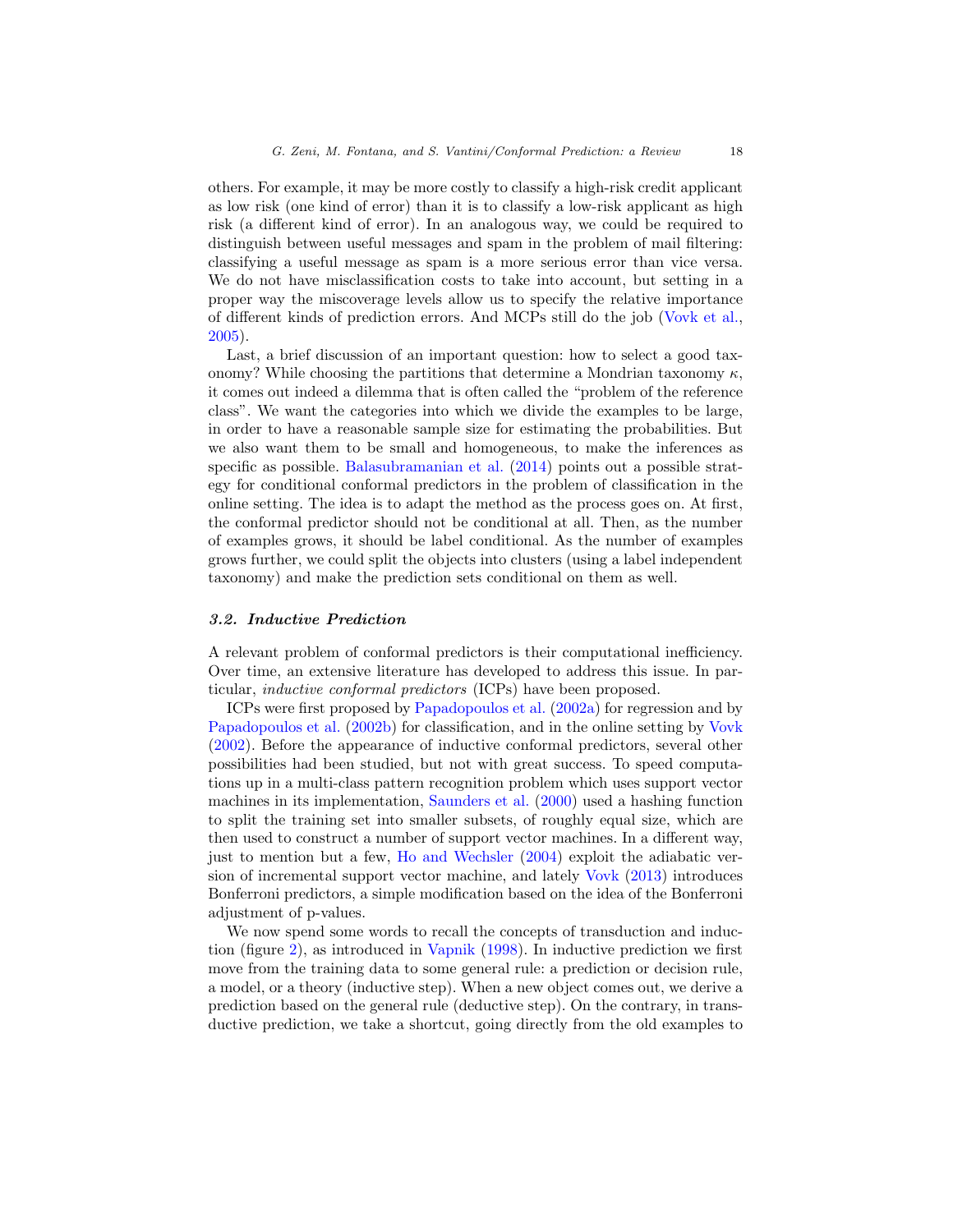

<span id="page-18-0"></span>FIGURE 2. Inductive and transductive approach to prediction.

the prediction for the new object. The practical distinction between them is whether we extract the general rule or not. A side-effect of using a transductive method is computational inefficiency; computations need to be started from scratch every time.

Combining the inductive approach with conformal prediction, the data sequence

 $(z_1, \ldots, z_n)$  is split into two parts, the proper training set  $(z_1, \ldots, z_m)$  of size  $m < n$  and the *calibration set*  $(z_{m+1},...,z_n)$ . We use the proper training set to feed the underlying algorithm, and, using the derived rule, we compute the non-conformity scores for each example in the calibration set. For every potential label y of the new unlabelled object  $x_{n+1}$ , its score  $R_{n+1}$  is calculated and is compared to the ones of the calibration set. Therefore the p-value is:

$$
p_z := \frac{|\{i = m+1, \dots, n+1 : R_i \ge R_{n+1}\}|}{n-m+1}.
$$
\n(3.5)

Inductive conformal predictors can be smoothed in exactly the same way as conformal predictors. As in the transductive approach, under the exchangeability assumption,  $p<sub>z</sub>$  is a valid p-value. All is working as before. For a discussion of conditional validity and various ways to achieve it using inductive conformal predictors, see [Vovk](#page-34-5) [\(2012\)](#page-34-5).

A greater computational efficiency of inductive conformal predictors is now evident. The computational overhead of ICPs is light: they are almost as efficient as the underlying algorithm. The decision rule is computed from the proper training set only once, and it is applied to the calibration set also only once. Several studies related to this fact are reported in the literature. For instance, a computational complexity analysis can be found in the work of [Papadopoulos](#page-33-8) [\(2008\)](#page-33-8), where conformal prediction on top of neural networks for classification has been closely examined.

With such a dramatically reduced computation cost, it is possible to combine easily conformal algorithms with computationally heavy estimators. While validity is taken for granted in conformal framework, efficiency is related to the underlying algorithm. Taking advantage of the bargain ICPs represent, we can compensate the savings in computational terms and, in metaphor, invest a lot of resources in the choice of f.

Moreover, this computational effectiveness can be exploited further and fix conformal prediction as a tool in Big Data frameworks, where the increasing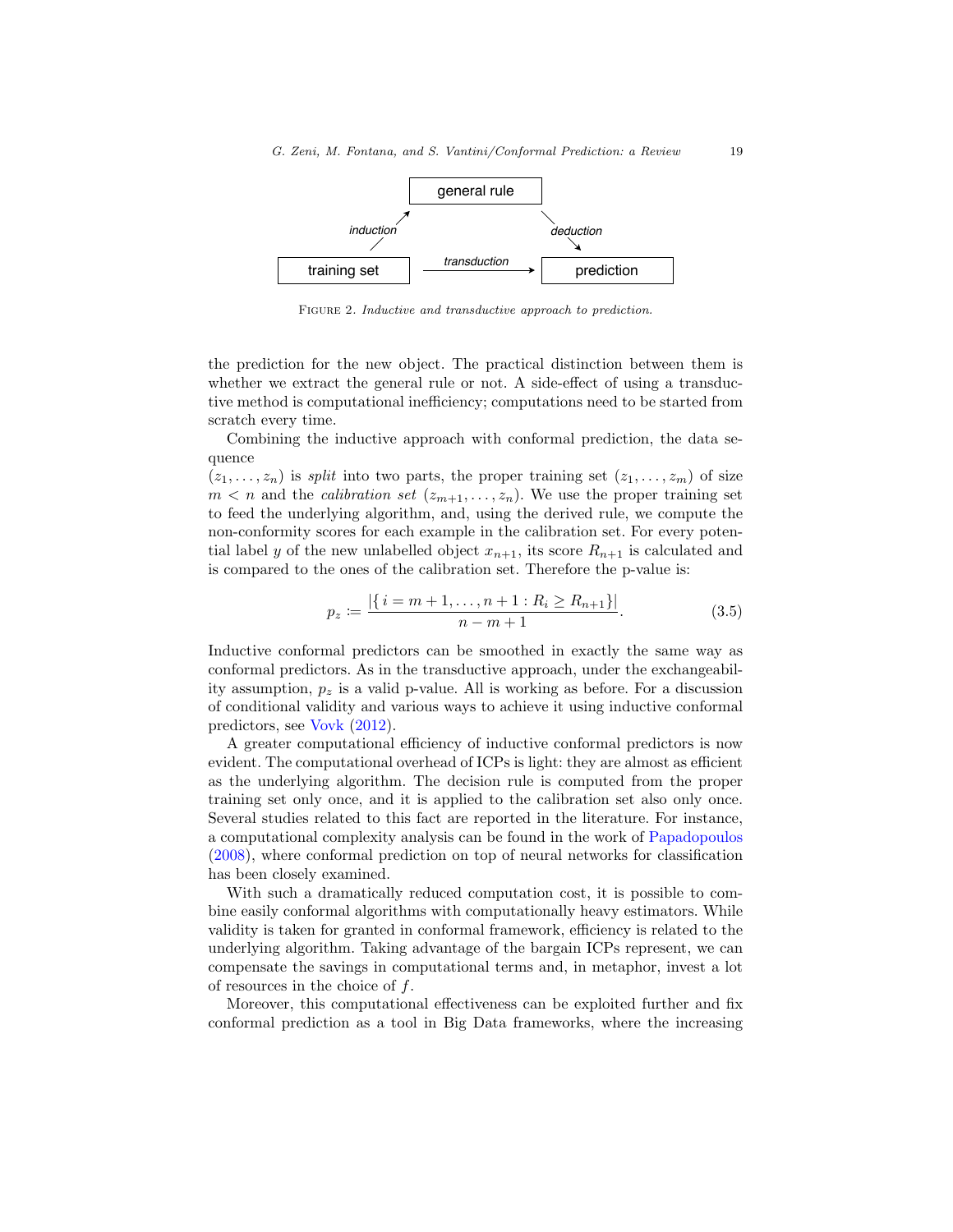size of datasets represents a challenge for machine learning and statistics. The inductive approach makes the task feasible, but can we ask for anything more? Actually, the (trivially parallelizable) serial code might be run on multiple CPUs. [Capuccini et al.](#page-31-4) [\(2015\)](#page-31-4) propose and analyze a parallel implementation of the conformal algorithm, where multiple processors are employed simultaneously in the Apache Spark framework.

Achieving computational efficiency does not come for free. A drawback of inductive conformal predictors is their potential prediction inefficiency. In actual fact, we waste the calibration set when developing the prediction rule  $f$ , and we do not use the proper training set when computing the p-values. An interesting attempt to cure this disadvantage is made in [Vovk](#page-34-10) [\(2015\)](#page-34-10). Cross-conformal prediction, a hybrid of the methods of inductive conformal prediction and crossvalidation, consists, in a nutshell, in dividing the data sequence into  $K$  folds, constructing a separate ICP using the kth fold as the calibration set and the rest of the training set as the proper training set. Then the different p-values, which are the outcome of the procedure, are merged in a proper way.

Of course, it is also possible to use a uneven split, using a larger portion of data for model fitting and a smaller set for the inference step. This will produce sharper prediction intervals, but the method will have higher variance; this trade-off is unavoidable for data splitting methods. Common choices found in the applied literature for the dimension of the calibration set, providing a good balance between underlying model performance and calibration accuracy, lie between 25% and 33% of the dataset. The problem related to how many examples the calibration set should contain is faced meticulously in [Linusson](#page-33-9) [et al.](#page-33-9) [\(2014\)](#page-33-9). To maximize the efficiency of inductive conformal classifiers, they suggest to keep it small relative to the amount of available data (approximately 15% − 30% of the total). At the same time, at least a few hundred examples should be used for calibration (to make it granular enough), unless this leaves too few examples in the proper training set. Techniques that try to handle the problems associated with small calibration sets are suggested and evaluated in both [Johansson et al.](#page-32-8) [\(2015\)](#page-32-8) and [Carlsson et al.](#page-31-5) [\(2015\)](#page-31-5), using interpolation of calibration instances and a different notion of (approximate) p-value, respectively.

Splitting improves dramatically on the speed of conformal inference, but it introduces additional noise into the procedure. One way to reduce this extra randomness is to combine inferences from  $N$  several splits, each of them  $$ using a Bonferroni-type argument — built at level  $1 - \alpha/N$ . Multiple splitting on one hand decreases the variability as expected, but on the other hand this may produce, as a side effect, the width of  $\Gamma_N^{\alpha}$  to grow with N. As described in [Shafer and Vovk](#page-34-1) [\(2008\)](#page-34-1), under rather general conditions, the Bonferroni effect is dominant and hence intervals get larger and larger with  $N$ . For this reason, they suggest using a single split.

[Linusson et al.](#page-33-9) [\(2014\)](#page-33-9) even raise doubts about the commonly accepted claim that transductive conformal predictors are by default more efficient than inductive ones. It is known indeed that an unstable nonconformity function — one that is heavily influenced by an outlier example, e.g., an erroneously labeled new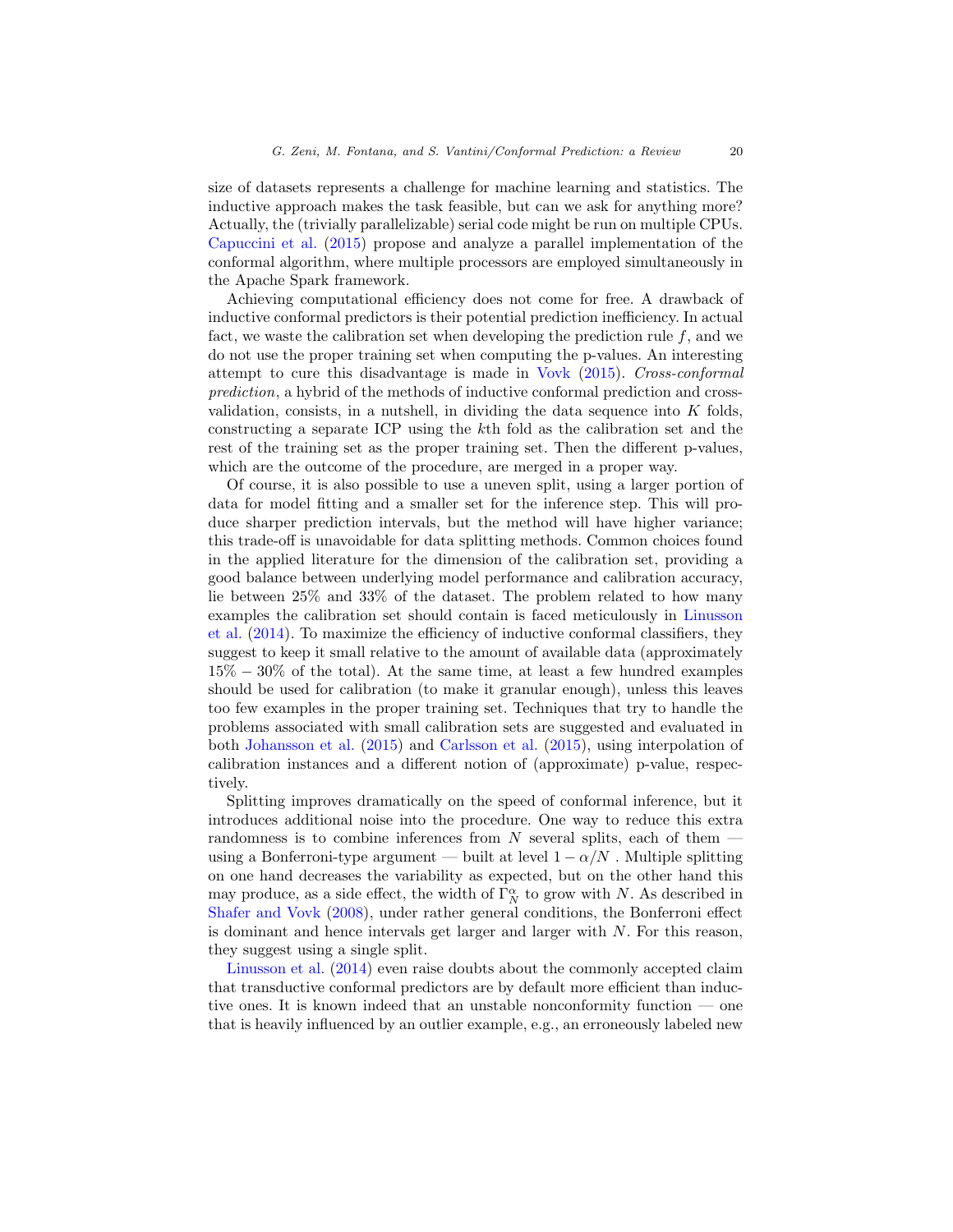example  $(x_{n+1}, y)$  — can cause (transductive) conformal confidence predictors to become inefficient. They compare the efficiency of transductive and inductive conformal classifiers using decision tree, random forest and support vector machine models as the underlying algorithm, to find out that the full approach is not always the most efficient. Their position is actually the same of [Papadopou](#page-33-8)[los](#page-33-8) [\(2008\)](#page-33-8), where the loss of accuracy introduced by induction is claimed to be small, and usually negligible. And not only for large data sets, which clearly contain enough training examples so that the removal of the calibration examples does not make any difference to the training of the algorithm.

From another perspective, lying between the computational complexities of the full and split conformal methods is jackknife prediction. This method wish to make a better use of the training data than the split approach does and to cure as much as possible the connected loss of informational efficiency, when constructing the absolute residuals, due to the partition of old examples into two parts, without resorting at the same time to the extensive computations of the full conformal prediction. With this intention, it uses leave-one-out residuals to define prediction intervals. That is to say, for each example  $z_i$  it trains a model  $f_{-i}$  on the rest of the data sequence  $(z_1, \ldots, z_{i-1}, z_{i+1}, \ldots, z_n)$  and computes the nonconformity score  $R_i$  with respect to  $f_{-i}$ .

The advantage of the jackknife method over the split conformal method is that it can often produce regions of shorter size. However, in regression problems it is not guaranteed to have valid coverage in finite samples. As [Lei et al.](#page-32-1) [\(2018\)](#page-32-1) observe, the jackknife method has the finite sample in-sample coverage property:

$$
\mathbb{P}\left(Y_i \in \Gamma_{jack}^{\alpha}(X_i)\right) \ge 1 - \alpha,\tag{3.6}
$$

but when dealing with out-of-sample coverage (actually, true predictive inference), its properties are much more fragile. In fact, even asymptotically, its coverage properties do not hold without requiring nontrivial conditions on the base estimator f. It is actually due to the approximation required to avoid the unfeasible enumeration approach, that we are going to tackle in a while, precisely in the next section. The predictive accuracy of the jackknife under assumptions of algorithm stability is explored by [Steinberger and Leeb](#page-34-11) [\(2016\)](#page-34-11) for the linear regression setting, and in a more general setting by [Steinberger](#page-34-12) [and Leeb](#page-34-12) [\(2018\)](#page-34-12). Hence, while the full and split conformal intervals are valid under essentially no assumptions, the same is not true for the jackknife ones.

Although not theoretically valid, the jackknife procedures are shown to be empirically valid and informationally efficient. The key to speed up the learning process is to employ a fast and accurate learning method as the underlying algorithm. This is exactly what [Wang et al.](#page-35-2) [\(2018\)](#page-35-2) do, proposing a novel, fast and efficient conformal regressor, with combines the local-weighted (see Section [3.5\)](#page-25-0) jackknife prediction, and the regularized extreme learning machine. Extreme learning machine (ELM) addresses the task of training feed-forward neural networks fast without losing learning ability and predicting performance. The underlying learning process and the outstanding learning ability of ELM make the conformal regressor very fast and informationally efficient.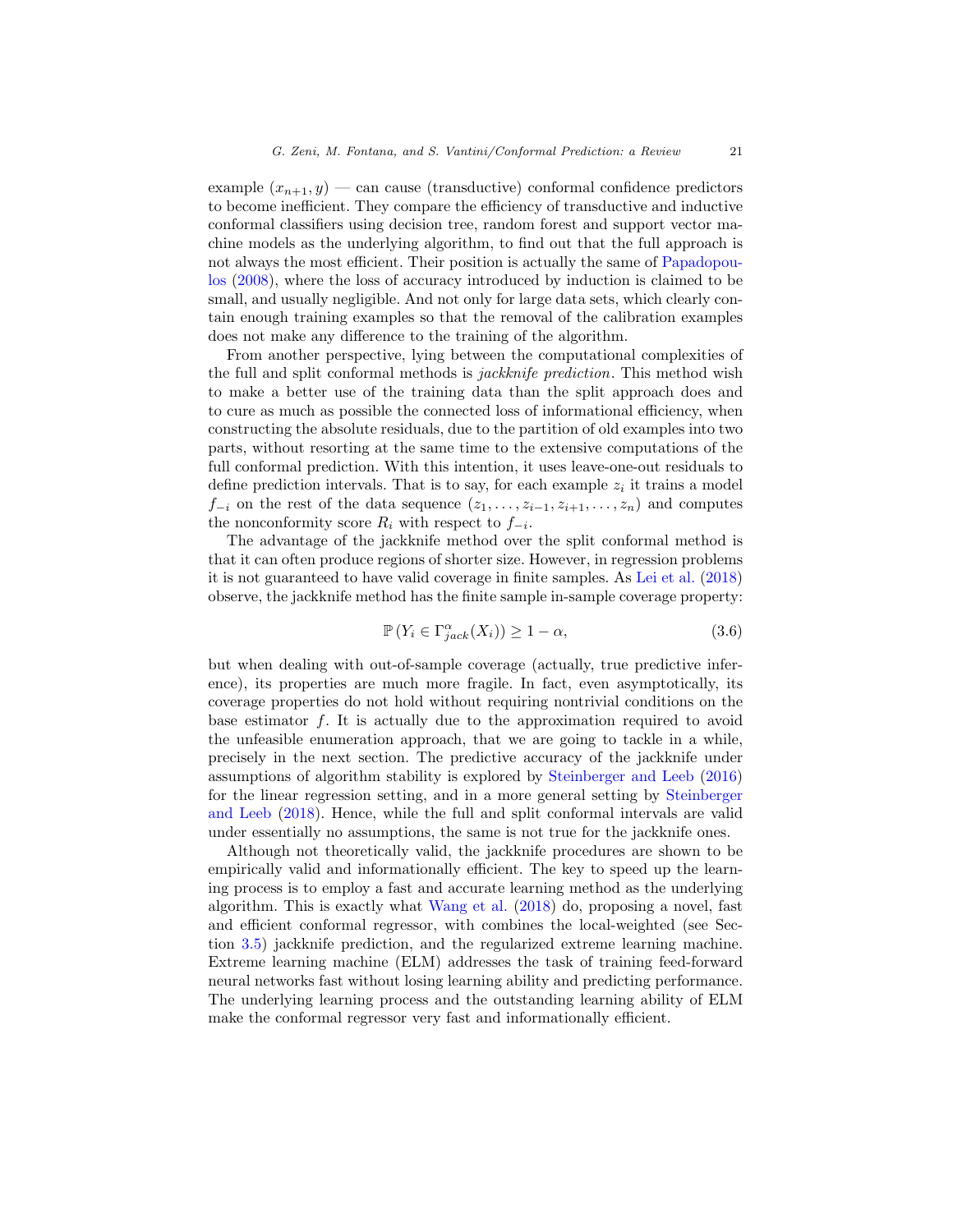Recently, a slight but crucial modification to the algorithm gives life to the jackknife+ methods, able to restore rigorous coverage guarantees [\(Barber et al.,](#page-31-6) [2019b\)](#page-31-6).

# <span id="page-21-0"></span>3.3. Regression and Approximations

While examining the CP algorithm, the reader may notice that for each possible value  $y \in \mathbb{R}$  (that is, for each potential value y for the test data point  $Y_{n+1}$ ), we must refit the model  $f$ . Depending on the setting, each run may be fairly expensive — but even disregarding cost, in general we cannot hope to run it infinitely many times, one for each  $y \in \mathbb{R}$ .

In some settings, this problem can be circumvented using specific regularities within the model fitting algorithm (as the RRCM, Section [2.2\)](#page-6-0). In nearly any other setting, however, we must instead turn to approximations of the full conformal prediction method.

Efficient approximations are available for kernel density estimator, as in [Lei](#page-33-0) [et al.](#page-33-0) [\(2013\)](#page-33-0), and kernel nonparametric regression [\(Lei and Wasserman,](#page-33-3) [2014\)](#page-33-3). They exploit a result, known as the "sandwich lemma", which provides a simple characterization of the conformal prediction set in terms of the plug-in estimators of density level set. Indeed, the set predictor, whose analytical form may be intractable, is "sandwiched" by two kernel density level sets, with carefully tuned cut-off parameters, that can be computed quickly and maintain finite sample validity.

Except on these situations, two approaches are available. A straightforward way to approximate the algorithm is to fit it only for a finite set of  $y$  values — for instance, taking a fine grid over some interval  $[a, b]$  that includes the empirical range of the observed response values. That's exactly how the conformalInference R package, developed in [Lei et al.](#page-32-1) [\(2018\)](#page-32-1), is implemented: in order to compute the conformal confidence predictor at a new covariate vector  $x_{n+1}$ , it scans a set of grid points in the space Y. [Chen et al.](#page-31-7) [\(2018\)](#page-31-7) formalize this rounding procedure, proving that rounding can be done without losing the coverage guarantee of the method.

The second approach, commonly used in the inductive setting, relies instead on the quantiles of the fitted residual distribution. Let  $R_s$  be the sth smallest value among the nonconformity scores  $R_1, \ldots, R_n$ , where  $s = \lfloor (n + 1)(1 - \alpha) \rfloor$ . Actually,  $R_s$  forms a probabilistic bound for the residuals at significance level  $\alpha$ ; that is, with probability  $1 - \alpha$ , the nonconformity score of  $x_{n+1}$  will be at most  $R_s$ . The conformal set predictor is then:

<span id="page-21-1"></span>
$$
\Gamma^{\alpha}(x_{n+1}) = [f(x_{n+1}) - R_s, f(x_{n+1}) + R_s]. \tag{3.7}
$$

It is self-evident how, as we improve the estimate of the underlying regression function  $f(x)$ , residuals get smaller, and the resulting prediction interval decreases in length.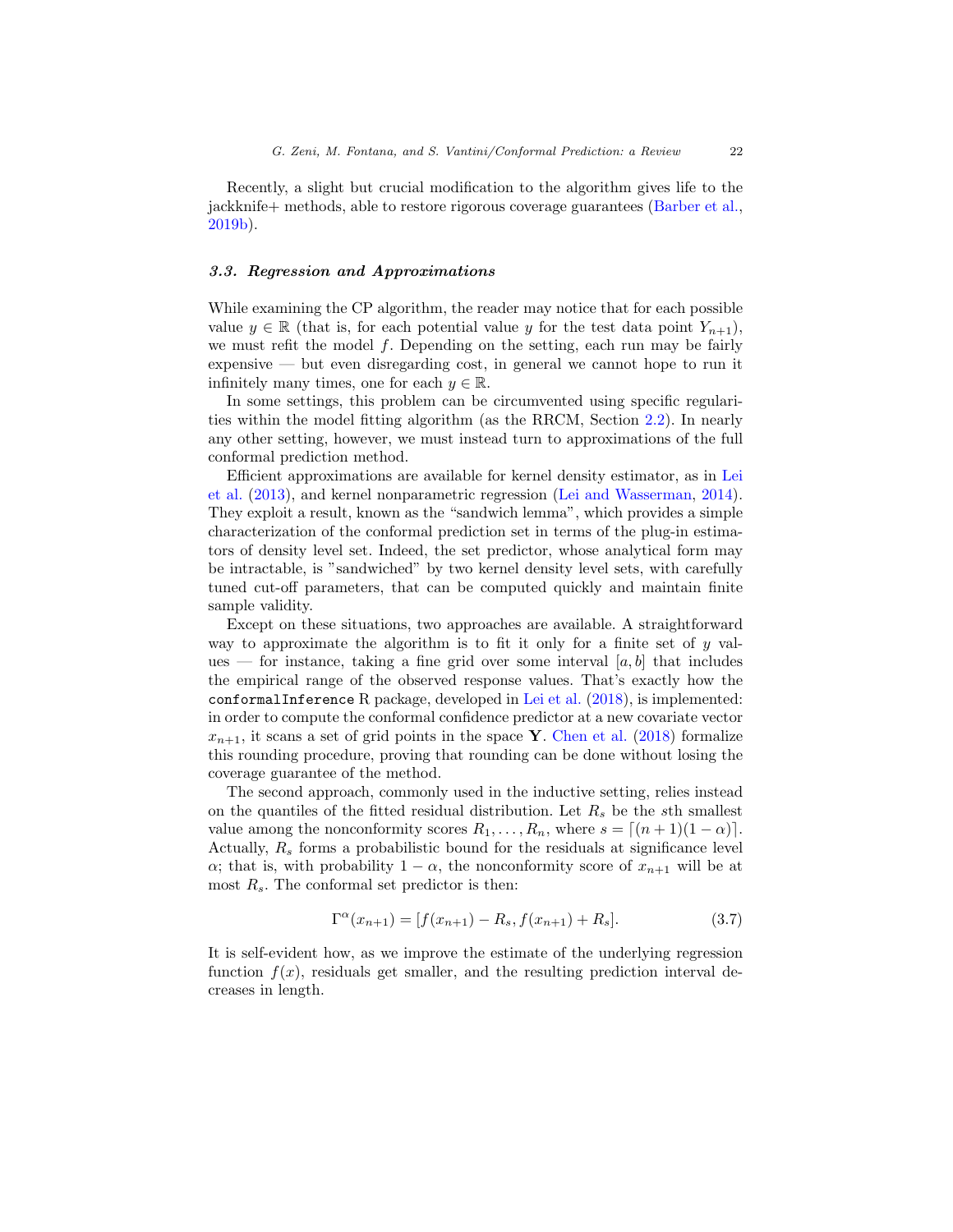

<span id="page-22-1"></span>FIGURE 3. Updating summaries in online compression models.

# <span id="page-22-0"></span>3.4. Online Compression Models

The idea of conformal prediction can be generalized from learning under randomness, where examples are independent and identically distributed, to *online* compression models. These models include, besides the exchangeability model, the Gaussian model, the Markov model, and many others.

In an online compression model (OCM), it is assumed that data can be summarized in way that can be updated as new examples show up, and the only probabilities given are backward probabilities — probabilities that explain how the updated summary might have been obtained. It is usually impossible to restore all the statistical information from the OCM's summary (so they perform lossy compression), but it can be argued that the only information lost is noise, and the summary is a sufficient statistic, which store knowledge related to data, useful for predicting future examples, in an efficient way.

In general, an online compression model for an example space Z consists of a space S, whose elements we call summaries, and:

- a sequence  $U_1, U_2, \ldots$  of updating functions, to bring up to date the summary statistics as new examples come up. At the  $(n + 1)$ th trial, the function  $U_{n+1}$ , given a summary  $\sigma$  and a new example z, outputs the new summary  $U_{n+1}(\sigma,z);$
- a sequence of one-step kernels  $R_1, R_2, \ldots$ . For each summary  $\sigma$ , the kernel  $R_n$  defines a joint probability distribution  $R_n(\sigma', z | \sigma)$ , for an unknown summary  $\sigma'$  and unknown example z. It is required that the set of pairs  $(\sigma', z)$  such that  $U_n(\sigma', z) = \sigma$  has probability one.

The intuition behind the concept of OCM is that they are a way of summarizing statistical information. At the beginning we do not have any information, which is represented by the empty summary denoted with  $\Box$ . When the first example  $z_1$  arrives, we update our summary to  $\sigma_1 := U_1(\square, z_1)$ , and so on, as depicted in figure [3.](#page-22-1)

Moreover, we can also define the sequence of summarizing functions  $\Sigma_1, \Sigma_2 \ldots$ and of full kernels  $P_1, P_2, \ldots \Sigma_n$  maps a *n*-tuple of examples  $(z_1, \ldots, z_n)$  to the summary  $\sigma_n$ , and it can be derived from the updating functions just by composition, while  $P_n$  is equivalent to looking back all the way and so it can be carried out by combining, backwards from  $\sigma_n$ , one-step look-backs. Actually,  $P_n$ is a Markov kernel, of the form  $P_n(z_1, \ldots, z_n | \sigma_n)$ . Such a kernel — and that's the relevant detail — gives probabilities for the different  $z_1, \ldots, z_n$  that could have produced  $\sigma_n$ . Usually, online compression models are initially specified in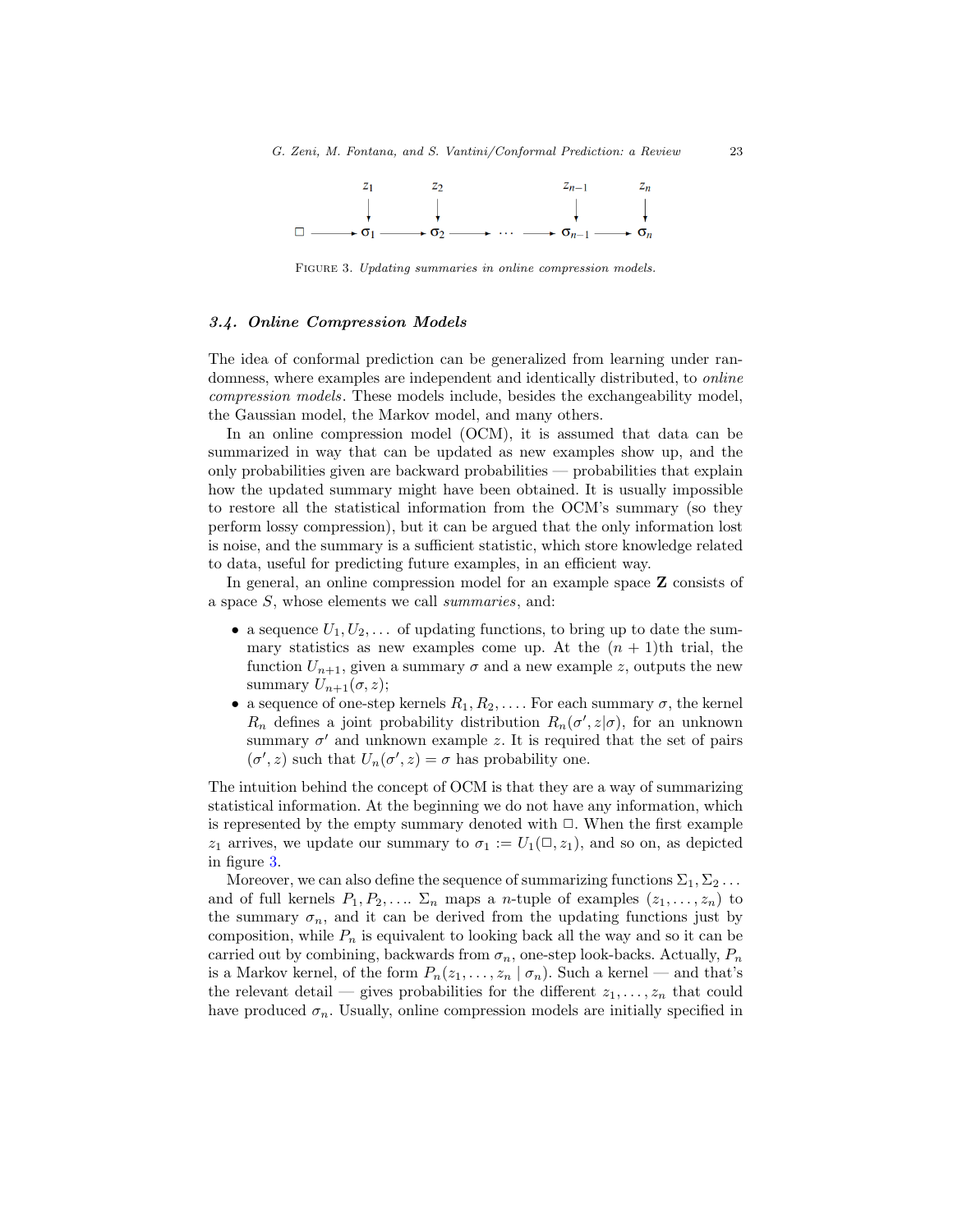terms of their summarizing functions  $\Sigma_n$  and their full kernels  $P_n$ , since these are in most of the cases easy to describe.

A more careful look at the exchangeability model is sufficient to identify the general structure of an online compression model. Indeed, we summarize examples simply by omitting information about their ordering; the ordered examples are summarized by a bag containing them. With the notation introduced above,  $\Sigma_n(z_1,\ldots,z_n)=\{z_1,\ldots,z_n\}$ .

The backward-looking probabilities are equally simple: given the bag, the different possible orderings all have equal probability, as if the ordering resulted from drawing the examples successively at random from the bag without replacement. The probability of the event  $\{z_1 = a_1, \ldots, z_n = a_n\}$  is:

$$
P_n(a_1,\ldots,a_n \mid \sigma_n) = \frac{n_1! \ldots n_k!}{n!} \quad \text{if } \{a_1,\ldots,a_n\} = \sigma_n,
$$
 (3.8)

and 0 otherwise, where the bag  $\sigma_n$  consists of k different elements, each with cardinality  $n_i$ . Other OCMs compress more or less drastically but have a similar structure.

As usual, to use conformal prediction, the starting point is a nonconformity measure, which in this case must be a function  $A(\sigma; z)$  such that its value is small if z seems very similar to the examples that might be summarized by  $\sigma$ , and vice versa. In the base case, without labels (as in Section [2.1\)](#page-2-1), we have to decide whether to include z in  $\gamma^{\alpha}(z_1,\ldots,z_n)$  or not. Let  $\tilde{\sigma}_n$  and  $\tilde{z}_{n+1}$  stand for random variables. The p-value  $p_z$  is computed as:

$$
p_z := R_{n+1} \left( A(\tilde{\sigma}_n, \tilde{z}_{n+1}) \ge A(\sigma_n, z) \, | \, \sigma_{n+1} \right). \tag{3.9}
$$

Hence, as always,  $\gamma^{\alpha}(z_1,\ldots,z_n) = \{z : p_z > \alpha\}$ . In the structured case, as presented in Section [2.2,](#page-6-0) the algorithm is exactly the same of the base case, once setting  $z = (x_{n+1}, y)$ . Like under the randomness (or exchangeable) assumption, a law of large numbers for backward-looking probabilities holds too, and again we use it to justify confidence in conformal prediction regions. Nevertheless, in this general setting, there is no guarantee any more that conformal prediction regions are optimal.

# 3.4.1. Exchangeability-Within-Label

The first example of OCM we are going to introduce is still connected to the exchangeability assumption, but it is actually a relaxation of the hypothesis. Suppose only that the examples of each label are exchangeable with each other so, the appearance of one label might change the probabilities for the next label. For instance, as in the work of [Riabko](#page-34-13) [\(2005\)](#page-34-13) aimed at relaxing the randomness assumption in online pattern recognition, consider the problem of hand-written character recognition in a text. The stream of characters is far from exchangeable (we strongly expect to meet "u" after "q"). However, the model here presented can be close to be correct: different instances of the character "a", for example, can be almost exchangeable.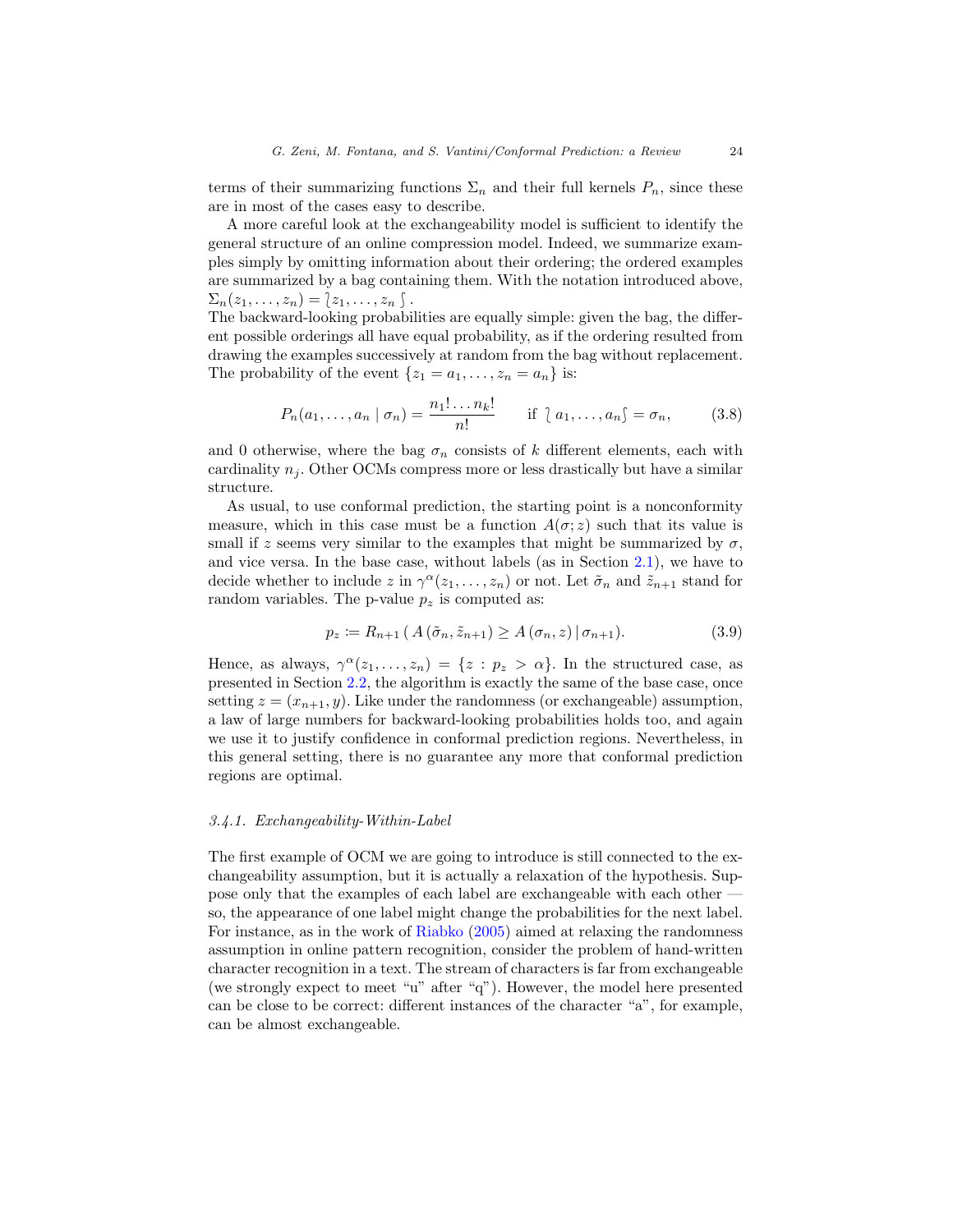As explained in the book of [Vovk et al.](#page-34-0) [\(2005\)](#page-34-0), chap 8, the exchangeabilitywithin-label model is a Mondrian model, where the category of an example is the label itself. Mondrian models are really interesting when we are willing to assume exchangeability across the categories, because the conformal predictions they produce will always be calibrated within categories.

# 3.4.2. Online Gaussian Linear Model

The online Gaussian linear model overlaps the exchangeability model, in the sense that the assumptions for both of the models can hold at the same time, but the assumptions for one of them can hold without the assumptions for the other holding. It is closely related to the classical Gaussian linear model. The strong result we report in the following is that conformal prediction, under these general assumptions, leads to the same prediction regions that are used for the classical model.

Consider examples  $z_1, \ldots, z_n$  of the form  $z_i = (x_i, y_i)$ , with the label space being the real line  $Y = \mathbb{R}$  and the object space being the *p*-dimensional Euclidean space,  $\mathbf{X} = \mathbb{R}^p$ . The OCM here introduced is defined by the sequence of summarizing functions:

$$
\Sigma_n = \left(x_1, \dots, x_n, \sum_{i=1}^n y_i x_i, \sum_{i=1}^n y_i^2\right) = (X_n, X'_n Y_n, Y'_n Y_n),\tag{3.10}
$$

and the full kernel  $P_n(z_1, \ldots, z_n | \sigma_n)$  is the uniform probability distribution over the set of vectors  $(y_1, \ldots, y_n)$  consistent with the summary  $\sigma_n$ . Let  $\Sigma_n$  be  $(X_n, C, r^2)$ , in short. A vector  $(y_1, \ldots, y_n)$  is consistent with  $\sigma_n$  if it belongs to  $\Sigma_n^{-1}(\sigma_n) = \Sigma_n^{-1}(X_n, C, r^2)$ , namely if  $\sum_i y_i = C$  and  $\sum_i y_i^2 = r^2$ . This is the intersection of a hyperplane with a sphere, may it be a lower-dimensional sphere or, if they are tangent, a point, and the kernel  $P_n(\cdot | \sigma_n)$  distributes all its probability uniformly over it.

It is interesting, as [Vovk et al.](#page-34-0) [\(2005\)](#page-34-0) makes clear, that the probability distribution of  $z_1, \ldots, z_n$  under the linear regression statistical model  $y_i = \beta \cdot x_i + \xi_i$ , where  $\beta$  is the constant vector of regression coefficients and  $\xi_i$  are the errors, independent random variables with the same zero-mean normal distribution, does agree with the Gauss linear model. Still in the classical framework, it is useful to recall the following theoretical result: given an object  $x_{n+1}$ , once computed  $\hat{y}_{n+1}$ , that is the least squares prediction of its label y based on the examples summarized in  $\sigma_n$ , the interval containing  $y_{n+1}$  with probability  $1 - \alpha$  reads as:

<span id="page-24-0"></span>
$$
\left[\hat{y}_{n+1} \pm t_{n-p-1,\alpha/2} S_n \sqrt{1 + x'_{n+1} (X'_n X_n)^{-1} x_{n+1}}\right],\tag{3.11}
$$

with  $S_n$  the (standard) unbiased estimate of the noise variance. For details, refer to any statistical book.

The online Gaussian linear model is tightly connected to the classical Gaussian linear model. We are going to give some results about the (close) relation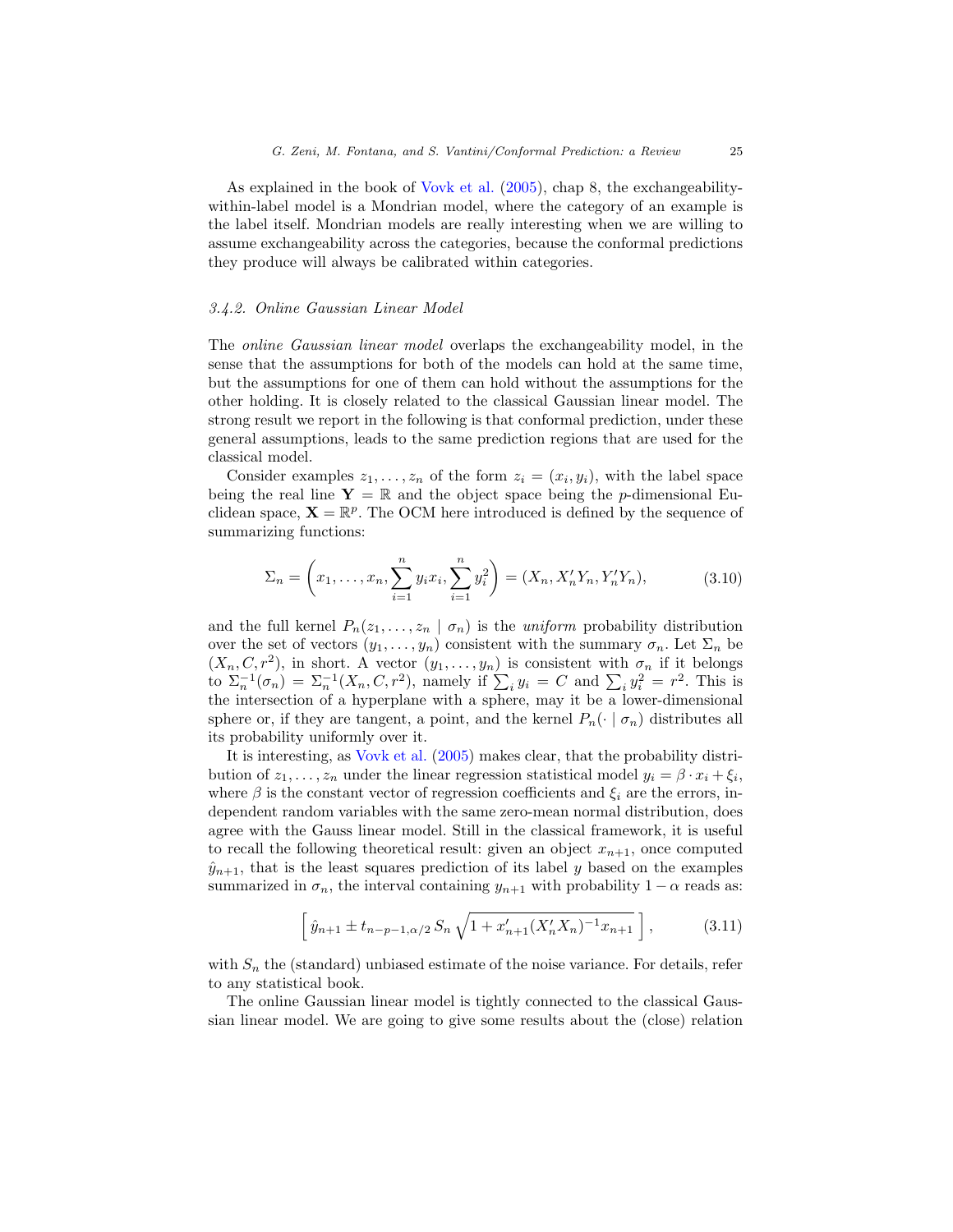between the classical and the online models [\(Shafer and Vovk,](#page-34-1) [2008\)](#page-34-1). First, as just mentioned, but still worth repeating, if  $z_1, \ldots, z_n$  fulfill the assumptions of the classical Gaussian linear model, then they satisfy the assumptions of the online model. That is, assuming errors  $\xi_i$  to be i.id., with mean zero, a common variance and a normal distribution, implies that, conditional on the summary  $\sigma_n$ , i.e. on  $X_n' Y_n = C$  and  $Y_n' Y_n = r^2$ , the vector Y is distributed uniformly over the sphere defined by  $C$  and  $r^2$ . Second, the assumption of the online Gaussian linear model is sufficient to guarantee that

$$
\frac{y_{n+1} - \hat{y}_{n+1}}{S_n \sqrt{1 + x_{n+1}' (X_n' X_n)^{-1} x_{n+1}}} \tag{3.12}
$$

has the t-distribution with  $n-p-1$  degrees of freedom. Third, suppose  $z_1, z_2, \ldots$ is an infinite sequence of random variables. Then  $z_1, \ldots, z_n$  satisfy the assumptions of the online Gaussian linear model for every integer  $n$  if and only if the joint distribution of  $z_1, \ldots, z_n$  is a mixture of distributions given by the classical Gaussian linear model, each model in the mixture possibly having a different  $\beta$ and a different variance for the errors.

Therefore, it can be proved that, when the nonconformal measure is  $A(\sigma, z) =$  $|y-\hat{y}|$ , which is a natural choice, the related conformal prediction region  $\Gamma^{\alpha}(z_1, \ldots, z_n, x_{n+1})$ is exactly the classical  $(3.11)!$  Moreover, it has to be kept in mind that in the online setting these intervals are valid, in the sense that they are right  $(1 - \alpha)\%$ of the times even though used on accumulating data (Section [2.4\)](#page-12-0).

# <span id="page-25-0"></span>3.5. Other Interesting Developments

Full conformal and split conformal methods, combined with basically any fitting procedure in regression, provide finite sample distribution-free predictive inference. We are now going to introduce generalizations and further explorations of the possibilities of CP along different directions.

In the pure online setting, we get an immediate feedback (the true label) for every example that we predict. While this scenario is convenient for theoretical studies, in practice, however, rarely one immediately gets the true label for every object. On the contrary weak teachers are allowed to provide the true label with a delay or sometimes not to provide it at all. In this case, we have to accept a weaker (actually, an asymptotic) notion of validity, but conformal confidence predictors adapt and keep at it [\(Ryabko et al.,](#page-34-14) [2003;](#page-34-14) [Nouretdinov and Vovk,](#page-33-10) [2006\)](#page-33-10).

Moreover, we may want something more than just providing p-values associated with the various labels to which a new observation could belong. We might be interested in the problem of probability forecasting: we observe  $n$  pairs of objects and labels, and after observing the  $(n + 1)$ th object  $x_{n+1}$ , the goal is to give a probability distribution  $p_{n+1}$  for its label. It represents clearly a more challenging task [\(Vovk et al.](#page-34-0) [\(2005\)](#page-34-0), chap 5), therefore a suitable method is necessary to handle carefully the reliability-resolution trade-off. A class of algorithms called Venn predictors [\(Vovk et al.,](#page-35-3) [2004\)](#page-35-3) satisfies the criterion for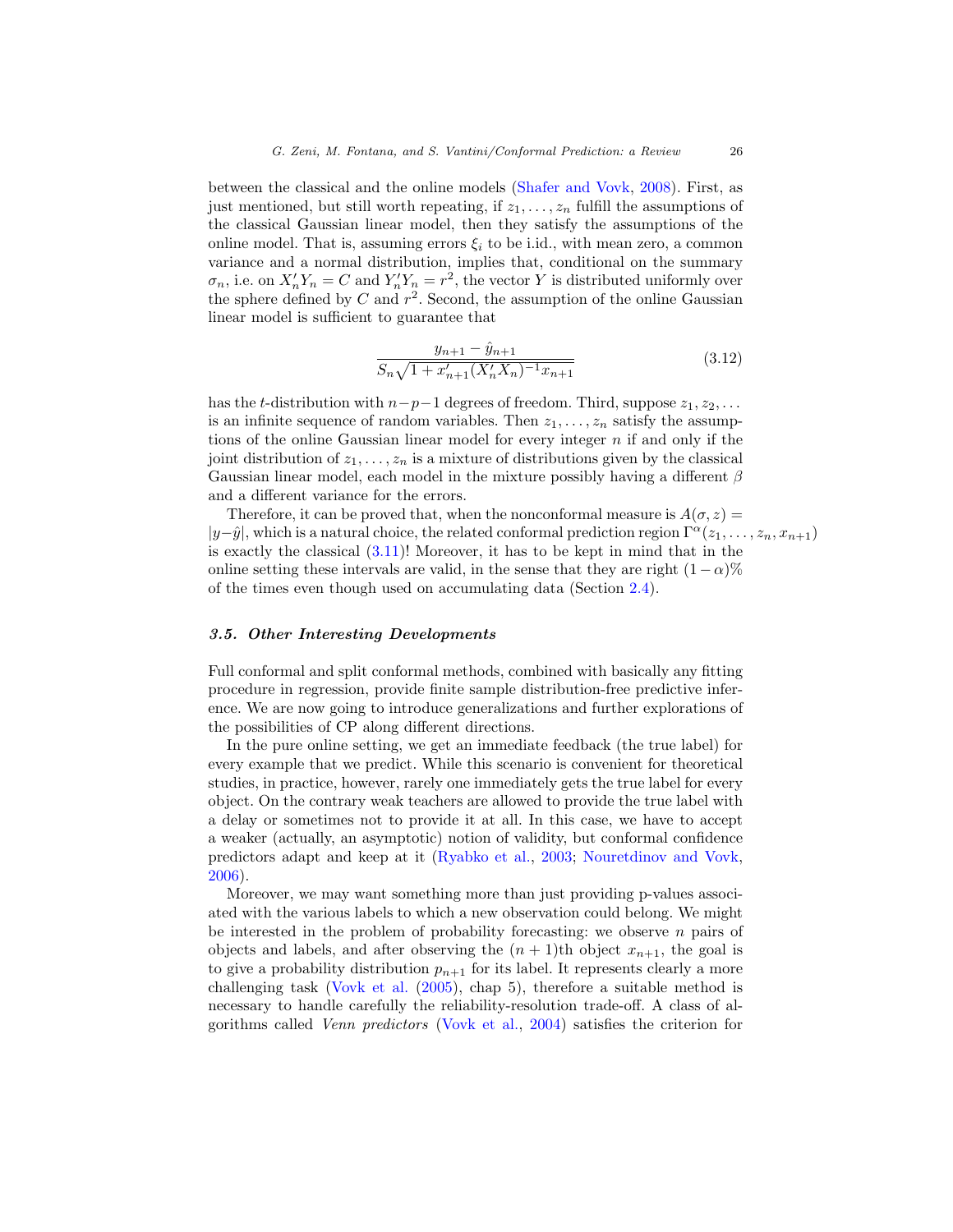validity when the label space is finite, while only among recent developments there are adaptations in the context of regression, i.e. with continuous labels namely [Nouretdinov et al.](#page-33-11) [\(2018\)](#page-33-11) and in a different way, following the work of [Shen et al.](#page-34-15) [\(2018\)](#page-34-15), [Vovk et al.](#page-35-4) [\(2017\)](#page-35-4). For many underlying algorithms, Venn predictors (like conformal methods in general) are computationally inefficient. Therefore [Lambrou et al.](#page-32-9) [\(2012\)](#page-32-9), and as an extension [Lambrou et al.](#page-32-10) [\(2015\)](#page-32-10), combine Venn predictors and the inductive approach, while [Vovk et al.](#page-35-5) [\(2018\)](#page-35-5) introduce cross-conformal predictive systems.

Online compression models is not the only framework where CP does not require examples to be exchangeable. [Dunn and Wasserman](#page-32-11) [\(2018\)](#page-32-11) extend the conformal method to construct valid distribution-free prediction sets when there are random effects, and [Barber et al.](#page-31-8) [\(2019a\)](#page-31-8) to handle weighted exchangeable data, as in the setting of covariate shift [\(Shimodaira,](#page-34-16) [2000;](#page-34-16) [Chen et al.,](#page-31-9) [2016b\)](#page-31-9). [Dashevskiy and Luo](#page-32-12) [\(2011\)](#page-32-12) robustify the conformal inference method by extending its validity to settings with dependent data. They indeed propose an interesting blocking procedure for times series data, whose theoretical performance guarantees are provided in [Chernozhukov et al.](#page-32-13) [\(2018\)](#page-32-13).

Now, we describe more in details a couple of other recent advances.

# 3.5.1. Normalized Nonconformity Scores

In conformal algorithms seen so far, the width of  $\Gamma^{\alpha}(x)$  is roughly immune to x (figure [4,](#page-27-0) left). This property is desirable if the spread of the residual  $Y - \hat{Y}$ , where  $\hat{Y} = f(X)$ , does not vary substantially as X varies. However, in some scenarios this will not be true, and we wish conformal bands to adapt correspondingly. Actually, it is possible to have individual bounds for the new example which take into account the difficulty of predicting a certain  $y_{n+1}$ . The rationale for this, from a conformal prediction standpoint, is that if two examples have the same nonconformity scores using [\(2.8\)](#page-8-1), but one is expected to be more accurate than the other, then the former is actually stranger (more nonconforming) than the latter. We are interested in resulting prediction intervals that are smaller for objects that are deemed easy to predict and larger for harder objects.

To reach the goal, normalized nonconformity functions come into play (figure [4,](#page-27-0) right), that is:

<span id="page-26-0"></span>
$$
R_i = \frac{|\hat{y}_i - y_i|}{\sigma_i},\tag{3.13}
$$

where the absolute error concerning the *i*th example is scaled using the expected accuracy  $\sigma_i$  of the underlying model; see, e.g., [Papadopoulos and Haralambous](#page-33-12)  $(2011)$ , and [Papadopoulos et al.](#page-34-17)  $(2011)$ . Choosing  $(3.13)$ , the confidence predictor  $(3.7)$  becomes:

$$
\Gamma^{\alpha}(x_{n+1}) = [f(x_{n+1}) - R_s \sigma_{n+1}, f(x_{n+1}) + R_s \sigma_{n+1}]. \tag{3.14}
$$

As a consequence, the resulting predictive regions are in most cases much tighter than those produced by the simple conformal methods. Anyway, using locally-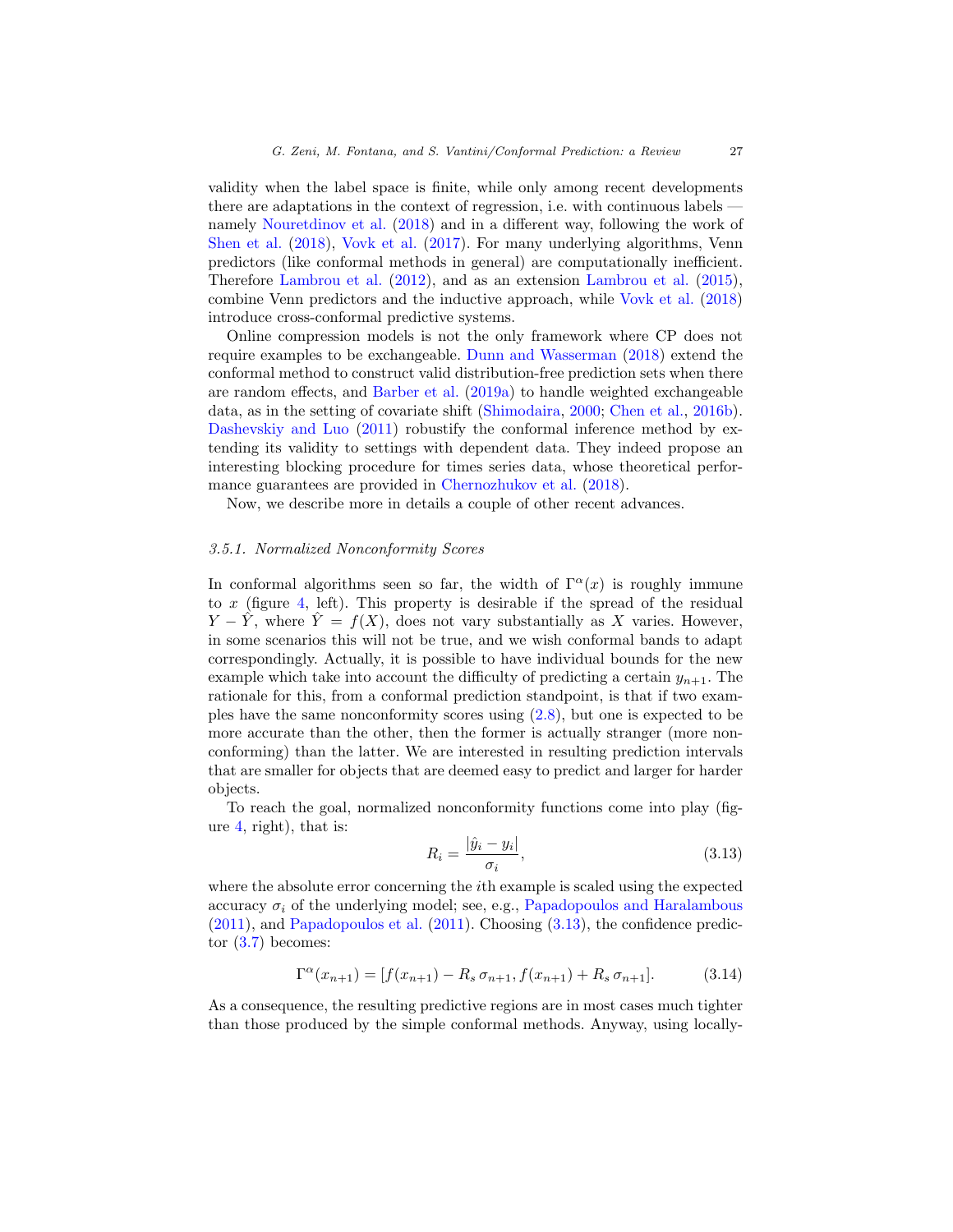

<span id="page-27-0"></span>Figure 4. Conformal predictors do not contemplate heteroskedasticity in the data distribution. In such a case, one would expect the length of the output interval to be an increasing function of the corresponding variance of the output value, which can give more information of the target label. To tackle this problem, local-weighted conformal inference has been introduced. Source: [Lei et al.](#page-32-1) [\(2018\)](#page-32-1).

weighted residuals, as in  $(3.13)$ , the validity and accuracy properties of the conformal methods, both finite sample and asymptotic, again carry over.

As said,  $\sigma_i$  is an estimate of the difficulty of predicting the label  $y_i$ . There is a wide choice of estimates of the accuracy available in the literature. A common practice is to train another model to predict errors, as in [Papadopoulos and](#page-33-13) [Haralambous](#page-33-13) [\(2010\)](#page-33-13). More in details, once  $f$  has been trained and the residual errors computed, a different model g is fit using the object  $x_1, \ldots, x_n$  and the residuals. Then,  $\sigma_i$  could be set equal to  $g(x_i) + \beta$ , where  $\beta$  is a sensitivity parameter that regulates the impact of normalization.

Other approaches use, in a more direct way, properties of the underlying model  $f$ ; for instance, it is the case of [Papadopoulos et al.](#page-33-14)  $(2008)$ . In the paper, they consider conformal prediction with  $k$ -NNR method, which computes the weighted average of the k nearest examples, and as a measure of expected accuracy they simply use the distance of the examined example from its nearest neighbours. Namely,

$$
d_i^k = \sum_{j=1}^k \text{distance}(x_i, x_j). \tag{3.15}
$$

The nearer an example is to its neighbours, the more accurate this prediction is indeed expected to be.

## 3.5.2. High-Dimensional Regression

Only a few works in literature deal with prediction sets in high-dimensional regression, where  $x \in \mathbb{R}^p$  and  $p \gg n$ . Current high-dimensional inference methods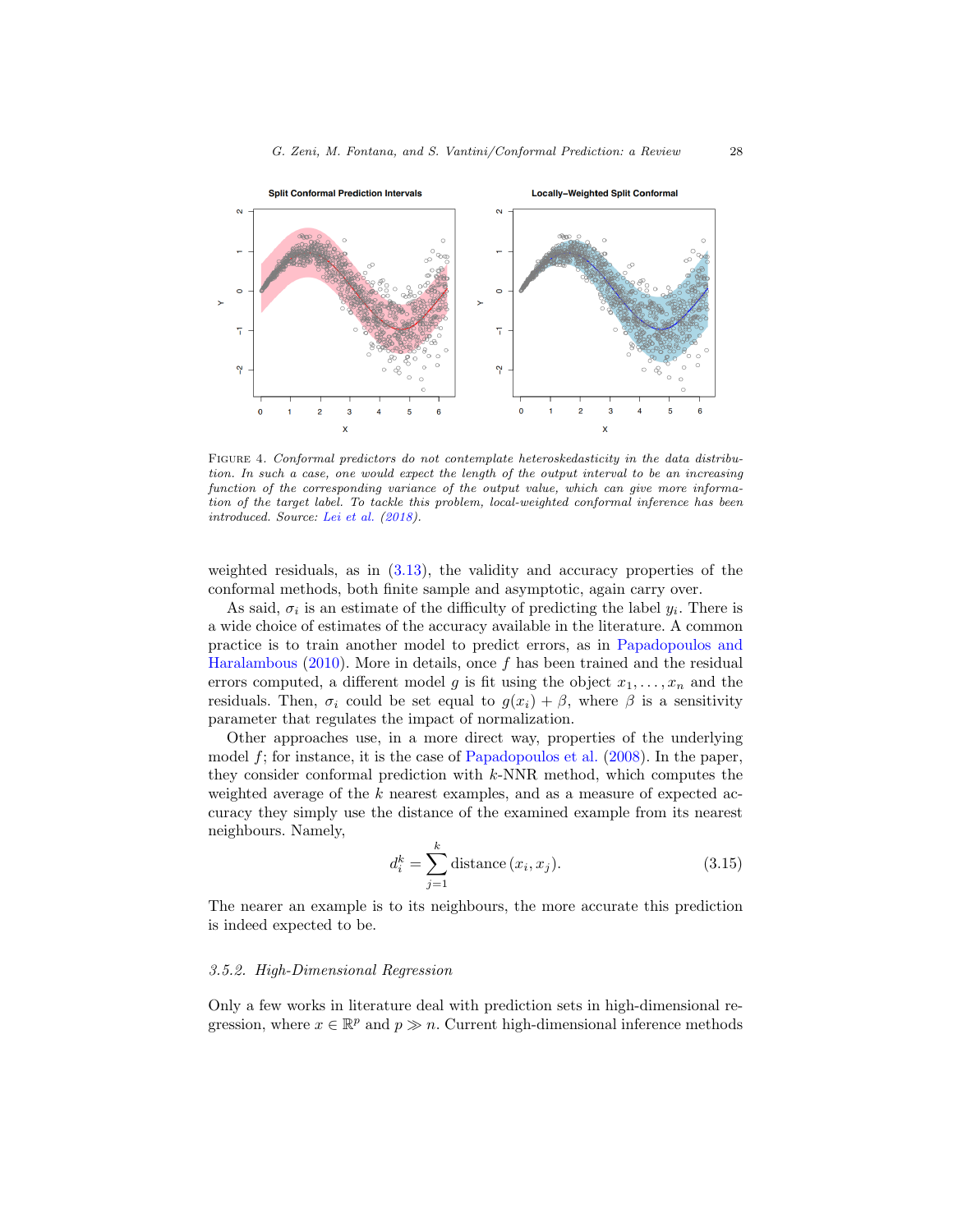make strong assumptions while little is known about their robustness against model misspecification. Common approaches in this setting include greedy methods like forward step-wise regression, and  $l_1$ -penalty based methods like the lasso. There is an enormous amount of work dedicated to studying various properties of these methods, but to our knowledge, not the same on set predictors.

In high-dimensional problems, estimators are inevitably more complicated and so the corresponding conformal prediction sets are much harder to characterize. On the other hand, conformal prediction is arguably most useful in such scenarios: model assumptions such as sparsity and low-intrinsic dimensionality are often not true, and the inferential tools developed under such hypotheses are often invalid under model misspecification.

Without any doubt, the most common way to proceed is based on combining the principle of conformal prediction with the  $l_1$ -penalized least squares estimator. Over time, an extensive literature has developed on the topic. [Hebiri](#page-32-14) [\(2010\)](#page-32-14) describes an approximation of the conformalized lasso estimator — a partial conformalization indeed. This approximation leads to a big speedup over the original conformal prediction method build on top of the lasso, but loses the key property of conformal inference, the model free coverage guarantee. Recently, [Steinberger and Leeb](#page-34-11) [\(2016\)](#page-34-11) analyze the jackknife conformal method in the high-dimensional setting, but asymptotic validity is not for free and requires some assumptions on the base estimator (of the regression parameters). Mean-while, [Chen et al.](#page-31-10)  $(2016)$  propose a method which explores a smaller search space. Computational costs are so reduced by a constant fraction, but it still evaluates the prediction set on a grid of points. Lastly, as already mentioned, [Lei](#page-32-3) [\(2017\)](#page-32-3) develop an algorithm that efficiently and exactly computes the conformal prediction set for the lasso, in an analogous way, to a certain extent, to RRCM (Section [2.2.2\)](#page-8-2).

More in general, [Lei et al.](#page-32-1) [\(2018\)](#page-32-1) think that the main way to approach highdimensional problems lies in the simple, computationally efficient, and yet powerful method that split conformal inference represents. In their work, empirical properties of conformal methods under different simulated data settings are examined — from a simple (linear and classical) setup, to a heteroskedastic and heavy-tailed one, with correlated features. In particular, they compare performances between conformal prediction based on the ordinary linear regression estimator and classical parametric prediction intervals for linear models. Actually, in high-dimensional problems, the full conformal interval outperforms the parametric one in terms of both length and coverage across all settings, due to the poor accuracy of linear regression estimators when  $p$  is large. Even the use of ridge regression does not change things. Moreover, looking at the different implementations of conformal prediction, the split method exhibits a clear computational advantage compared to the full one, guaranteeing similar performance. With such a dramatically reduced computation cost, as already mentioned but even more precious here, adopting split conformal in combination with computationally heavy estimators that involve cross-validation or bootstrap is considered as the best approach.

In the same work, they cast light on an interesting topic, i.e. how conformal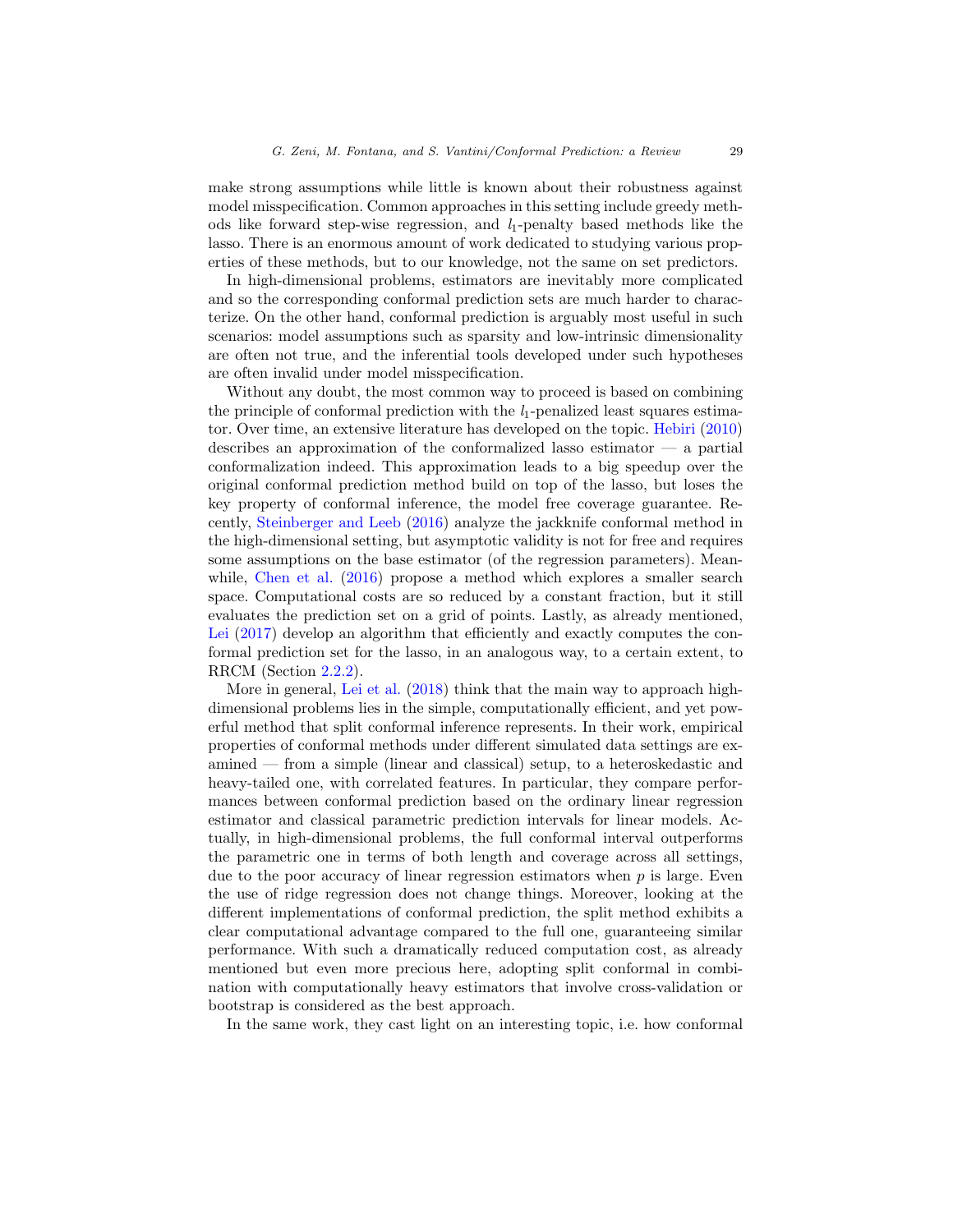inference can help with model-free variable selection. The aim is to construct model-free, prediction-based inferential statements about the importance of each covariate in the prediction model for  $Y_{n+1}$  given  $X_{n+1}$ . To do so, they propose a notion of variable importance, called leave-one-covariate-out (or LOCO) inference. A random variable  $\Delta_j$ , for each covariate  $j, j = 1, \ldots, p$ , is properly defined to measure the increase in prediction error due to not having access to that covariate in the data set. And consequently inferential statements about variable importance are carried out, based on these variables.

#### 3.5.3. Functional Prediction Bands

Functional Data Analysis (FDA) is a branch of statistics that analyses data that exist over a continuous domain, broadly speaking functions. Functional data are intrinsically infinite dimensional. This is a rich source of information, which brings many opportunities for research and data analysis — a powerful modeling tool. Meanwhile the high or infinite dimensional structure of the data, however, poses challenges both for theory and computations. Therefore, FDA has been the focus of much research efforts in the statistics and machine learning community in the last decade.

There are few publications in the conformal prediction literature that deal with functional data. We are going to give just some details about a simple scenario that could be reasonably typical. In the following, the work of [Lei et al.](#page-32-15) [\(2015\)](#page-32-15) guide us. The sequence  $z_1(\cdot), \ldots, z_n(\cdot)$  consists now of  $L^2[0,1]$  functions. The definition of validity for a confidence predictor  $\gamma^{\alpha}$  is:

<span id="page-29-0"></span>
$$
\mathbb{P}\left(z_{n+1}(t) \in \gamma^{\alpha}(z_1,\ldots,z_n)(t) \,\forall t\right) \ge 1-\alpha \qquad \text{for all } P. \tag{3.16}
$$

Then, as always, to apply conformal prediction, a nonconformity measure is needed. A fair choice might be:

$$
R_i = \int (z_i(t) - \bar{z}(t))^2 dt,
$$
\n(3.17)

where  $\bar{z}(t)$  is the average of the augmented data set. Due to the dimension of the problem, an inductive approach is more desirable. Therefore, once the nonconformity scores  $R_i$  are computed for the example functions of the calibration set, the conformal prediction set is given by all the functions  $z$  whose score is smaller than the suitable quantile  $R_s$ .

Then, one more step is mandatory. Given a conformal prediction set  $\gamma^{\alpha}$ , the inherent prediction bands are defined in terms of lower and upper bounds:

$$
l(t) = \inf_{z \in \gamma^{\alpha}} z(t) \quad \text{and} \quad u(t) = \sup_{z \in \gamma^{\alpha}} z(t). \tag{3.18}
$$

Consequently, thanks to provable conformal properties,

$$
\mathbb{P}\left(l(t) \le z_{n+1}(t) \le u(t), \ \forall t\right) \ge 1 - \alpha. \tag{3.19}
$$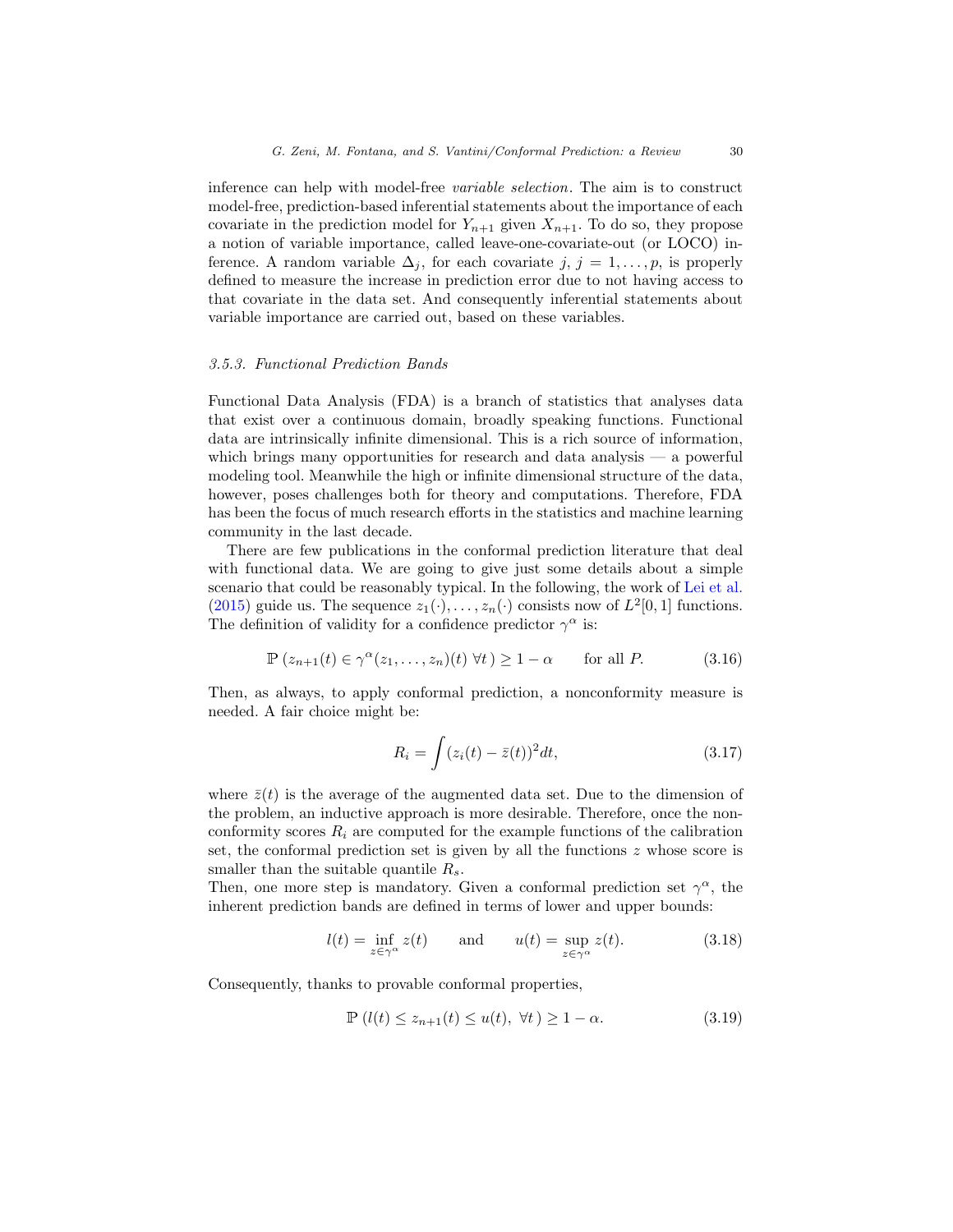However,  $\gamma^{\alpha}$  could contain very disparate elements, hence no close form for  $l(t)$ and  $u(t)$  is available in general and these bounds may be hard to compute.

To sum up, the key features to be able to handle functional data efficiently are the nonconformity measure and a proper way to make use of the prediction set in order to extract useful information. The question is still an open challenge, but the topic stands out as a natural way for conformal prediction to grow up and face bigger problems.

An intermediate work in this sense is [Lei et al.](#page-32-15) [\(2015\)](#page-32-15), which studies prediction and visualization of functional data paying specific attention to finite sample guarantees. As far as we know, it is the only analysis up to now that applies conformal prediction to the functional setting. In particular, their focal point is exploratory analysis, exploiting conformal techniques to compute clustering trees and simultaneous prediction bands — that is, for a given level of confidence  $1 - \alpha$ , the bands that covers a random curve drawn from the underlying process (as in [3.16\)](#page-29-0).

However, satisfying (this formulation of) validity could be really a tough task in the functional setting. Since their focus is on the main structural features of the curve, they lower the bar and set the concept in a revised form, that is:

<span id="page-30-0"></span>
$$
\mathbb{P}(\Pi(z_{n+1})(t) \in \gamma^{\alpha}(z_1, \dots, z_n)(t) \,\forall t) \ge 1 - \alpha \qquad \text{for all } P,\tag{3.20}
$$

where  $\Pi$  is a mapping into a finite dimensional function space  $\Omega_p \subseteq L^2[0,1]$ .

The prediction bands they propose are constructed, as  $(3.20)$  let it known in advance, adopting a finite dimensional projection approach. Once a basis of functions  $\{\phi_1, \ldots, \phi_n\}$  is chosen — let it be a fixed one, like the Fourier basis, or a data-driven basis, such as functional principal components — the vector of projection coefficients  $\xi_i$  is computed for each of the m examples in the proper training set. Then, the scores  $R_i$  measure how different the projection coefficients are with respect to the ones of the training set, that is, for the ith calibration example,  $R_i = A(\xi_1, \ldots, \xi_m; \xi_i)$ . Let:

$$
\gamma_{\xi} = \{ \xi \in \mathbb{R}^p : R_{\xi} \le R_s \} \tag{3.21}
$$

and

$$
\gamma^{\alpha}(t) = \left\{ \sum_{i=1}^{p} \varsigma_i \phi_i(t) : (\varsigma_1, \dots, \varsigma_p) \in \gamma_{\xi} \right\}.
$$
 (3.22)

As a consequence,  $\gamma^{\alpha}$  is valid, i.e. [\(3.20\)](#page-30-0) holds.

Exploiting the finite dimensional projection, the nonconformity measure handles vectors, so all the experience seen in these two chapters gives a hand. A density estimator indeed is usually selected to assess conformity. Nevertheless, picking A out is critical in the sense that a not suitable one may give a lot of trouble in computing  $\gamma^{\alpha}(t)$ . It is the case, for instance, of kernel density estimators. In their work, the first  $p$  elements of the eigenbasis — i.e. the eigenfunctions of the autocovariance operator — constitute the basis, while  $A$  is (the inverse of) a Gaussian mixture density estimator. In this set up, approximations are available, and lead to the results they obtain.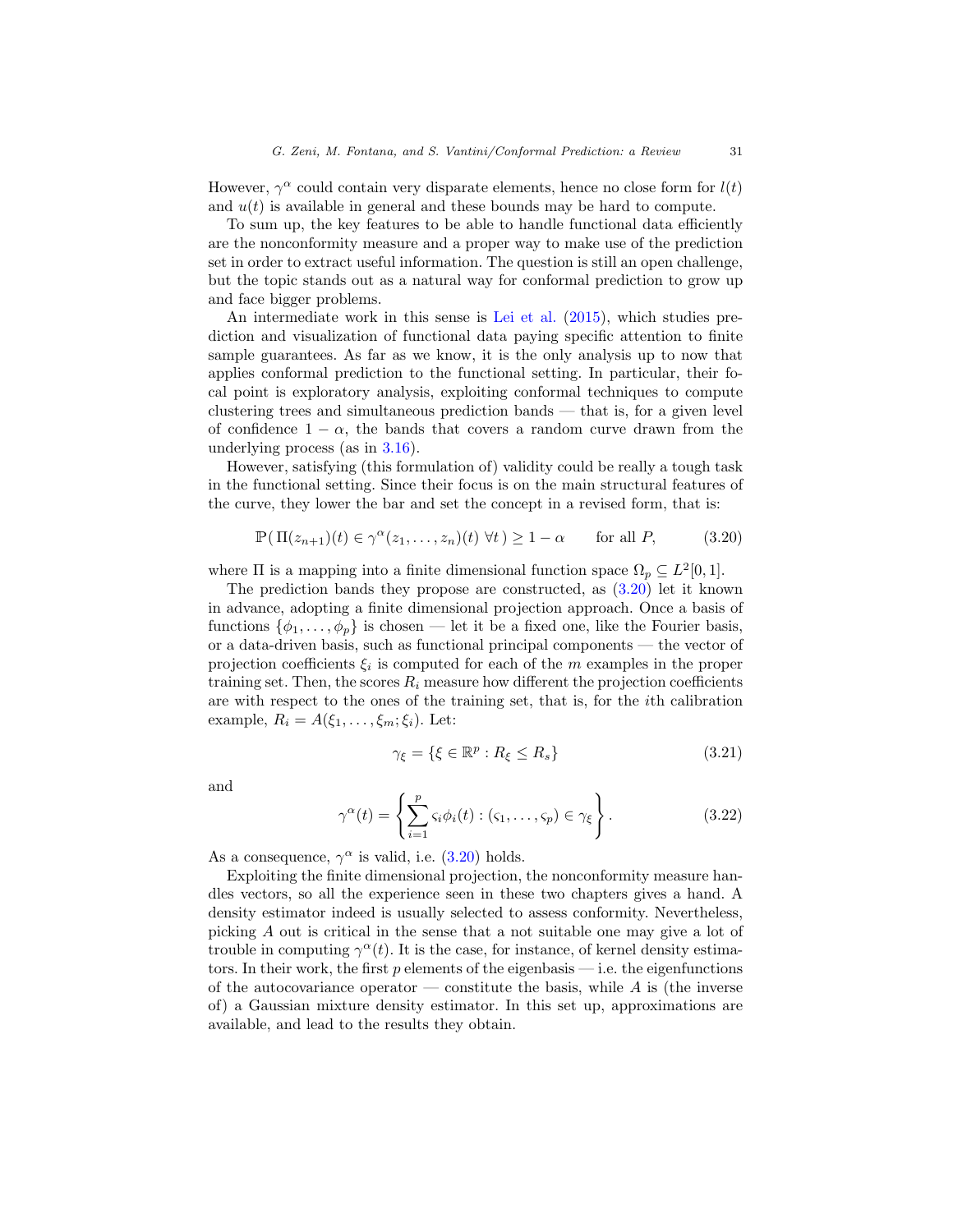Though their work can be deemed as remarkable, the way used to proceed simplifies a lot the scenario. It is a step forward in order to extend conformal prediction to functional data, but not a complete solution. So, the extension of CP to FDA is still considered an important open question.

# Acknowledgments

The authors acknowledge financial support from: ACCORDO Quadro ASI-POLIMI "Attività di Ricerca e Innovazione" n. 2018-5-HH.0, collaboration agreement between the Italian Space Agency and Politecnico di Milano; the European Research Council, ERC grant agreement no 336155-project COBHAM "The role of consumer behaviour and heterogeneity in the integrated assessment of energy and climate policies"; the "Safari Njema Project - From informal mobility to mobility policies through big data analysis", funded by Polisocial Award 2018 - Politecnico di Milano.

#### References

- <span id="page-31-2"></span>Bahadur, R. R. and Savage, L. J. (1956). The nonexistence of certain statistical procedures in nonparametric problems. The Annals of Mathematical Statistics, 27(4):1115–1122. [MR0084241](http://www.ams.org/mathscinet-getitem?mr=0084241)
- <span id="page-31-0"></span>Balasubramanian, V., Ho, S.-S., and Vovk, V. (2014). Conformal prediction for reliable machine learning: theory, adaptations and applications. Newnes.
- <span id="page-31-8"></span>Barber, R. F., Candes, E. J., Ramdas, A., and Tibshirani, R. J. (2019a). Conformal prediction under covariate shift. arXiv preprint arXiv:1904.06019.
- <span id="page-31-3"></span>Barber, R. F., Candes, E. J., Ramdas, A., and Tibshirani, R. J. (2019). The limits of distribution-free conditional predictive inference. arXiv preprint arXiv:1903.04684.
- <span id="page-31-6"></span>Barber, R. F., Candes, E. J., Ramdas, A., and Tibshirani, R. J. (2019b). Predictive inference with the jackknife+.  $arXiv$  preprint  $arXiv:1905.02928$ .
- <span id="page-31-1"></span>Burnaev, E. and Vovk, V. (2014). Efficiency of conformalized ridge regression. In Conference on Learning Theory, pages 605–622.
- <span id="page-31-4"></span>Capuccini, M., Carlsson, L., Norinder, U., and Spjuth, O. (2015). Conformal prediction in Spark: large-scale machine learning with confidence. In 2015 IEEE/ACM 2nd International Symposium on Big Data Computing (BDC), pages 61–67. IEEE.
- <span id="page-31-5"></span>Carlsson, L., Ahlberg, E., Boström, H., Johansson, U., and Linusson, H. (2015). Modifications to p-values of conformal predictors. In International Symposium on Statistical Learning and Data Sciences, pages 251–259. Springer.
- <span id="page-31-7"></span>Chen, W., Chun, K.-J., and Barber, R. F. (2018). Discretized conformal pre-diction for efficient distribution-free inference. Stat, 7(1):e173. [MR3769053](http://www.ams.org/mathscinet-getitem?mr=3769053)
- <span id="page-31-10"></span>Chen, W., Wang, Z., Ha, W., and Barber, R. F. (2016). Trimmed conformal prediction for high-dimensional models. arXiv preprint arXiv:1611.09933.
- <span id="page-31-9"></span>Chen, X., Monfort, M., Liu, A., and Ziebart, B. D. (2016b). Robust covariate shift regression. In Artificial Intelligence and Statistics, pages 1270–1279.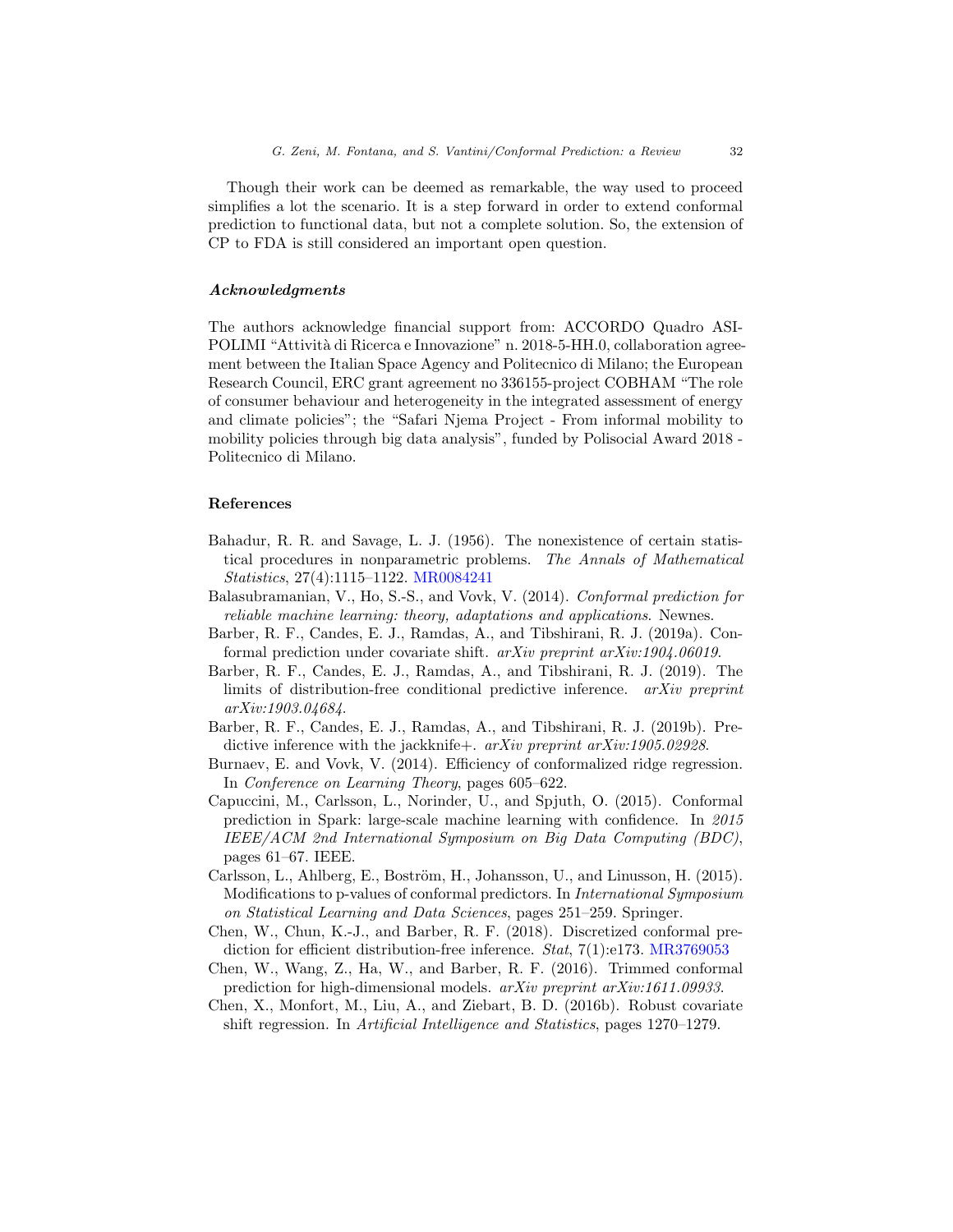- <span id="page-32-13"></span>Chernozhukov, V., Wuthrich, K., and Zhu, Y. (2018) Exact and robust conformal inference methods for predictive machine learning with dependent data. arXiv preprint arXiv:1802.06300.
- <span id="page-32-12"></span>Dashevskiy, M., and Luo, Z. (2011). Time series prediction with performance guarantee. IET communications, 5(8):1044–1051.
- <span id="page-32-2"></span>Devetyarov, D. and Nouretdinov, I. (2010). Prediction with confidence based on a random forest classifier. In IFIP International Conference on Artificial Intelligence Applications and Innovations, pages 37–44. Springer.
- <span id="page-32-4"></span>Diaconis, P. and Freedman, D. (1986). On the consistency of Bayes estimates. The Annals of Statistics, pages 1–26. [MR0829555](http://www.ams.org/mathscinet-getitem?mr=0829555)
- <span id="page-32-6"></span>Donoho, D. L. (1988). One-sided inference about functionals of a density. The Annals of Statistics, 16(4):1390–1420. [MR0964930](http://www.ams.org/mathscinet-getitem?mr=0964930)
- <span id="page-32-11"></span>Dunn, R. and Wasserman, L. (2018). Distribution-free prediction sets with random effects. arXiv preprint arXiv:1809.07441.
- <span id="page-32-0"></span>Gammerman, A., Vovk, V., and Vapnik, V. (1998). Learning by transduction. In Proceedings of the Fourteenth conference on Uncertainty in artificial intelligence, pages 148–155. Morgan Kaufmann Publishers Inc.
- <span id="page-32-14"></span>Hebiri, M. (2010). Sparse conformal predictors. Statistics and Computing, 20(2):253–266. [MR2610776](http://www.ams.org/mathscinet-getitem?mr=2610776)
- <span id="page-32-5"></span>Hewitt, E. and Savage, L.J. (1955). Symmetric measures on cartesian products. Transactions of the American Mathematical Society, 80(2):470–501. [MR0076206](http://www.ams.org/mathscinet-getitem?mr=0076206)
- <span id="page-32-7"></span>Ho, S.-S. and Wechsler, H. (2004). Learning from data streams via online transduction. Ma et al, pages 45–52.
- <span id="page-32-8"></span>Johansson, U., Ahlberg, E., Boström, H., Carlsson, L., Linusson, H., and Sönströd, C. (2015). Handling small calibration sets in Mondrian inductive conformal regressors. In International Symposium on Statistical Learning and Data Sciences, pages 271–280. Springer.
- Johansson, U., Boström, H., Löfström, T., and Linusson, H. (2014). Regression conformal prediction with random forests. Machine Learning, 97(1-2):155– 176. [MR3252831](http://www.ams.org/mathscinet-getitem?mr=3252831)
- <span id="page-32-10"></span>Lambrou, A., Nouretdinov, I., and Papadopoulos, H. (2015). Inductive Venn prediction. Annals of Mathematics and Artificial Intelligence, 74(1-2):181– 201. [MR3353902](http://www.ams.org/mathscinet-getitem?mr=3353902)
- <span id="page-32-9"></span>Lambrou, A., Papadopoulos, H., Nouretdinov, I., and Gammerman, A. (2012). Reliable probability estimates based on support vector machines for large multiclass datasets. In IFIP International Conference on Artificial Intelligence Applications and Innovations, pages 182–191. Springer.
- <span id="page-32-3"></span>Lei, J. (2017). Fast exact conformalization of lasso using piecewise linear homotopy. arXiv preprint arXiv:1708.00427.
- <span id="page-32-1"></span>Lei, J., G'Sell, M., Rinaldo, A., Tibshirani, R. J. and Wasserman, L. (2018). Distribution-free predictive inference for regression. Journal of the American Statistical Association, 113(523):1094–1111. [MR3862342](http://www.ams.org/mathscinet-getitem?mr=3862342)
- <span id="page-32-15"></span>Lei, J., Rinaldo, A., and Wasserman, L. (2015). A conformal prediction approach to explore functional data. Annals of Mathematics and Artificial Intelligence, 74(1-2):29–43. [MR3353895](http://www.ams.org/mathscinet-getitem?mr=3353895)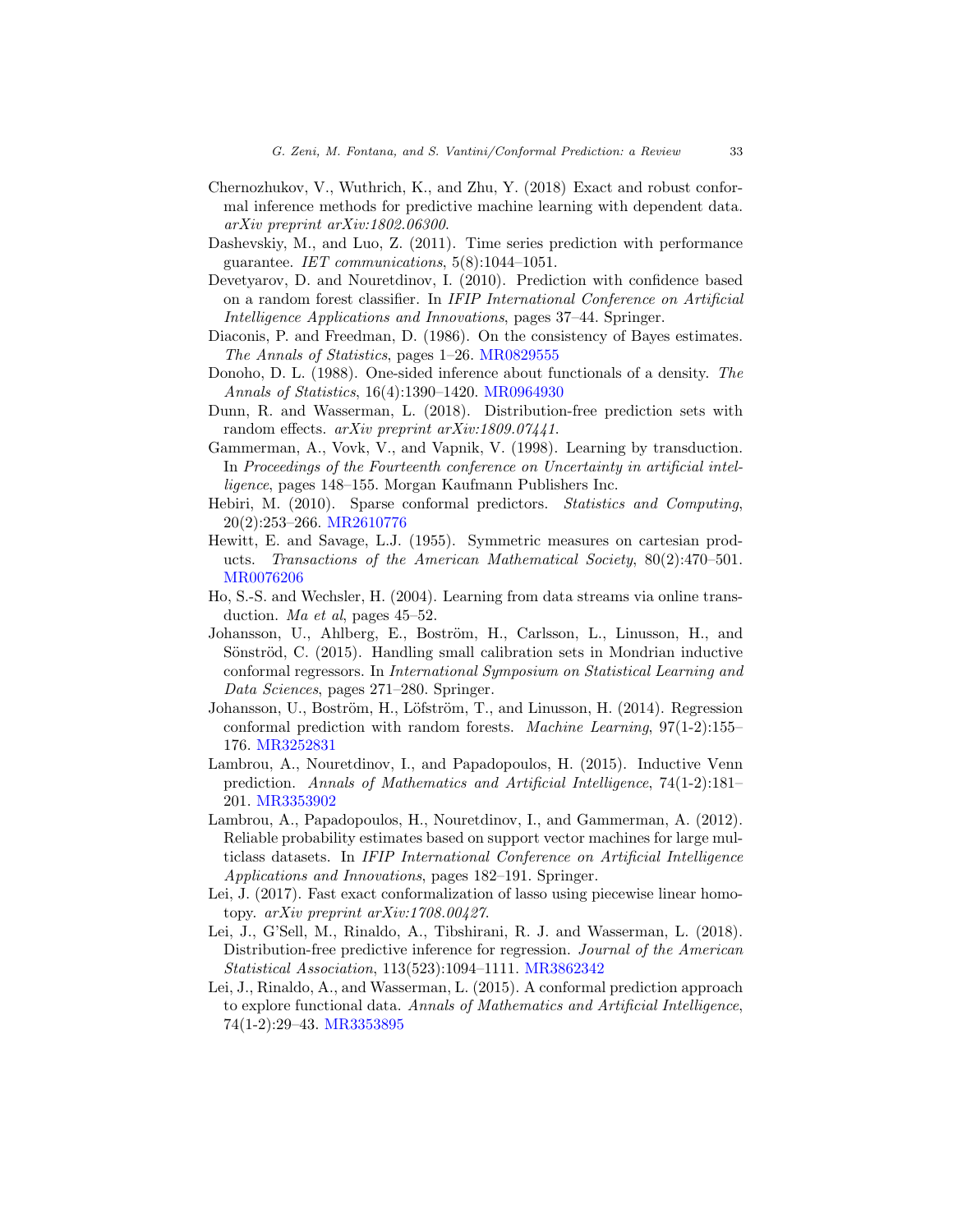- <span id="page-33-0"></span>Lei, J., Robins, J., and Wasserman, L. (2013). Distribution-free prediction sets. Journal of the American Statistical Association, 108(501):278–287. [MR3174619](http://www.ams.org/mathscinet-getitem?mr=3174619)
- <span id="page-33-3"></span>Lei, J. and Wasserman, L. (2014). Distribution-free prediction bands for nonparametric regression. Journal of the Royal Statistical Society: Series B (Statistical Methodology), 76(1):71–96. [MR3153934](http://www.ams.org/mathscinet-getitem?mr=3153934)
- <span id="page-33-9"></span>Linusson, H., Johansson, U., Boström, H., and Löfström, T. (2014). Efficiency comparison of unstable transductive and inductive conformal classifiers. In IFIP International Conference on Artificial Intelligence Applications and Innovations, pages 261–270. Springer.
- <span id="page-33-4"></span>Melluish, T., Saunders, C., Nouretdinov, I., and Vovk, V. (2001). Comparing the Bayes and typicalness frameworks. In European Conference on Machine Learning, pages 360–371. Springer.
- <span id="page-33-1"></span>Melluish, T., Vovk, V., and Gammerman, A. (1999). Transduction for regression estimation with confidence. In Neural information processing systems, NIPS'99.
- <span id="page-33-2"></span>Nouretdinov, I., Melluish, T., and Vovk, V. (2001a). Ridge regression confidence machine. In ICML, pages 385–392.
- <span id="page-33-11"></span>Nouretdinov, I., Volkhonskiy, D., Lim, P., Toccaceli, P., and Gammerman, A. (2018). Inductive Venn-Abers predictive distribution. Proceedings of Machine Learning Research, 91:1–22.
- <span id="page-33-10"></span>Nouretdinov, I. and Vovk, V. (2006). Criterion of calibration for transductive confidence machine with limited feedback. Theoretical computer science, 364(1):3–9. [MR2268298](http://www.ams.org/mathscinet-getitem?mr=2268298)
- <span id="page-33-5"></span>Nouretdinov, I., Vovk, V., Vyugin, M., and Gammerman, A. (2001b). Pattern recognition and density estimation under the general iid assumption. In International Conference on Computational Learning Theory, pages 337–353. Springer.
- <span id="page-33-8"></span>Papadopoulos, H. (2008). Inductive conformal prediction: Theory and application to neural networks. In Tools in artificial intelligence. InTech.
- <span id="page-33-14"></span>Papadopoulos, H., Gammerman, A., and Vovk, V. (2008). Normalized nonconformity measures for regression conformal prediction. In Proceedings of the IASTED International Conference on Artificial Intelligence and Applications  $(AIA\ 2008)$ , pages 64–69.
- <span id="page-33-13"></span>Papadopoulos, H. and Haralambous, H. (2010). Neural networks regression inductive conformal predictor and its application to total electron content prediction. In International Conference on Artificial Neural Networks, pages 32–41. Springer.
- <span id="page-33-12"></span>Papadopoulos, H. and Haralambous, H. (2011). Reliable prediction intervals with regression neural networks. Neural Networks, 24(8):842–851.
- <span id="page-33-6"></span>Papadopoulos, H., Proedrou, K., Vovk, V., and Gammerman, A. (2002a). Inductive confidence machines for regression. In European Conference on Machine Learning, pages 345–356. Springer. [MR2050303](http://www.ams.org/mathscinet-getitem?mr=2050303)
- <span id="page-33-7"></span>Papadopoulos, H., Vovk, V., and Gammerman, A. (2002b). Qualified prediction for large data sets in the case of pattern recognition. In ICMLA, pages 159– 163. [MR2805257](http://www.ams.org/mathscinet-getitem?mr=2805257)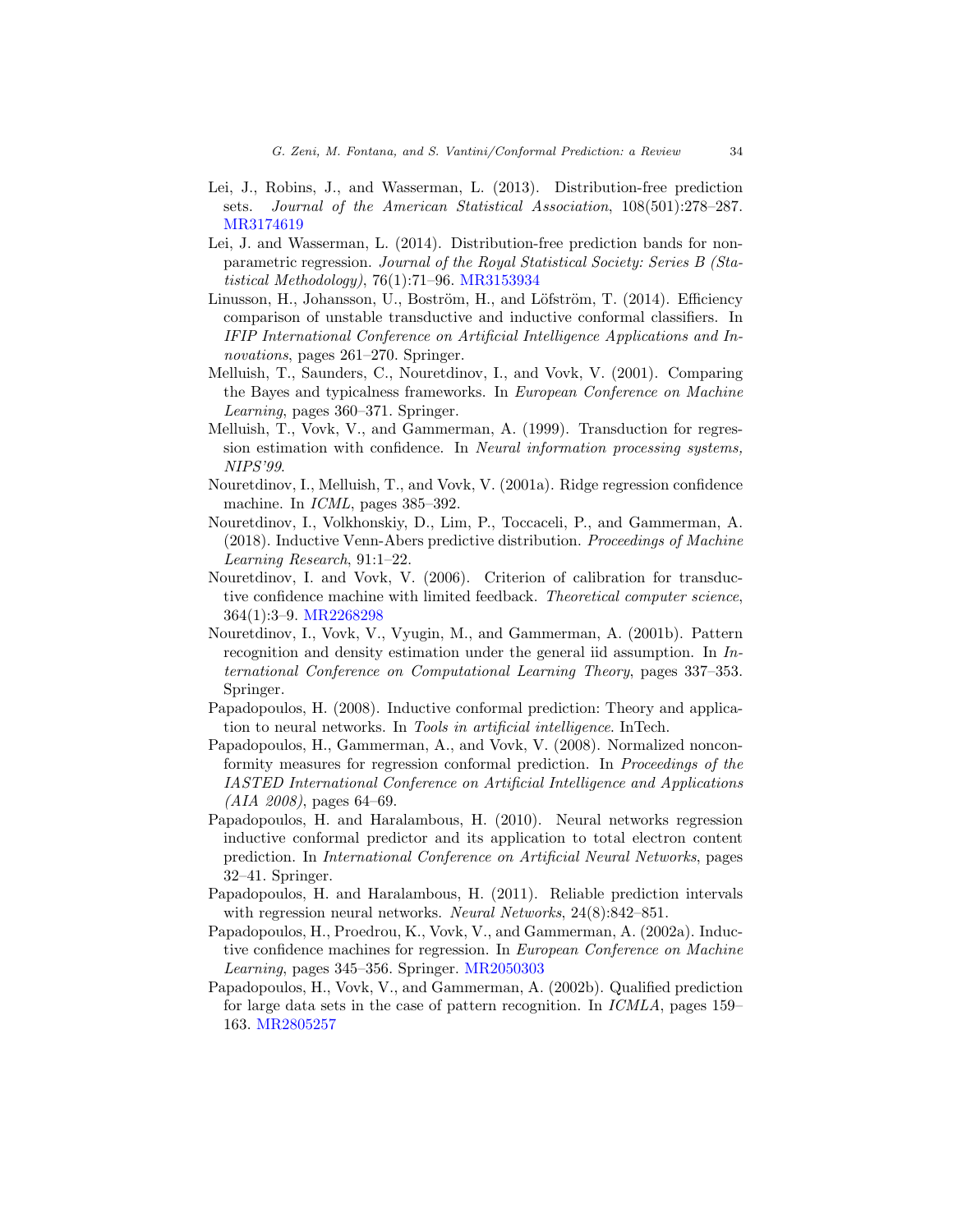- <span id="page-34-17"></span>Papadopoulos, H., Vovk, V., and Gammerman, A. (2011). Regression conformal prediction with nearest neighbours. Journal of Artificial Intelligence Research, 40:815–840.
- Ramsay, J. and Silverman, B. (2005). Functional Data Analysis. Springer Series in Statistics. Springer. [MR1889966](http://www.ams.org/mathscinet-getitem?mr=1889966)
- <span id="page-34-13"></span>Riabko, D. (2005). On the flexibility of theoretical models for pattern recognition. PhD thesis, Citeseer.
- <span id="page-34-14"></span>Ryabko, D., Vovk, V., and Gammerman, A. (2003). Online region prediction with real teachers. Submitted for publication. Criterion of Calibration for Transductive Confidence Machine, 267.
- <span id="page-34-3"></span>Saunders, C., Gammerman, A., and Vovk, V. (1999). Transduction with confidence and credibility. In Proceedings of the International Joint Conference on Artificial Intelligence, volume 2, pages 722–726.
- <span id="page-34-7"></span>Saunders, C., Gammerman, A., and Vovk, V. (2000). Computationally efficient transductive machines. In International Conference on Algorithmic Learning Theory, pages 325–337. Springer.
- <span id="page-34-1"></span>Shafer, G. and Vovk, V. (2008). A tutorial on conformal prediction. Journal of Machine Learning Research, 9:371–421. [MR2417240](http://www.ams.org/mathscinet-getitem?mr=2417240)
- <span id="page-34-15"></span>Shen, J., Liu, R. Y., and Xie, M.-g. (2018). Prediction with confidence - a general framework for predictive inference. Journal of Statistical Planning and Inference, 195:126–140. [MR3760843](http://www.ams.org/mathscinet-getitem?mr=3760843)
- <span id="page-34-16"></span>Shimodaira, H. (2000). Improving predictive inference under covariate shift by weighting the log-likelihood function. Journal of statistical planning and inference, 90(2):227–244. [MR1795598](http://www.ams.org/mathscinet-getitem?mr=1795598)
- <span id="page-34-11"></span>Steinberger, L. and Leeb, H. (2016). Leave-one-out prediction intervals in linear regression models with many variables. arXiv preprint arXiv:1602.05801.
- <span id="page-34-12"></span>Steinberger, L. and Leeb, H. (2018). Conditional predictive inference for highdimensional stable algorithms. *arXiv preprint arXiv:1809.01412*.
- <span id="page-34-4"></span>Valiant, L. G. (1984). A theory of the learnable. Communications of the ACM, 27(11):1134–1142.
- <span id="page-34-9"></span>Vapnik, V. (1998). Statistical learning theory. 1998, volume 3. Wiley, New York.
- <span id="page-34-6"></span>Vovk, V. (2002). Online confidence machines are well-calibrated. In Foundations of Computer Science, 2002. Proceedings. The 43rd Annual IEEE Symposium on, pages 187–196. IEEE.
- <span id="page-34-5"></span>Vovk, V. (2012). Conditional validity of inductive conformal predictors. In Asian conference on machine learning, pages 475–490. [MR3080332](http://www.ams.org/mathscinet-getitem?mr=3080332)
- <span id="page-34-8"></span>Vovk, V. (2013). Transductive conformal predictors. In IFIP International Conference on Artificial Intelligence Applications and Innovations, pages 348– 360. Springer.
- <span id="page-34-10"></span>Vovk, V. (2015). Cross-conformal predictors. Annals of Mathematics and Artificial Intelligence, 74(1-2):9–28. [MR3353894](http://www.ams.org/mathscinet-getitem?mr=3353894)
- <span id="page-34-2"></span>Vovk, V., Fedorova, V., Nouretdinov, I., and Gammerman, A. (2016). Criteria of efficiency for conformal prediction. In Conformal and Probabilistic Prediction with Applications, pages 23–39. Springer International Publishing.
- <span id="page-34-0"></span>Vovk, V., Gammerman, A., and Shafer, G. (2005). Algorithmic Learning in a Random World. Springer. [MR2161220](http://www.ams.org/mathscinet-getitem?mr=2161220)